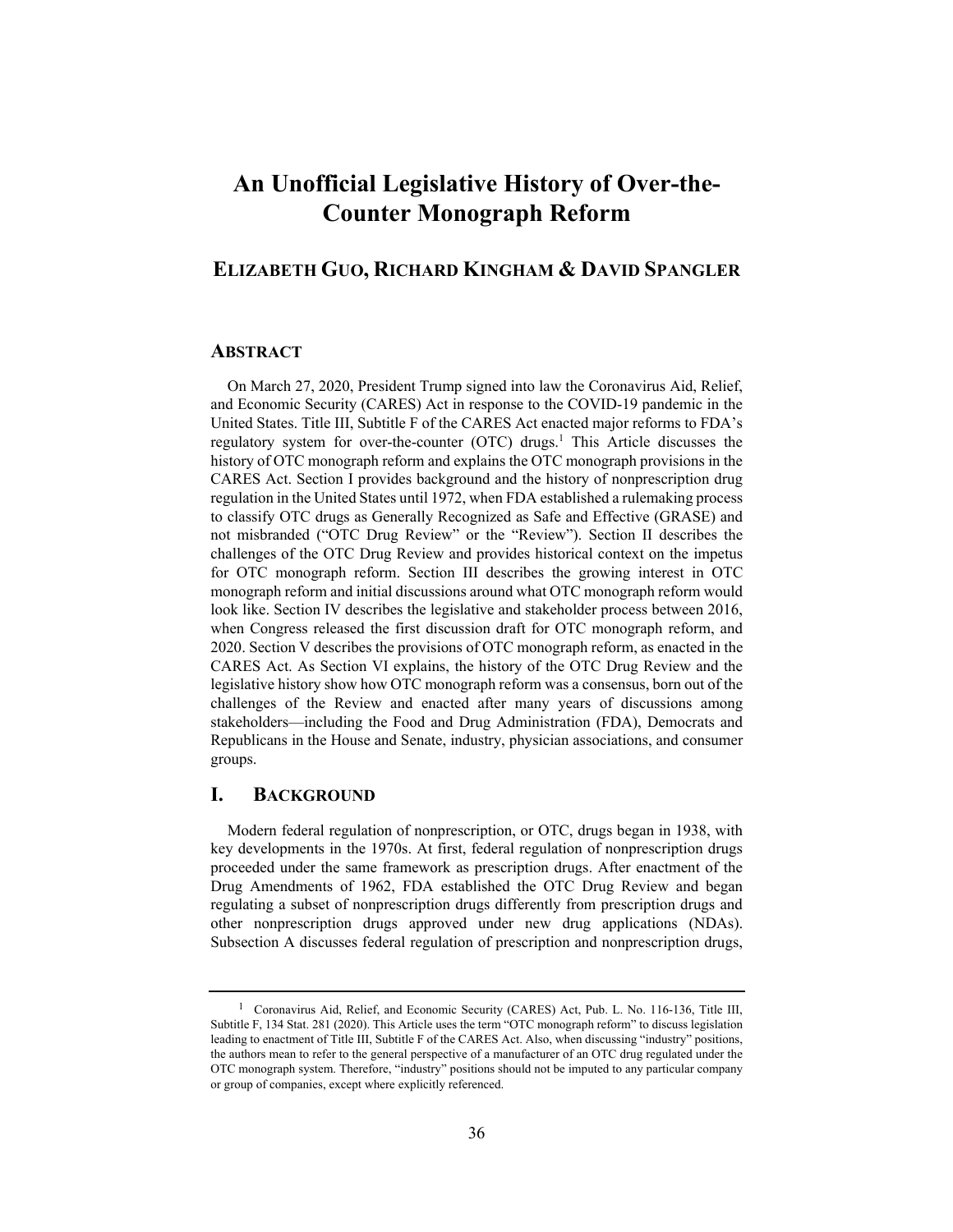and subsection B discusses the development of the OTC Drug Review, which established a separate framework for regulation of OTC monograph drugs.

#### *A. The FDCA and FDA Regulation of Nonprescription Drugs*

The Federal Food, Drug, and Cosmetic Act (FDCA), enacted in 1938, established the modern framework for drug regulation and remains the primary statute authorizing FDA's regulation of drugs. The FDCA was enacted in response to a tragedy. In 1937, at least seventy-three people died across the country after taking a sulfanilamide drug that contained diethylene glycol as a solvent, a fatal ingredient.<sup>2</sup>

The FDCA, as enacted in 1938, defined the terms "drug" and "new drug." The term drug meant, among other things, an article "intended for use in the diagnosis, cure, mitigation, treatment, or prevention of disease in man or other animals" and an article, other than food "intended to affect the structure or function of the body of man or other animals."3 This definition was intentionally broad and captured both prescription and nonprescription drugs. The statute also defined new drug to prevent a recurrence of the "Elixir Sulfanilamide" disaster. New drug meant a drug "which has not become generally recognized by qualified experts as safe for use under the conditions of use indicated in its labeling . . . or which has been found safe in investigations but which has not been actually used for a material extent or for a material time under the conditions of use indicated."4 The general recognition concept remains relevant for the majority of nonprescription drugs today, as discussed in Section II.B.

The 1938 statute created separate regulatory requirements for new drugs and older drugs regulated under the FDCA. New drugs must be tested in accordance with regulations promulgated by the Secretary of Agriculture (the parent department for FDA at that time).<sup>5</sup> A sponsor must then submit safety data from clinical trials on the new drug in an NDA before the drug could be marketed.<sup>6</sup> Older drugs were not subject to the requirements for new drugs. Drugs that were generally recognized as safe (GRAS) and used "for a material extent or for a material time" were not new drugs and not subject to the NDA requirement.<sup>7</sup> Drugs that were "grandfathered" are also not subject to the requirement for premarket review. The definition of a new drug excluded "any drug previously subject to the Act as regard conditions of use for which it then had been represented."8 Many of these products were drugs for nonprescription use.

<sup>2</sup> An investigation into the tragedy later showed that the manufacturer checked the product only for appearance, flavor, and fragrance. David Cavers, *The Food, Drug, and Cosmetic Act of 1938: Its Legislative History and Its Substantive Provisions*, 6 LAW & CONTEMP. PROBS. 2, 20 (1939). Tests on animals or an investigation of published literature would have revealed the lethal character of the solvent. *Id.*

<sup>3</sup> Federal Food, Drug, and Cosmetic Act of 1938, Pub. L. No. 75-757, § 201(g), 52 Stat. 1040, 1041 (1938).

<sup>4 § 201(</sup>p), 52 Stat. at 1041–42. As we note in Section I.B, the Kefauver-Harris Amendments amended the definition of "new drug" to include "effective" in addition to "safe."

<sup>5</sup> Federal Food, Drug, and Cosmetic Act of 1938, Pub. L. No. 75-757, § 505(b), 52 Stat. 1040, 1052 (1938).

<sup>6</sup> *Id.* 

<sup>7</sup> An earlier version of the bill would have established processes to enable the Secretary of Agriculture to find whether a drug was "not generally recognized as safe for use," but these provisions were not included in the enacted bill. Cavers, *supra* note 2, at 20.

 $8\quad$  § 201(p), 52 Stat. at 1041–42.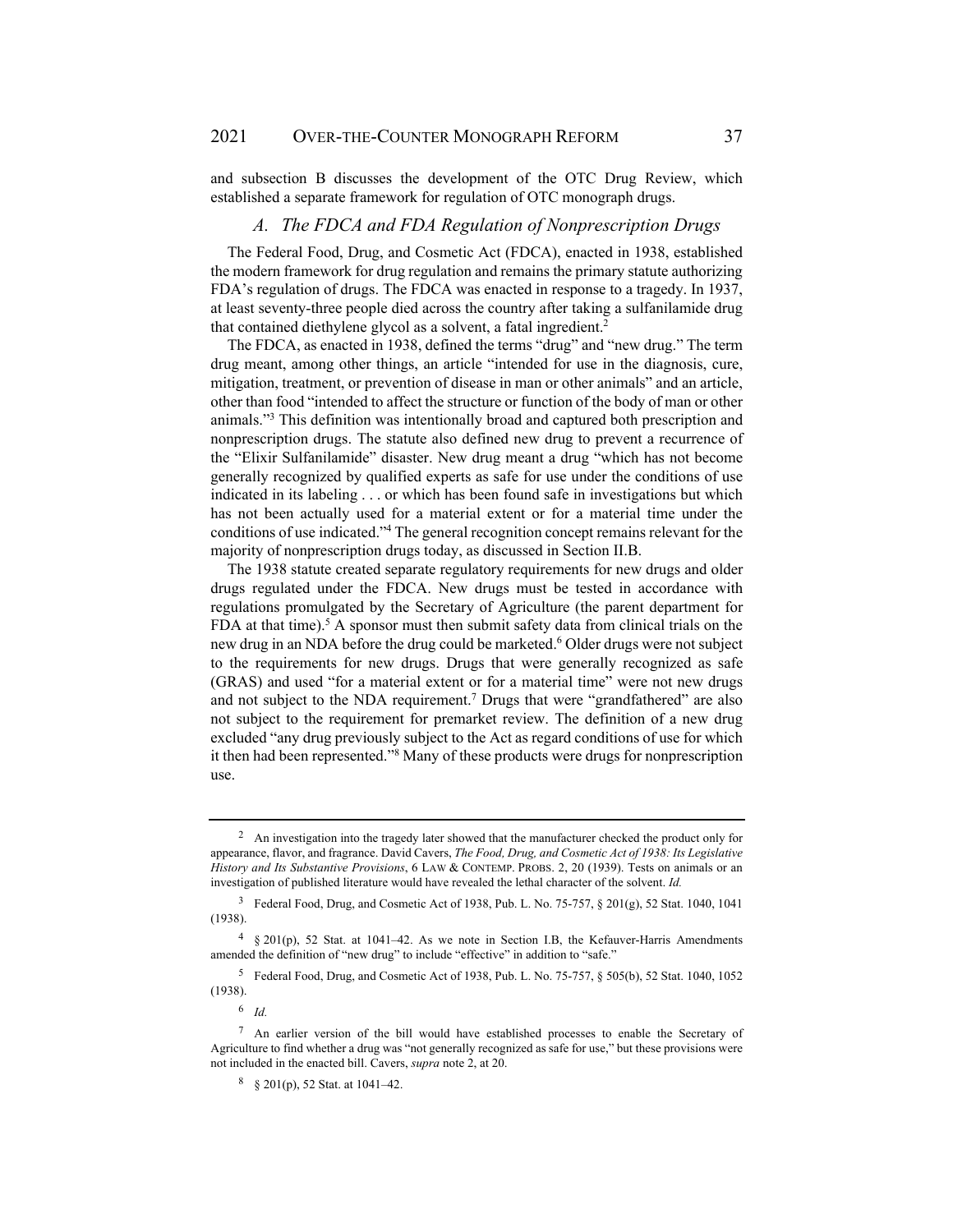In addition, the FDCA distinguished between prescription and nonprescription drugs for the first time. Section 503(b) of the FDCA exempted "drugs dispensed on a written prescription" from certain labeling requirements, so long as the prescription drug label contained the name and place of business of the dispenser, the serial number and date of the prescription, and the name of the prescriber.<sup>9</sup> It would not be until 1951, however, with the Durham-Humphrey Amendment, that section 503(b) of the FDCA would provide a statutory standard to differentiate prescription from nonprescription drugs. The Durham-Humphrey Amendment added a statutory provision that required a drug to be dispensed by prescription if, among other things, the drug, "because of its toxicity or other potentiality for harmful effect, or the method of its use, or the collateral measures necessary to its use, is not safe for use except under the supervision of a practitioner licensed by law to administer such drug."10 FDA may, "by regulation," remove drugs from the prescription-dispensing requirement "when such requirements are not necessary for the protection of the public health."11

# *B. The Drug Amendments of 1962 and Establishment of the OTC Drug Review*

# *1. The Drug Amendments of 1962 (the Kefauver-Harris Amendments or the 1962 Amendments)*

In 1962, Congress passed the Kefauver-Harris Amendments, which substantially changed the FDCA. Among other things, the amendments added an effectiveness requirement to FDA's regulation of drugs.12 The addition of the effectiveness requirement extended to OTC as well as prescription drugs. Drugs were grandfathered and exempt from the effectiveness requirement if the drug, on the day proceeding enactment 1) was commercially used or sold in the United States; 2) was not a new drug as defined in the 1938 Act; and 3) was not covered by an "effective application" for a new drug under the 1938 Act.<sup>13</sup>

The Kefauver-Harris Amendments subjected the "effectiveness" requirement to a "substantial evidence" standard.<sup>14</sup> A drug that is a new drug can only be marketed if substantial evidence exists that "the drug will have the effect it purports or is represented to have under the conditions of use prescribed, recommended, or suggested in the proposed labeling."15 For a period of time, there was debate about whether the substantial evidence standard applied in determining whether a drug was generally recognized as effective. In 1973, the U.S. Supreme Court settled the debate in *Weinberger v. Hynson*, holding that "[t]he statutory scheme and overriding purpose of the 1962 amendments compel the conclusion that the hurdle of 'general recognition'

<sup>9 § 503(</sup>b), 52 Stat. at 1052.

<sup>10</sup> Act of Oct. 26, 1951, Pub. L. No. 215-578, § 503(b), 65 Stat. 648, 648–49 (1951).

<sup>11</sup> *Id.*

 $12$  In 1960, the William S. Merrell Company submitted an NDA for Kevador (thalidomide) for use as a sleep medication. It had been used in Europe for several years, but FDA refused to clear the NDA. By 1961, the drug had been associated with serious birth defects.

<sup>13</sup> Drug Amendments of 1962, Pub. L. No. 87-781, § 107(c)(4), 76 Stat. 781, 789 (1962).

<sup>14 § 102(</sup>c), 76 Stat. at 781.

<sup>15</sup> *Id.*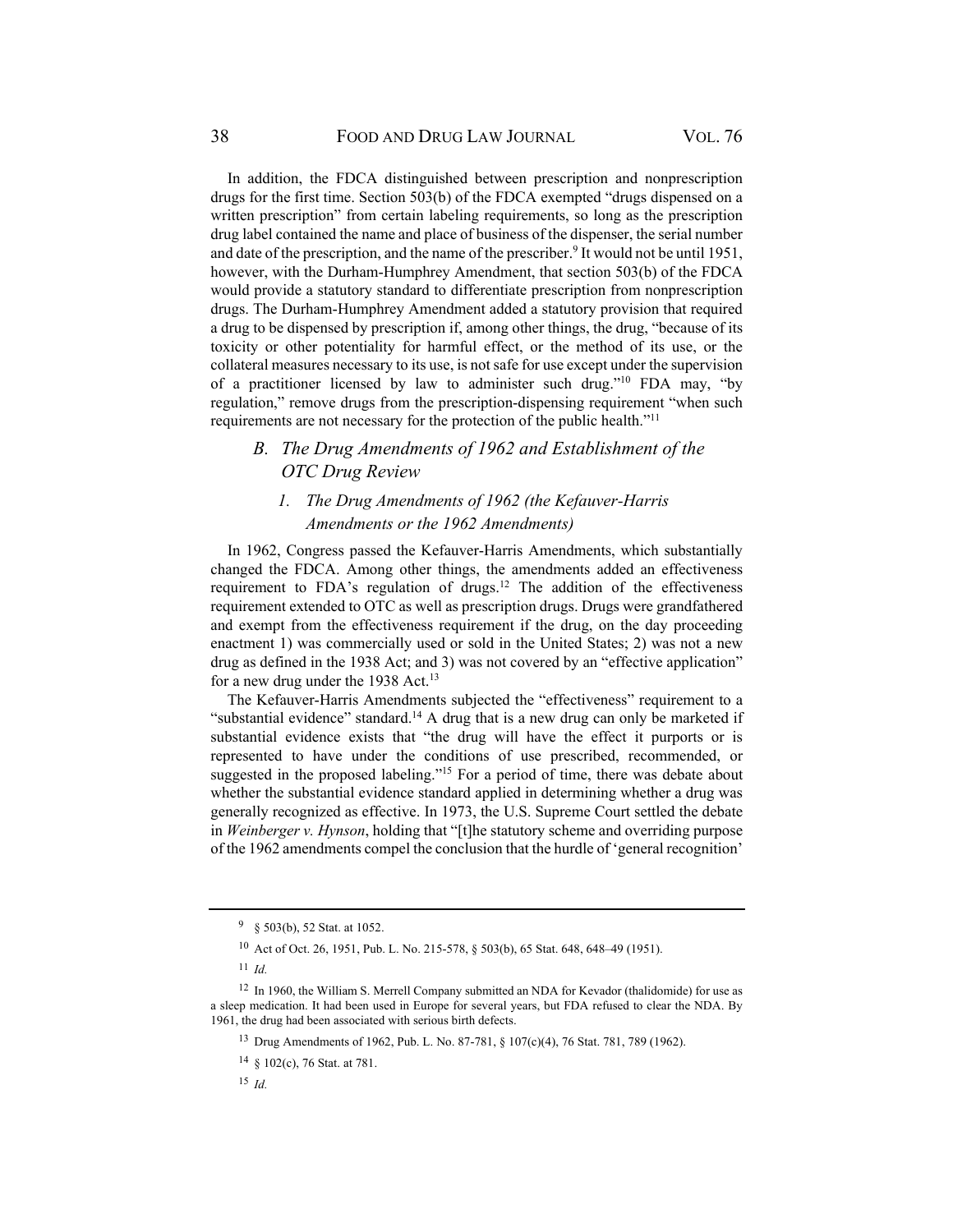of effectiveness requires at least 'substantial evidence' of effectiveness for approval of an NDA."16

In 1966, FDA established the Drug Efficacy Study Implementation (DESI) program to review the effectiveness of drugs cleared through the new drug procedures from 1938 to 1962.17 Under the DESI program, panels of experts at the National Academy of Sciences–National Research Council (NAS-NRC) reviewed each drug and its claims.

FDA contended with numerous court challenges against its implementation of the DESI program. Many of these cases were resolved in the U.S. Supreme Court and affirmed FDA's approach. As discussed previously, in *Weinberger v. Hynson*, the Court held that Hynson's drug was not grandfathered and upheld FDA's "summary judgment" procedure under which it denied hearings to companies that failed to proffer at least some evidence meeting the standard of "adequate and well-controlled investigations."18 In *Weinberger v. Bentex*, Bentex and other manufacturers argued that their pentylenetetrazol drugs were "generally safe and effective" and not new drugs. The Court held that FDA had primary jurisdiction to determine the new drug status of a product, thus that manufacturers could not raise the issue *de novo* in declaratory suits.19 In *CIBA Corp. v. Weinberger*, the Court held that FDA has jurisdiction to determine whether a drug is a new drug in an administrative proceeding on proposed withdrawal of an effective new drug application, and in *USV Pharmaceutical Corp. v. Weinberger*, the Court upheld FDA's "me-too" policy with respect to identical, related, or similar drug products to those covered by an NDA so that these drugs are not exempt from the new drug efficacy requirements.<sup>20</sup>

# *2. The OTC Drug Review*

After establishing the DESI program, FDA turned to OTC drugs. The DESI program addressed a small handful of OTC drugs that were subject to NDAs but not the thousands of OTC drugs without NDAs. Based on its experience with the DESI program and the multiple court challenges it faced, FDA proposed a new approach to determining the effectiveness and regulatory status of OTC drugs. On January 5, 1972, FDA issued a proposed rule to establish rulemaking procedures for classification of OTC drugs.21 The procedures would determine whether OTC drugs were "unapproved new drugs and misbranded drugs" so that they need to either be "reformulated and/or relabeled to meet all requirements of the act or be removed from the market."22

In the preamble to the proposed rule, FDA indicated that the DESI program's caseby-case approach to determining the regulatory status of drugs would be unworkable if applied to the vast majority of OTC drugs. By 1972, the DESI program had reviewed 420 OTC drugs, which represented a very small portion of the estimated 100,000 to

<sup>16</sup> Weinberger v. Hynson, 412 U.S. 609, 629 (1973).

<sup>17</sup> Reports of Information for Drug Effectiveness, 31 Fed. Reg. 9426, 9426 (July 9, 1966).

<sup>18</sup> Hynson, 412 U.S. at 630.

<sup>19</sup> Weinberger v. Bentex Pharm., 412 U.S. 645, 653 (1973).

<sup>20</sup> CIBA Corp. v. Weinberger, 412 U.S. 640, 640 (1973); USV Pharmaceutical Corp. v. Weinberger, 412 U.S. 655, 656 (1973).

<sup>21</sup> Proposal Establishing Rule Making Procedures for Classification, 37 Fed. Reg. 85, 85 (January 5, 1972) (to be codified at 21 C.F.R. pt. 130).

<sup>22</sup> *Id.* at 86.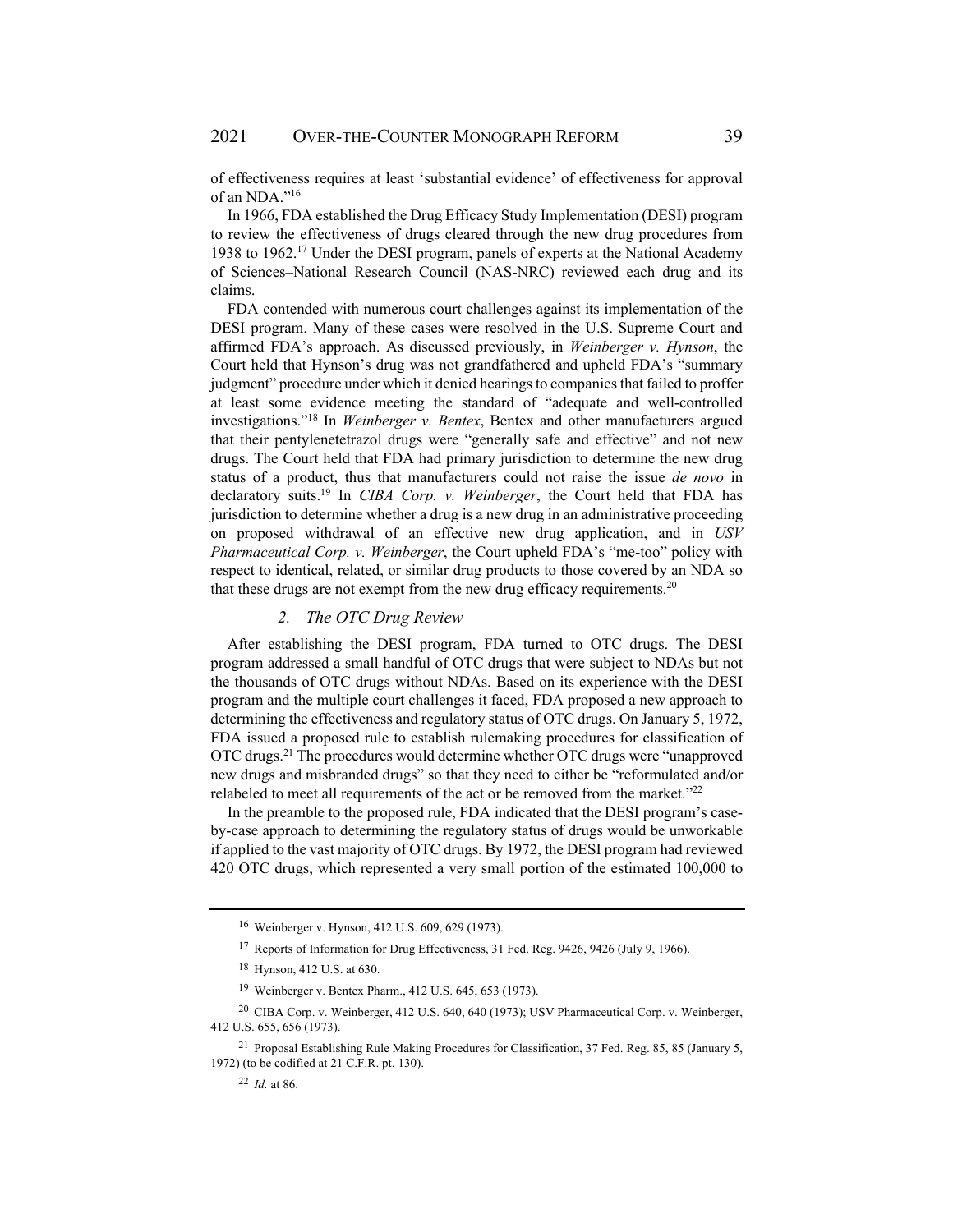half million OTC drug products on the market at the time.<sup>23</sup> Few of the OTC drugs had been approved through the NDA notification process set forth under section 505 of the FDCA, and some OTC drugs would likely be excluded from the new drug requirements under the 1938 or 1962 grandfather clauses.<sup>24</sup>

In carrying out its responsibilities under the Drug Amendments of 1962, FDA determined that case-by-case challenges to individual OTC products would be too burdensome. Instead, FDA proposed to "deal with all OTC drugs through rulemaking by therapeutic classes on an industry-wide basis."25 In doing so, FDA cited a number of factors:26

- FDA had limited resources.
- Litigation to remove violative OTC drugs would place an enormous burden on FDA and the courts.
- Litigation to determine the scope of the 1938 and 1962 grandfather clauses on a case-by-case basis would be too burdensome and time-consuming. It would be unfair to permit grandfathered drugs to remain on the market unchanged with false labeling while other items must be reformulated or relabeled.
- Inadequate consumer protection would be produced by productby-product review, as it would allow a large number of violative drugs to remain on the market for long periods.
- Practically all of the OTC drugs marketed were compounded from an estimated 200 active ingredients (roughly 700 ingredients were ultimately reviewed). Although each OTC drug was a separate product, the same scientific and medical evidence would likely be relevant in reviewing all OTC drug products in a given therapeutic class.
- Any approach must be consistent with the FDCA. In administrative proceedings and litigation, FDA had required "published literature of adequate and appropriate medical documentation, consisting at least in part of controlled clinical investigations, as the test of whether a drug is no longer a new  $\frac{d}{dx}$  Uncontrolled studies and data may corroborate published and controlled findings. FDA would require a similar evidentiary approach here.

Therefore, FDA proposed to establish procedures to classify some OTC drugs as GRASE and "not misbranded under the prescribed, recommended, or suggested

- <sup>26</sup> *Id.*
- <sup>27</sup> *Id.*

<sup>23</sup> *See id.* at 85.

<sup>24</sup> *Id.* 

<sup>25</sup> *Id.* at 86.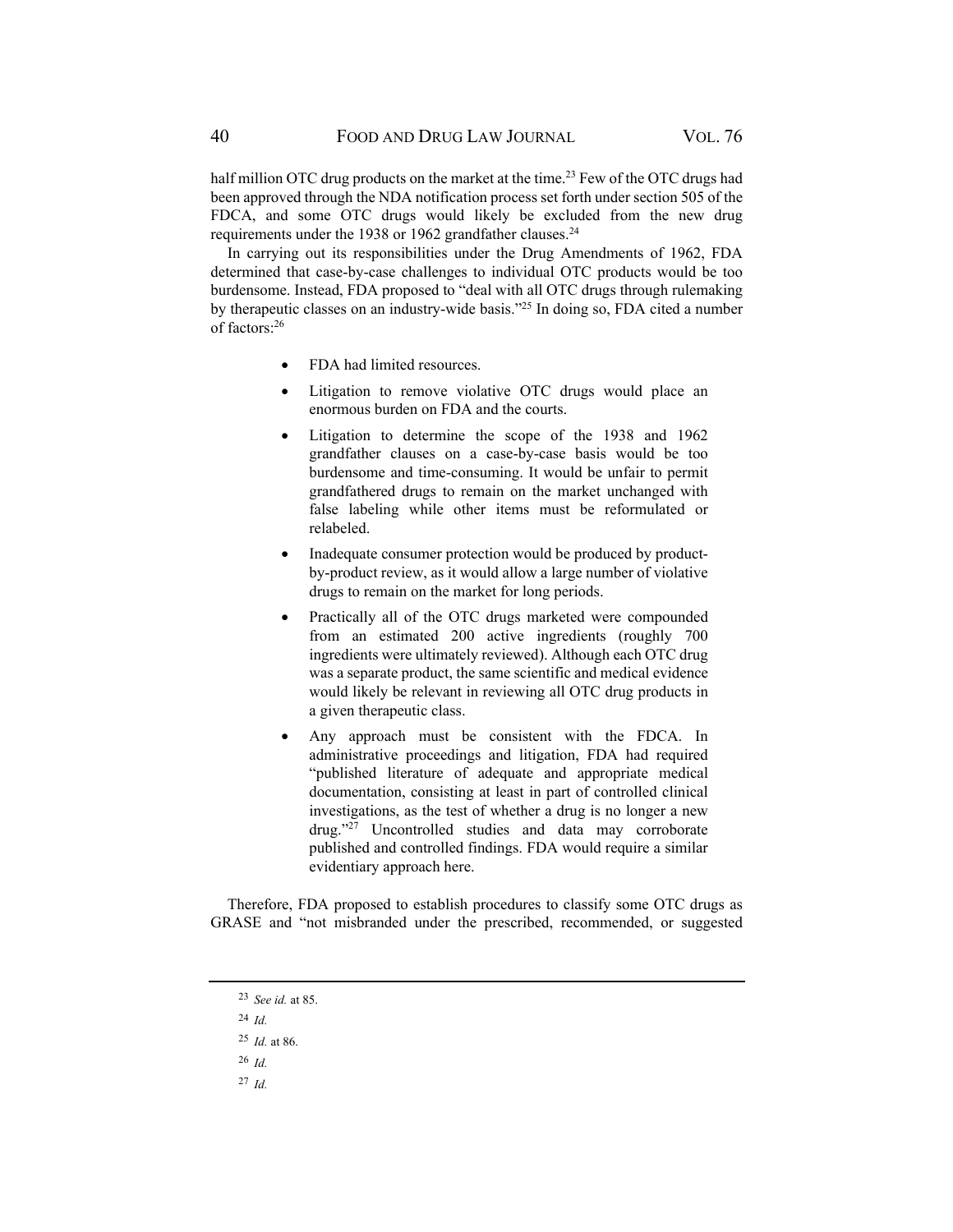conditions of use."28 Drugs that met the requirements would be GRASE and could be marketed so long as they met the other requirements for nonprescription drugs. For example, the company manufacturing the drug should be registered with FDA and list the OTC drug. The drug should also be manufactured in compliance with current good manufacturing practices (cGMPs). On the other hand, any OTC drug not meeting the requirements established according to the procedures would need an approved NDA prior to marketing. Shipment of a nonconforming OTC drug without an NDA in interstate commerce would be prohibited under section 301 of the FDCA.

# **II. THE OTC DRUG REVIEW AND CHALLENGES UNDER THE SYSTEM**

#### *A. The OTC Drug Review*

The OTC Drug Review, as finalized on May 11, 1972, provided the procedures for how FDA would determine whether the conditions of use for certain OTC drugs are GRASE and not misbranded.29 Conditions of use include, among other things, active ingredients, dosage form and strength, route of administration, and the specific OTC use or indication for use.<sup>30</sup> The OTC Drug Review would initiate notice-and-comment rulemaking and create "monographs" for categories of drugs that are GRASE and not misbranded. These monographs would set forth the acceptable ingredients, doses, formulations, indications, labeling, and other conditions of use under which an OTC drug is GRASE and not misbranded.<sup>31</sup> An OTC drug product can be marketed without an NDA if the drug is marketed under the conditions of use specified in an applicable "final monograph."32

# *1. The OTC Drug Review Process*

The OTC Drug Review was originally envisioned as a four-step process.<sup>33</sup> First, FDA appointed advisory review panels of qualified experts to evaluate the safety and effectiveness of OTC drugs and to advise FDA on monographs establishing conditions under which OTC drugs were GRASE.<sup>34</sup> At the same time, FDA would carry out a literature search to obtain information for advisory review panels to evaluate.<sup>35</sup> The bibliography from the literature search would be available when FDA announced the proposed OTC category review and would be available to panel members and any interested party.36 FDA would then publish a notice in the Federal Register with the bibliography and request information for data pertinent to a drug category but not found in the bibliography.37

<sup>28</sup> *Id.* 

<sup>29</sup> Procedures for Classification of Over-the-Counter Drugs, 37 Fed. Reg. 9464, 9464 (May 11, 1972).

<sup>30 21</sup> C.F.R. § 330.14(a) (2016).

<sup>31</sup> Procedures for Classification of Over-the-Counter Drugs, 37 Fed. Reg. at 9474–75.

<sup>32</sup> *Id.* at 9475.

<sup>33</sup> The process is currently codified at 21 C.F.R. Part 330.

<sup>34 21</sup> C.F.R. § 330.10(a)(1).

<sup>35</sup> Procedures for Classification of Over-the-Counter Drugs, 37 Fed. Reg. at 9468.

<sup>36</sup> *Id.* 

<sup>37 21</sup> C.F.R. § 330.10(a)(2).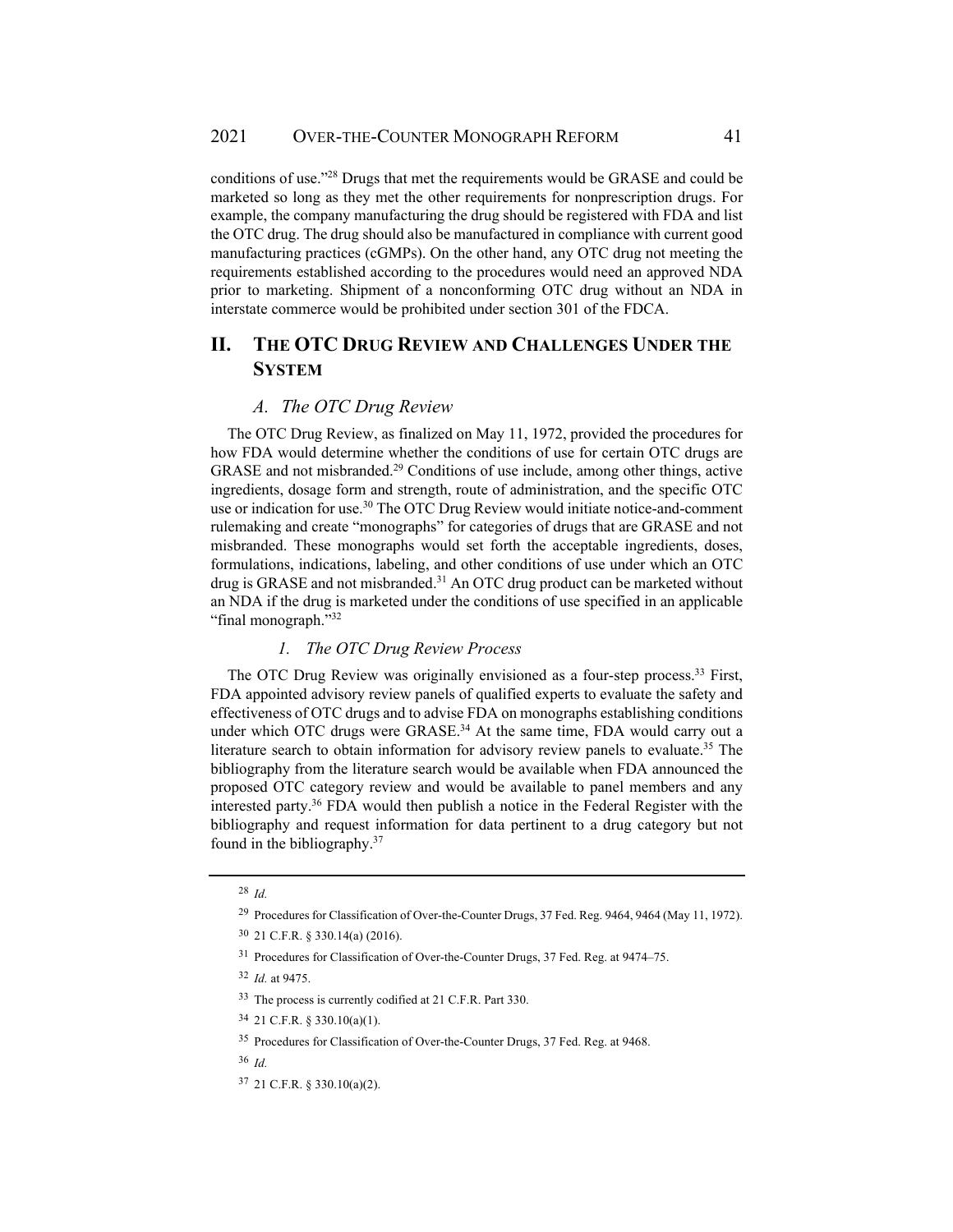The advisory review panel would meet and deliberate on data with respect to a category of OTC drugs. The panel could consult with "any individual or group," and "[a]ny interested person may request an opportunity to present oral views to the panel."38 Following deliberations and review of the evidence based on the standards set out in 21 C.F.R. § 330.10(a)(4), each panel would submit a report to FDA containing its conclusions and recommendations with respect to the safety and effectiveness of the category of OTC drugs.39 The panel report would contain information about three categories of active ingredients: 1) category I ingredients and their conditions of use that were GRASE and not misbranded; 2) category II ingredients and conditions that were reviewed and excluded from the monograph because they were not GRASE or were misbranded; and 3) category III ingredients and their conditions of use that had insufficient information from which to determine whether a drug was GRASE.

After reviewing the panel's report, FDA would publish in the Federal Register a proposed monograph (later called an "advanced notice of proposed rulemaking"  $(ANPR)$ ).<sup>40</sup> The Federal Register notice would propose a monograph with information about the three categories of drugs along with the full panel report.<sup>41</sup> FDA would then invite comment on the proposed monograph.

Next, FDA would publish a tentative final monograph (TFM) (i.e., a proposed rule) in the Federal Register after reviewing the public comments, establishing conditions under which a category of OTC drugs was GRASE and not misbranded (category I) and which were category II or category  $III^{42}$ . The public again would have an opportunity to comment on the TFM. After reviewing objections filed in response to the TFM, FDA could, under its discretion, allow petitioners to have an oral hearing before the Commissioner to discuss objections among the parties.<sup>43</sup>

Finally, FDA would publish a final monograph establishing the conditions of use under which a category of drugs is GRASE and not misbranded and which drugs were not GRASE. The final rule would also specify the effective date of the monograph.<sup>44</sup> The monograph in the final rule constituted final agency action, and any party who disagreed with the final monograph could request an informal hearing, subject to FDA discretion, or file an appeal in the courts.<sup>45</sup>

#### *2. The OTC Drug Review Standards*

The OTC Drug Review specified the standards for safety, effectiveness, and labeling when reviewing drugs under the system. Safety meant a "low incidence of

- 41 21 C.F.R. § 330.10(a)(6).
- 42 21 C.F.R. § 330.10(a)(7).
- 43 21 C.F.R. § 330.10(a)(8).
- 44 21 C.F.R. § 330.10(a)(9).

<sup>38 21</sup> C.F.R. § 330.10(a)(3).

<sup>39 21</sup> C.F.R. § 330.10(a)(5).

<sup>&</sup>lt;sup>40</sup> The terminology associated with each step evolved over the years. When OTC Drug Review first began, the ANPR concept did not exist in administrative law. When FDA issued the unaltered panel reports it called them "proposed monographs," and when it issued notice of proposed rulemakings ("NPRMs" or "proposed rules"), FDA called them "tentative final monographs." Later, FDA changed the terminology to align with newer concepts in administrative law. Section 505G of the FDCA uses both old and newer terminology when referring to the monograph system.

<sup>45</sup> Procedures for Classification of Over-the-Counter Drugs, 37 Fed. Reg. 9464, 9469 (May 11, 1972).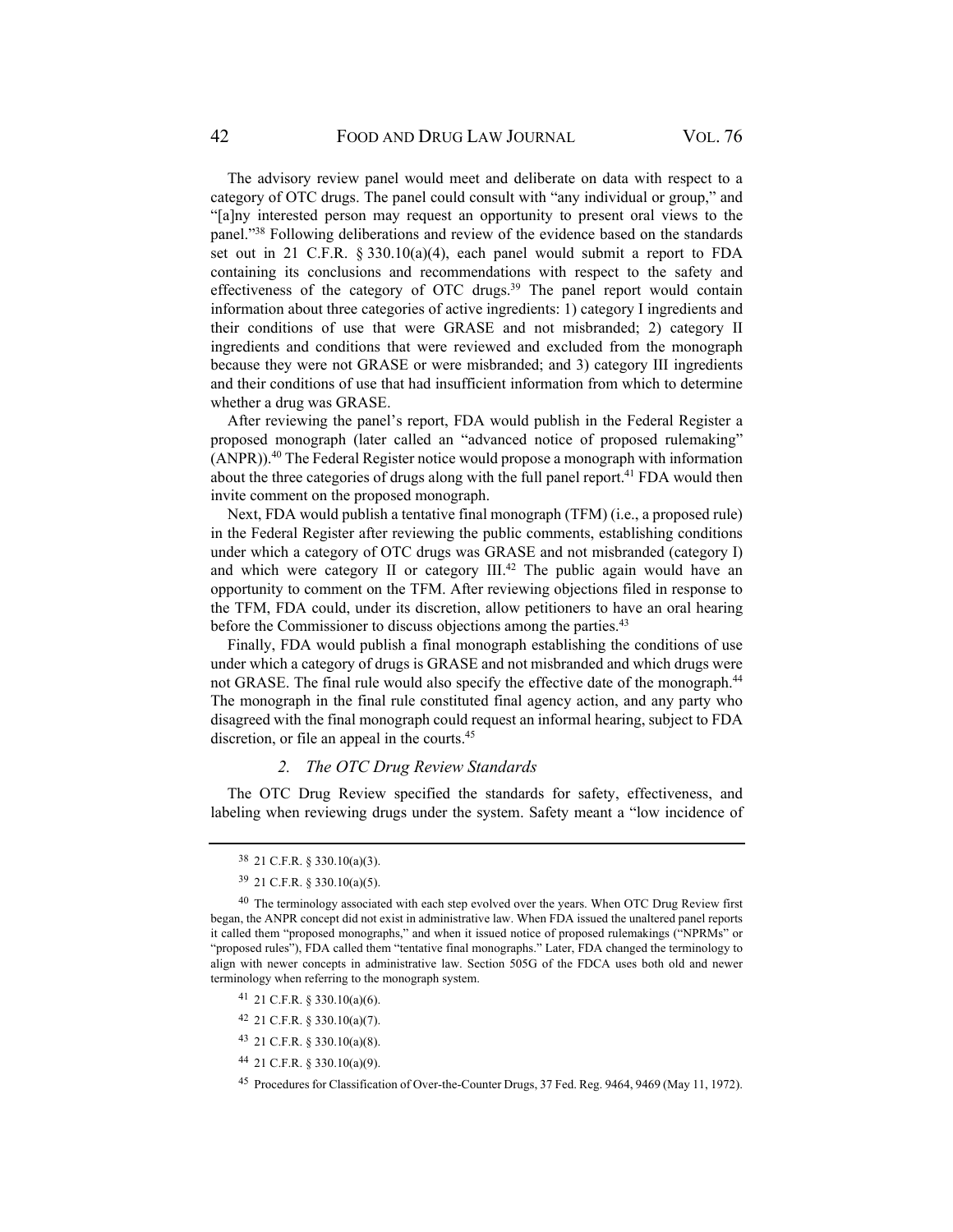adverse reactions or significant side effects under adequate directions for use and warnings against unsafe use as well as low potential for harm which may result from abuse under conditions of widespread availability."46 GRAS would "ordinarily be based upon published studies which may be corroborated by unpublished studies and other data."47 Safety would also include "results of significant human experience during marketing.48 In publishing these standards, FDA considered whether general recognition of safety should be based only on published studies and rejected that standard. The panel's evaluation "should be based on the best scientific evidence available. . . . Even where published studies are available for review and criticism, there is no reason to exclude unpublished work that may represent a more recent study."49

Effectiveness meant "a reasonable expectation that, in a significant proportion of the target population, the pharmacological effect of the drug, when used under adequate directions for use and warnings against unsafe use, will provide clinically significant relief of the type claimed." $50^\circ$  Any investigations could be corroborated by "partially controlled or uncontrolled studies, documented clinical studies by qualified experts, and reports of significant human experience during marketing."51 The "best possible data would consist of adequate and well controlled clinical studies of the drug" as described in FDA's regulations for NDAs, unless this is waived because "such studies are unnecessary or inappropriate."52 FDA rejected "unscientific evidence as unsubstantiated opinion and marketing experience . . . [to] be regarded as sufficient to constitute adequate proof of effectiveness" but noted that these data may corroborate scientific evidence.<sup>53</sup> On the other hand, "[i]solated case reports, random experience, and reports lacking the details which permit scientific evaluation will not be considered."54

As with GRAS, generally recognized as effective (GRAE) "shall ordinarily be based upon published studies which may be corroborated by unpublished studies and other data."55 FDA explained that in its view, published studies "have been subject to public scrutiny and peer review and thus present the best evidence. In addition, general recognition inherently implies general availability of the basis of the judgment."56 The panel may, nevertheless, rely on unpublished data if "there is a sound scientific basis for such a decision which is sufficiently widespread to establish general recognition."57 As with determining GRAS status, FDA should primarily rely on published studies to determine GRAE status.

<sup>52</sup> *Id.* 

<sup>46 21</sup> C.F.R. § 330.10(a)(4)(i).

<sup>47</sup> *Id.*

<sup>48</sup> Procedures for Classification of Over-the-Counter Drugs, 37 Fed. Reg. at 9474.

<sup>49</sup> *Id*. at 9469.

<sup>50 21</sup> C.F.R. § 330.10(a)(4)(ii).

<sup>51</sup> Procedures for Classification of Over-the-Counter Drugs, 37 Fed. Reg. at 9474.

<sup>53</sup> *Id.*

<sup>54</sup> *Id.*

<sup>55 21</sup> C.F.R. § 330.10(a)(4)(ii).

<sup>56</sup> Procedures for Classification of Over-the-Counter Drugs, 37 Fed. Reg. at 9469.

<sup>57</sup> *Id.* at 9469.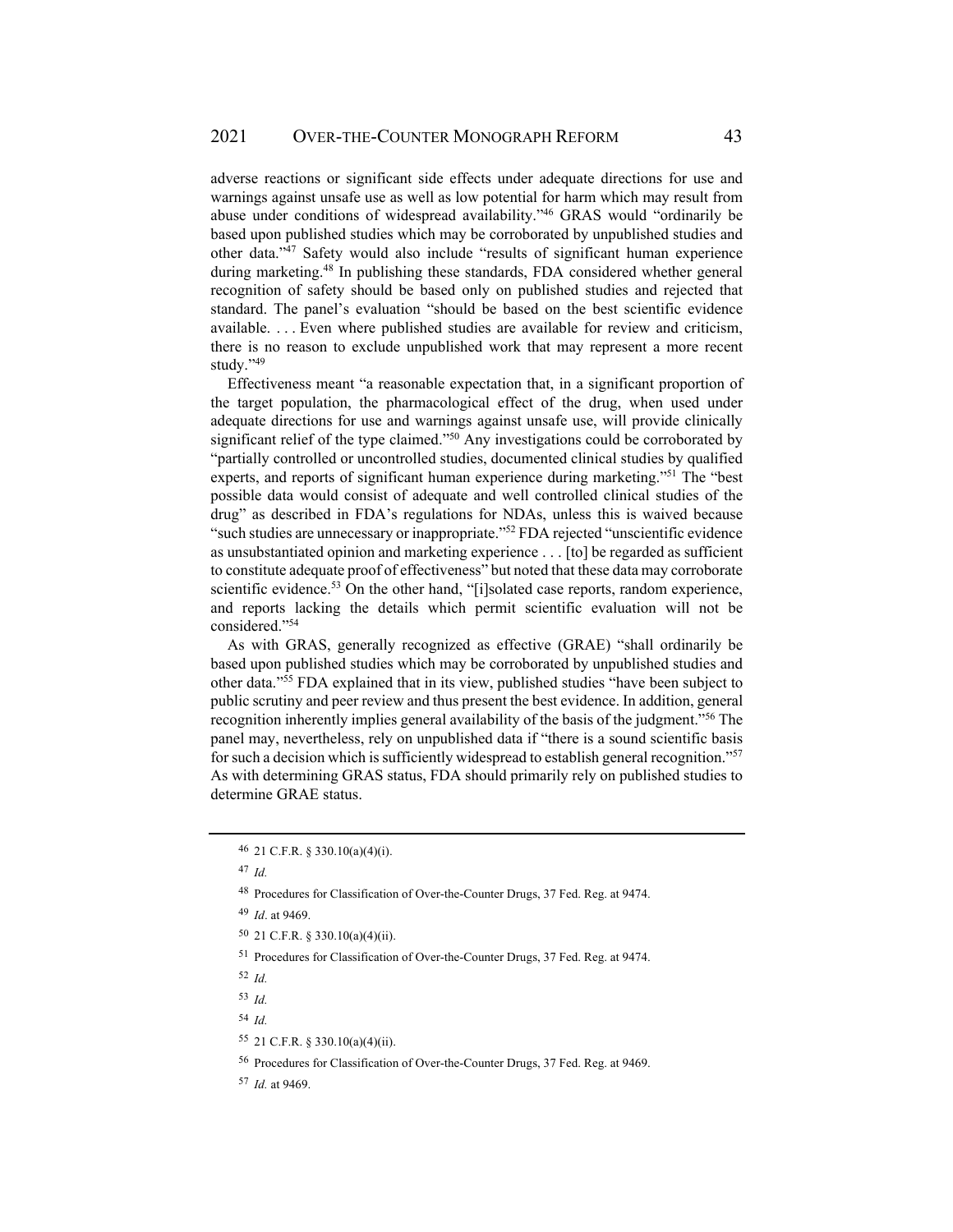### *B. Implementation of the OTC Drug Review*

### *1. General Conditions for OTC Drugs*

Shortly after FDA established the OTC Drug Review, FDA proposed and finalized regulations specifying the rules providing the general conditions applicable for all OTC drugs that are GRASE and not misbranded.58 In proposing the first monograph for antacid OTC drug products, FDA discovered that several conditions applied to all OTC drugs and could be established in a single regulation rather than repeated in each monograph. This approach differed from drugs approved under NDAs, where FDA established the conditions of use and characteristics specific to each approved drug. These provisions were flexible enough to apply to all monograph products, but FDA recognized that specific monographs could modify these general conditions or create exceptions, where appropriate.<sup>59</sup>

#### *2. Advisory Review Panels and Finalization of Monographs*

FDA gave a lengthy charge to each OTC Drug Review Panel at its first meeting. These remarks instructed advisory committees on the scope of the OTC Drug Review. FDA charged them with reviewing active ingredients and claims in nonprescription drugs and asked panels to review any prescription drug ingredients that they felt could have safe and effective OTC claims. The Chief Counsel, Peter Barton Hutt, provided the following charge to the Antimicrobial II panel on July 26, 1974:

What we want you to do is to take a totally fresh, independent, objective view of this entire field, come up with your best advice and give it to us. Now that includes, I might add, things that we have not even asked you to look at . . . . [I]f you want to put it in your report, please put it in your report. In short, don't feel constrained by some kind of legal boundaries that you believe may exist that I may have to tell you exist. We want your advice . . . . You should concern yourselves with the scientific and the medical issues that underlie this review, and I can't over-emphasize that.<sup>60</sup>

FDA initially anticipated establishing a panel for each of twenty-six therapeutic categories but eventually reduced the number to seventeen advisory panels. These panels engaged in a tremendous amount of work and "held 508 meetings over 1047 days and reviewed some 20,000 volumes of data on more than 700 active ingredients used in over 300,000 nonprescription drug products."<sup>61</sup> By the time the advisory panels published the last report in 1983, the panel had reviewed approximately 722 active ingredients or approximately 1,454 uses.<sup>62</sup> The panels recommended active

<sup>58</sup> General Conditions for OTC Drugs, 38 Fed. Reg. 31258, 31258–59 (Nov. 12, 1973).

<sup>59</sup> *Id.* at 31258.

<sup>60</sup> Remarks by Peter Barton Hutt, Esq., Assistant Gen. Counsel, Food and Drugs Div., Dep't of Health, Educ. and Welfare, to FDA's Panel for Review of Over-the-Counter Antimicrobial II (Topical Antibiotic) Products (July 26, 1974) (on file with the Committee on Government Operations).

<sup>61</sup> *See* U.S. FOOD & DRUG ADMIN., OTC ACTIVE INGREDIENTS (Apr. 7, 2010); *see also* PETER BARTON HUTT, RICHARD MERRILL & LEWIS GROSSMAN, FOOD AND DRUG LAW: CASES AND MATERIALS 979 (4th ed. 2014).

<sup>62</sup> BARTON, MERRILL & GROSSMAN, *supra* note 61, at 978.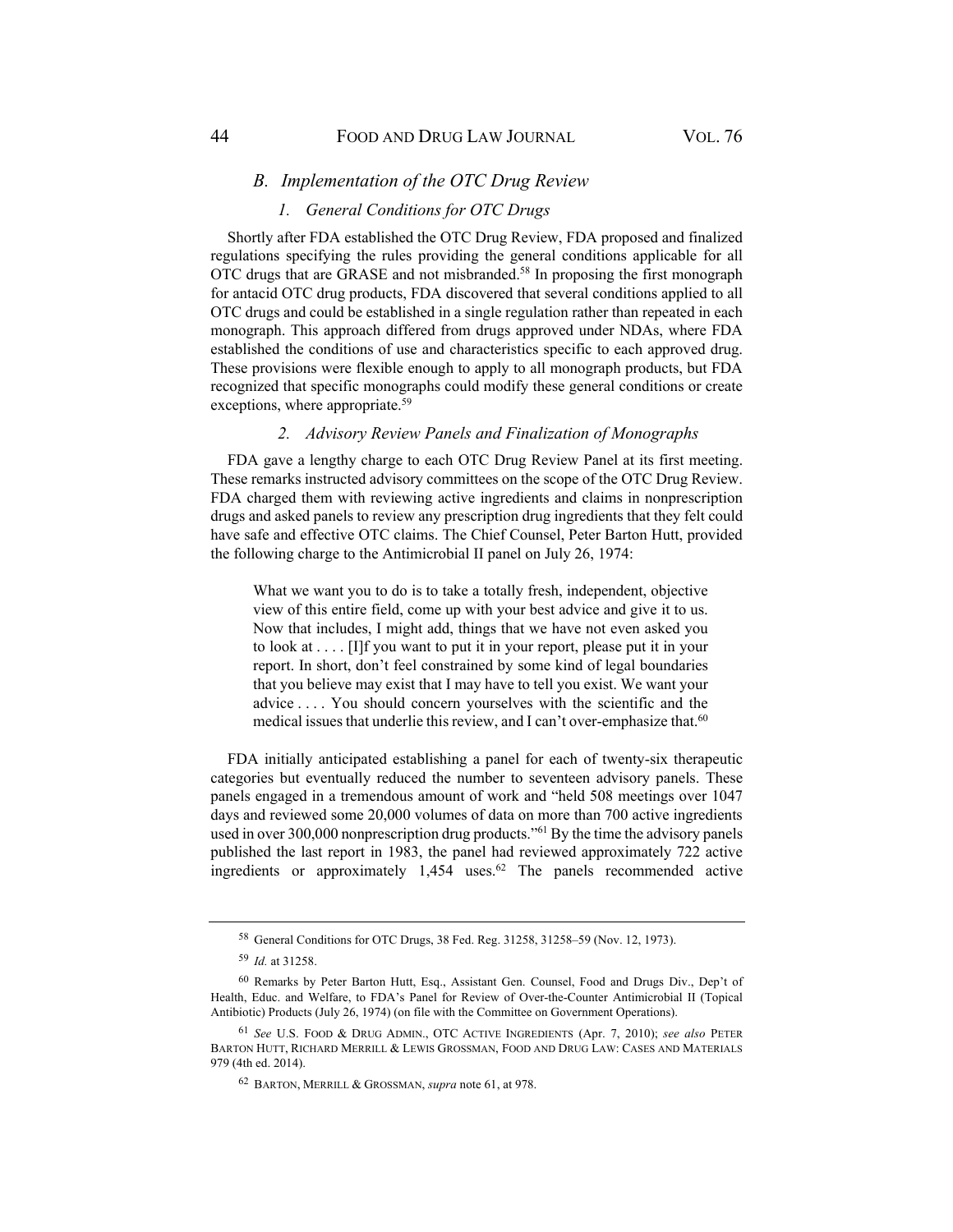ingredients fairly evenly among category I (30%), category II (34%), and category III  $(36\%)$ <sup>63</sup>

The antacid monograph finalization process provides a good example of how the Review should work as intended. On February 22, 1972, FDA convened an advisory review panel on OTC antacid drugs. The panel held five working meetings through the course of the year and submitted a report with its recommendations to FDA on January 3, 1973.<sup>64</sup> After reviewing the report, FDA published the first proposed monograph under the Review. The monograph described FDA's proposals on which OTC antacid drugs were GRASE and not misbranded, taking the advisory review panel report into account.<sup>65</sup> The panel report recommended that thirteen categories of active ingredients be considered GRASE for antacid use (twenty-eight active ingredients total).<sup>66</sup> On the other hand, the panel could not find adequate and reliable scientific evidence to permit classification of nine active ingredients. These ingredients "have either no or negligible antacid action and there is inadequate evidence for their effectiveness.  $\ldots$ <sup>667</sup> The panel also determined that certain claims or indications were not truthful or accurate. For example, claims that the product may affect "nervous or emotional disturbance," "excessive smoking," "alcoholic beverages," cold symptoms, or "morning sickness of pregnancy" were inappropriate for use for an antacid drug.<sup>68</sup> FDA provided a sixty-day public comment period and a thirty-day reply period for comments received.<sup>69</sup>

After reviewing the public comments, FDA issued a TFM for antacid products on November 12, 1973.<sup>70</sup> The TFM largely retained the recommendations in the proposed monograph. The TFM also provided requirements for product labeling, including acceptable indications, required warnings, directions for use, and combinations with nonantacid active ingredients.<sup>71</sup> After reviewing the panel report and comments to the proposed monograph, FDA established a TFM for OTC antiflatulent products. In that TFM, FDA concluded that simethicone was not an antacid but was GRASE as an antiflatulent.<sup>72</sup> In the preamble to the TFMs for antacid and antiflatulent products, FDA discussed what should happen to drugs in category II and category III following finalization of the antacid and antiflatulent monographs.<sup>73</sup> FDA proposed a six month effective period to allow a manufacturer time to reformulate its product, remove it from market, or file an NDA.74

<sup>63</sup> *Id.*

<sup>64</sup> Proposed General Conditions for OTC Drugs Listed as Generally Recognized as Safe and Effective and as Not Misbranded, 38 Fed. Reg. 8714, 8715 (Apr. 4, 1973).

<sup>65</sup> *Id.* at 8714.

<sup>66</sup> Proposal Establishing a Monograph for OTC Antacid Products, 38 Fed. Reg. 8714, 8724 (Apr. 4, 1973) (to be codified at 21 C.F.R. pt. 130).

<sup>67</sup> *Id.* at 8722.

<sup>68</sup> *Id.* at 8721.

<sup>69</sup> *Id.* at 8724.

<sup>70 38</sup> Fed. Reg. 31260, 31264 (Nov. 12, 1973) (to be codified at 21 C.F.R. pt. 130).

<sup>71</sup> *Id.* at 31269.

<sup>72</sup> *Id.* at 31266.

<sup>73</sup> *Id.* at 31266–67.

<sup>74</sup> *Id.* at 31269.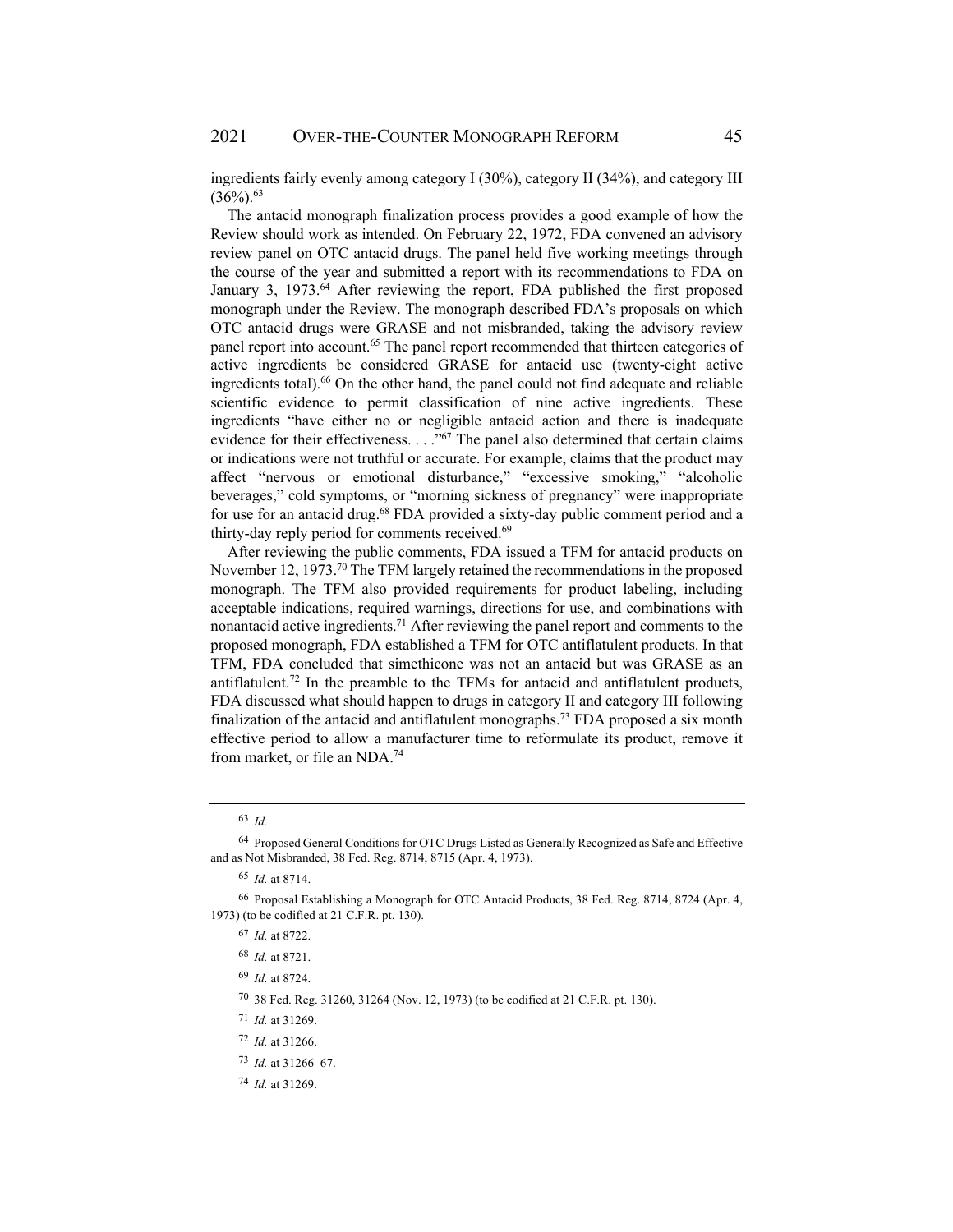On June 4, 1974, FDA issued final monographs for GRASE antacid and antiflatulent products.<sup>75</sup> In all, a little over two years passed from the creation of the antacid advisory review panel to FDA's issuance of the final monograph.

# *C. Challenges Under the OTC Drug Review*

The OTC Drug Review functioned effectively in the first few years but gradually fell into disarray due to multiple challenges. These challenges became the impetus for OTC monograph reform.

# *1. A Large Number of Drugs Fell Within the OTC Drug Review*

From the beginning, FDA recognized the challenge in classifying hundreds of thousands of OTC products on the market. FDA had not anticipated, however, that the range of products would continue to broaden as the Review progressed. FDA's charge to advisory review panels and the promulgation of the "rush-to-market" rule significantly increased the number of products falling under the OTC Drug Review. These developments made it more difficult for FDA to examine and finalize products under the Review.

Before the OTC Drug Review, marketers of prescription drugs had limited options if they wanted to switch their products to OTC use. The Durham-Humphrey Amendments in 1951 added section 503(b)(3) to the FDCA, which allowed FDA to "remove drugs subject to section 505 from the requirements of [prescription drugs] when such requirements are not necessary for the protection of the public health."76 Under this provision, FDA switched a number of drugs from prescription to OTC status using a "switch regulation," authorized under section  $505(b)(3)$  of the FDCA.<sup>77</sup>

The OTC Drug Review added an additional pathway by which OTC drugs could be switched to nonprescription status. When the OTC Drug Review began, FDA intended to examine not just OTC drugs on the market at the time but also current prescription products to see if they should be considered for OTC use. In the preamble to the final rule establishing the OTC Drug Review, FDA stated that "the panel is charged with recommendations with respect to all drugs that should be on OTC status. Any interested person may, of course, submit data and views suggesting that a prescription drug should be moved to OTC status."78 FDA reiterated this charge to advisory review panels. By evaluating both prescription and nonprescription drugs, FDA intended that the issuance of a final monograph would have the same effect as a switch regulation.<sup>79</sup>

FDA did not anticipate the significant amount of prescription drugs that would be suitable for OTC status. Robert Pinco, the Director of the Division of OTC Drug Evaluation at the time the Review began, stated, "those who organized the OTC review did not really expect that there would be many recommendations for movement of

<sup>75 39</sup> Fed. Reg. 19862, 19862 (June 4, 1974).

<sup>76</sup> FDCA, Pub. L. No. 215, 65 Stat. 649 (1951) (allowing FDA to "by regulation remove drugs subject to . . . section 505 from the requirements of paragraph (1) of this subsection when such requirements are not necessary for the protection of the public health").

<sup>77</sup> FDCA § 503(b)(3); *see also* 21 C.F.R. § 310.201 (listing products switched from prescription to nonprescription use before OTC Drug Review).

<sup>78</sup> Procedures for Classification of Over-the-Counter Drugs, 37 Fed. Reg. 9464, 9470 (May 11, 1972).

<sup>79</sup> *See id.*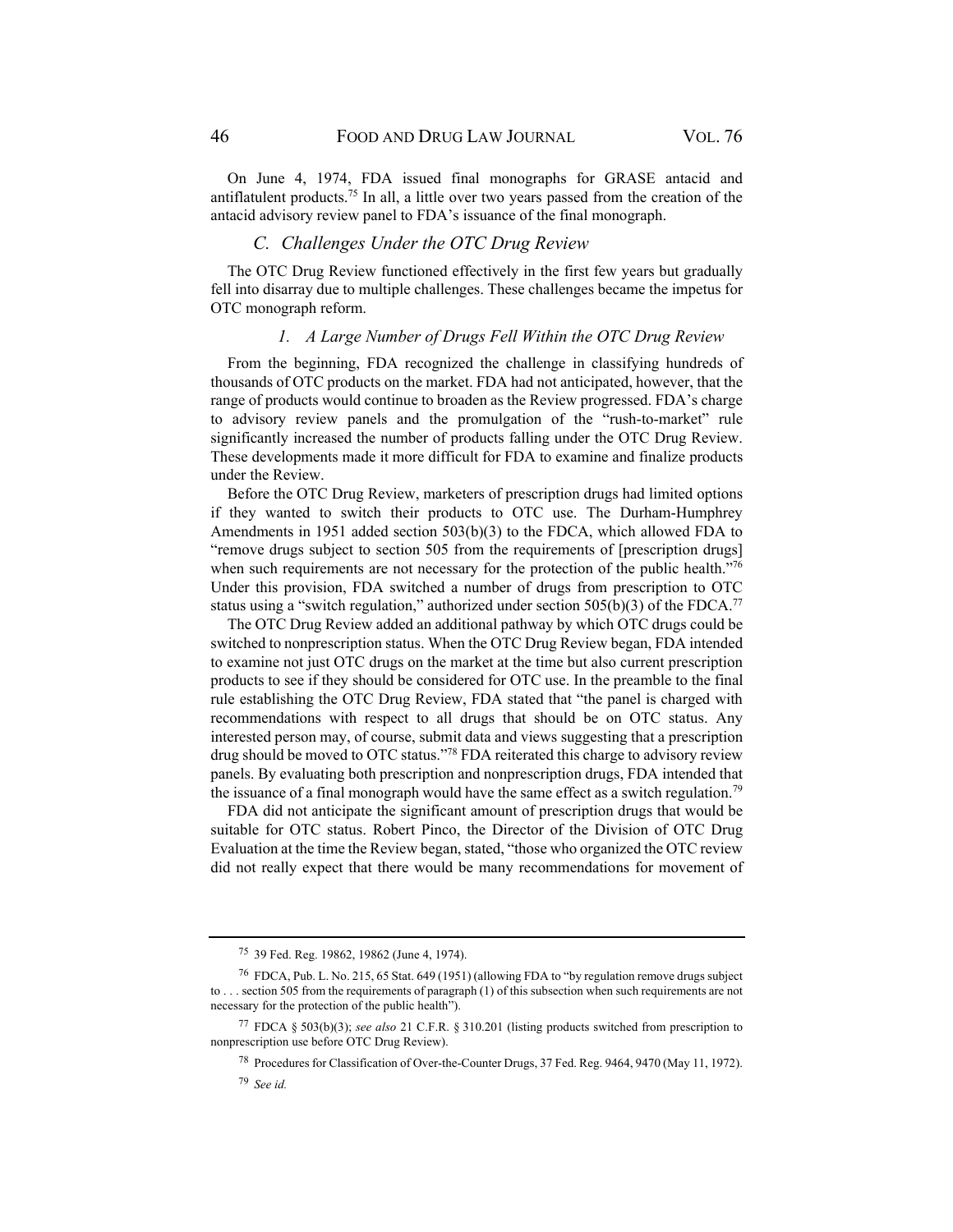prescription drugs to OTC status; rather they expected the reverse to occur."80 While the advisory review panels recommended relatively few prescription ingredients for OTC status ("perhaps 15 out of 1,000 ingredients being studied in the OTC review"), these ingredients "represent[ed] very broad economic interests in this highly competitive market."81 Manufacturers of prescription drugs began marketing these drugs at risk for OTC use based on panel reports and proposed monographs and even after informal discussions by panels, anticipating that FDA would not take enforcement action against these products.<sup>82</sup>

By 1975, it became clear that the OTC Drug Review would continue for some time, and, during that time, advisory panels would continue to examine prescription drugs that should be switched to OTC use. Instead of waiting for the Review to be completed before allowing prescription drugs to be marketed as OTC drugs under a monograph, FDA issued a regulation governing prescription drugs covered under a proposed monograph or TFM. FDA hoped the policy would resolve the premature rush-tomarket of prescription drugs accompanying the OTC Drug Review. The rule set forth FDA's policies regarding marketing OTC drug products containing an active ingredient that 1) was at a dosage level higher than that available in an OTC drug product on December 4, 1975; or 2) was limited to prescription use but regarded by an advisory review panel as suitable for OTC use. These products needed to be classified as category I in a proposed monograph or TFM and were subject to the risk that they would be taken off the market if FDA reached a different decision in the final monograph.83 The rush-to-market rule clarified FDA's enforcement policy related to formerly prescription drugs but explicitly acknowledged that the OTC Drug Review pertained not just to OTC drugs but also to prescription drugs recommended for OTC use.

# *2. FDA Continued to Field Challenges to Allowing OTC Drugs Without GRASE Status to Remain on the Market*

FDA recognized at the start of the OTC Drug Review that it was not possible to take action against all OTC drugs on the market that were not subject to a final monograph. Therefore, from the beginning of the Review, FDA relied on enforcement discretion to allow drugs subject to the OTC Drug Review to remain on the market pending a final decision.<sup>84</sup> Beginning in 1972, FDA publicly declared a "moratorium" on enforcement against OTC products, "except in cases of fraud or serious health hazard."85

<sup>80</sup> Robert Pinco, *The FDA's OTC Review - The Light at the End of the Tunnel*, 31 FOOD, DRUG,COSM. L. J. 141, 143 (1976).

<sup>81</sup> *Id.* at 144.

<sup>82</sup> *See id.* (describing "what the FDA [viewed] as a rush to market").

<sup>83 41</sup> Fed. Reg. 32580, 32580 (Aug. 4, 1976).

<sup>&</sup>lt;sup>84</sup> Even before FDA established OTC Drug Review, questions emerged about what would happen to OTC drugs on the market that FDA had not determined were GRASE. In *Veneman*, the court had held that FDA had acted contrary to the FDCA when it allowed drugs without evidence of efficacy to be marketed past the two-year grace period allowed by the 1962 amendments. Pub. Health Ass'n v. Veneman, 349 F. Supp. 1311 (D.D.C. 1972). In the order following the court's opinion entered on October 11, 1972, the court required FDA to take action on National Academy of Sciences/National Research Council (NAS/NRC) drug reports, but specifically excluded OTC drugs and authorized their transfer to OTC Drug Review. *Id.*

<sup>85</sup> Pinco, *supra* note 80, at 143.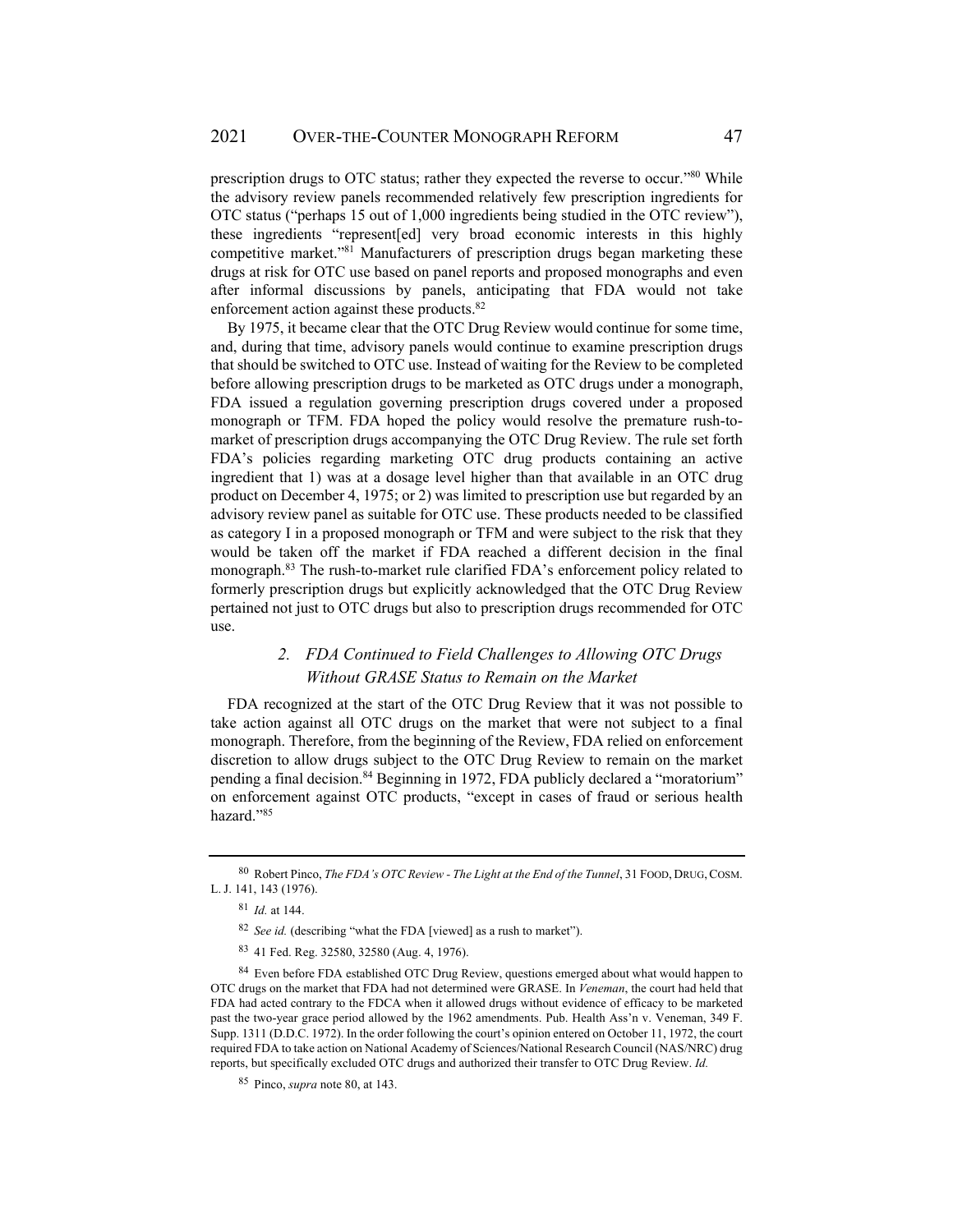FDA modified its enforcement policy several times over the next few years, but challenges remained. Consumer organizations challenged FDA's decision to allow OTC drugs on the market that FDA had not determined were GRASE. In *Cutler v. Kennedy*, for instance, consumers challenged the Review's regulations as unlawful to the extent they allow marketing of category III drugs while evidence was being developed as to the drug's safety or effectiveness.<sup>86</sup> The plaintiffs also claimed that FDA had a statutory duty to remove category III drugs on the market once it had concluded that the drugs were not supported by substantial evidence of safety or efficacy.87 The court ultimately held that FDA's regulations allowing continued marketing of category III ingredients under a final monograph were not authorized by the FDCA.88 The regulations were unlawful "to the extent they affirmatively sanction continued marketing of category III drugs."89

Following *Cutler v. Kennedy*, FDA rescinded its regulation affirmatively sanctioning marketing of category III drugs under a final monograph. In its place, FDA proposed a rule and announced its "general enforcement policy" for marketed products subject to the OTC Drug Review.<sup>90</sup> The general enforcement policy would enable FDA to "take regulatory action in an orderly fashion, commensurate with available resources, against those OTC drug products failing to meet the requirements of an applicable monograph."91 FDA would prioritize enforcement against products that "most affect the public health and safety" to "provide equitable treatment among competing firms, and to utilize agency resources most efficiently."92

Shortly after FDA published the proposed rule, FDA issued Compliance Policy Guide (CPG) § 450.200. The CPG indicated that "[p]rior to the final publication of a proposed monograph, it would not be in the agency's interest to pursue regulatory action unless failure to do so poses a potential health hazard to the consumer."93 Later, FDA would also issue CPG § 450.300 concerning the marketing of OTC products containing combinations of ingredients.<sup>94</sup> CPG  $\&$  450.200 and 450.300 would

<sup>91</sup> FDA noted that the enforcement policy was consistent with FDA's enforcement policies for prescription new drugs, outlined in FDA Compliance Policy Guide § 7132c.08 (Oct. 6, 1976). *Id.*

<sup>92</sup> *Id.* at 31424–25.

93 U.S. FOOD & DRUG ADMIN., CPG SEC. 450.200 DRUGS - GENERAL PROVISIONS AND ADMINISTRATIVE PROCEDURES FOR RECOGNITION AS SAFE AND EFFECTIVE (Mar. 1995) (initially issued Oct. 1, 1980) [https://perma.cc/V6LF-4RAG].

<sup>94</sup> The guidance categorized OTC products into three buckets. CPG § 450.300. OTC drug combinations commercially marketed on or before May 11, 1972 should not be subject to enforcement on the basis of suspected labeling deficiencies unless "there is a reasonable basis to conclude that the deficiency constitutes a potential hazard to health." *Id.* OTC combination products not marketed on or before May 11, 1972 could be marketed if (1) each of the active ingredients in the combinations was marketed before May 11, 1972 and is subject to OTC review; (2) each of the ingredients is classified as category I in an ANPR; (3) the combination of ingredients has been classified as category I in an ANPR; and (4) the agency has not disagreed with the panel's recommendations. *Id.* A combination product not marketed on or before May 11, 1972 is considered a new drug and/or misbranded if (1) FDA has disagreed with a panel's recommendation that an ingredient or combination of ingredients should be category I; (2) a panel has determined that the combination should be categorized as category II or III; (3) a panel has recommended that one of the active

<sup>86</sup> Cutler v. Kennedy, 475 F. Supp. 838, 838 (July 16, 1979).

<sup>87</sup> *Id.* at 853.

<sup>88</sup> *Id. at* 854.

<sup>89</sup> *Id.* at 855.

<sup>90 45</sup> Fed. Reg. 31422, 31424 (May 13, 1980) (to be codified at 21 C.F.R. pt. 330).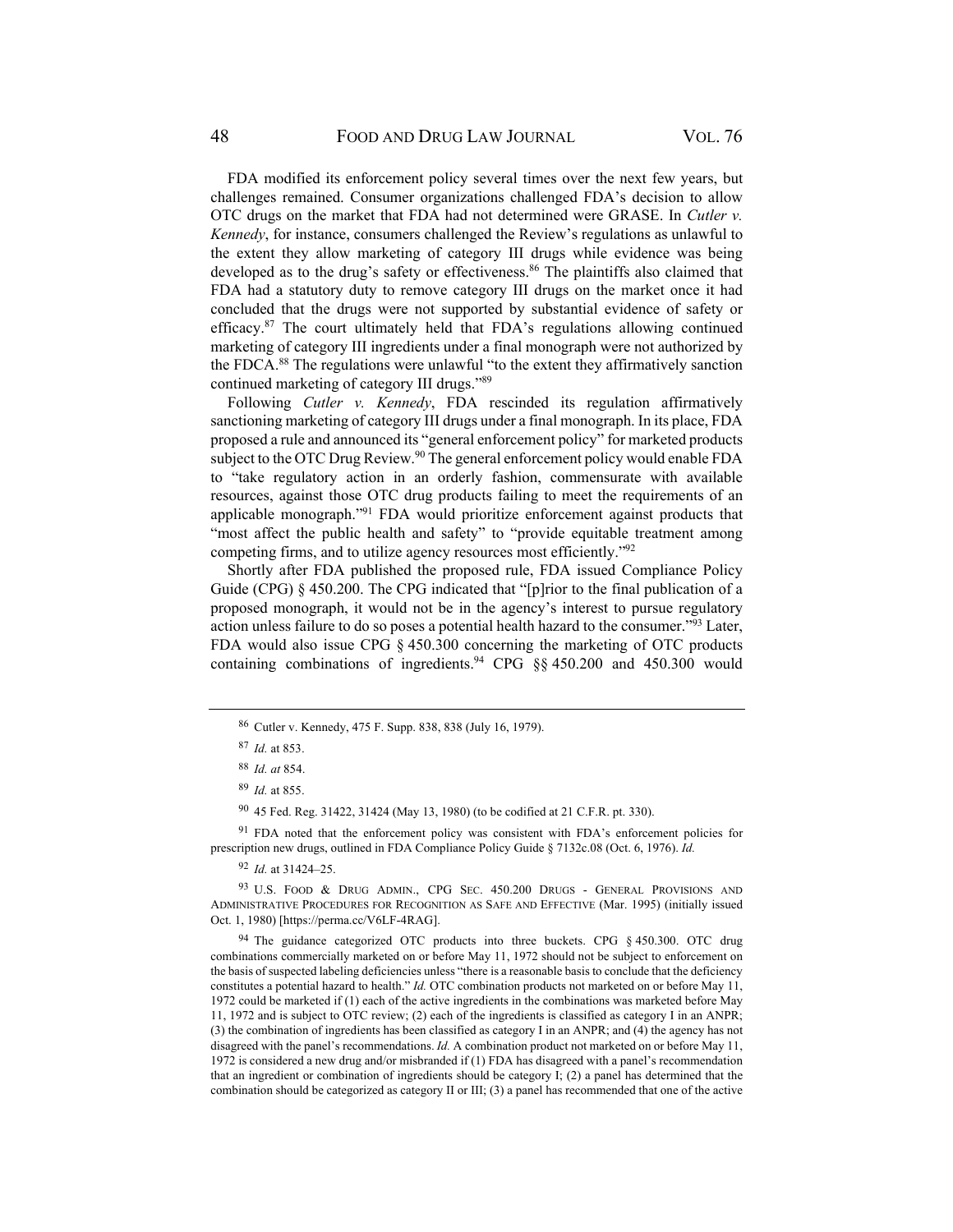become the basis for manufacturers marketing OTC drugs under a non-finalized monograph for the next forty years.

On September 29, 1981, FDA issued its final rule, eliminating the marketing period for category III drugs following issuance of the final monograph but adding a twelvemonth period following publication of the TFM for interested persons to present "new data and information to support a condition excluded from the monograph in the tentative order."95 In the preamble to the final rule, FDA clarified the status of drugs with category III ingredients in response to *Cutler v. Kennedy*. FDA opined that the court in *Kennedy* did not address the legal status of OTC products containing a category III drug during the rulemaking process and that FDA did not "authorize" the marketing of OTC drugs during rulemaking.<sup>96</sup> Until FDA issued a final monograph, OTC monograph products were either GRASE or they were not.

In *Cutler v. Hayes*, consumers again challenged the legality of FDA's treatment of drugs under the Review and the progress of the OTC drug program. Consumers alleged that 1) FDA's Review regulations violate the FDCA; 2) "FDA's policy of nonenforcement of the efficacy requirement for marketing over-the-counter drugs in interstate commerce violates the agency's statutory duty"; and 3) "FDA's lack of progress in completing the review program and the unlikelihood that review will be completed in the near future infringes the provisions of the Administrative Procedure Act."<sup>97</sup> In support of the last point, plaintiffs pointed to FDA's failure to complete the OTC Drug Review more than ten years after it was initiated and over twenty years after the Durham-Humphrey Amendments.<sup>98</sup>

The District Court for the District of Columbia found for FDA on all three claims, and the plaintiffs appealed.<sup>99</sup> The D.C. Circuit found in favor of FDA on the first and second claim.<sup>100</sup> FDA's twelve-month data collection period was consistent with the FDCA, and FDA presented "reasonable justifications" for adopting the open record period.101 Further, FDA's enforcement policy was not unlawful because "as an agency of limited resources, FDA reasonably may assign enforcement of a statutory requirement designed to prevent unnecessary consumer expense to a lower priority than that accorded one concerned with identifying and eliminating threats to human life."<sup>102</sup> "It would be a futile act," the court held, "as well as one financially disastrous for manufacturers of pharmaceuticals, were the agency to require removal of a potentially ineffective drug from interstate commerce only to find, on the basis of later unfolding information, that the drug should have been classified as generally recognized as effective."103 The court did not determine whether FDA's progress on

- 96 46 Fed. Reg. 47730, 47733 (Sept. 29, 1981).
- 97 Cutler v. Hayes, 818 F.2d 879, 879 (1987).
- <sup>98</sup> *Id.* at 885.
- 99 Cutler v. Hayes, 549 F. Supp. 1341, 1342 (D.D.C. 1982).
- <sup>100</sup> *Hayes*, 818 F.2d at 882.
- <sup>101</sup> *Id.* at 900.
- <sup>102</sup> *Id.* at 894.
- <sup>103</sup> *Id.* at 894.

ingredients in the combination should be classified as category II or III; or (4) no OTC advisory review panel has considered the combination. *Id.* 

<sup>95 21</sup> C.F.R. § 330.10(a)(7).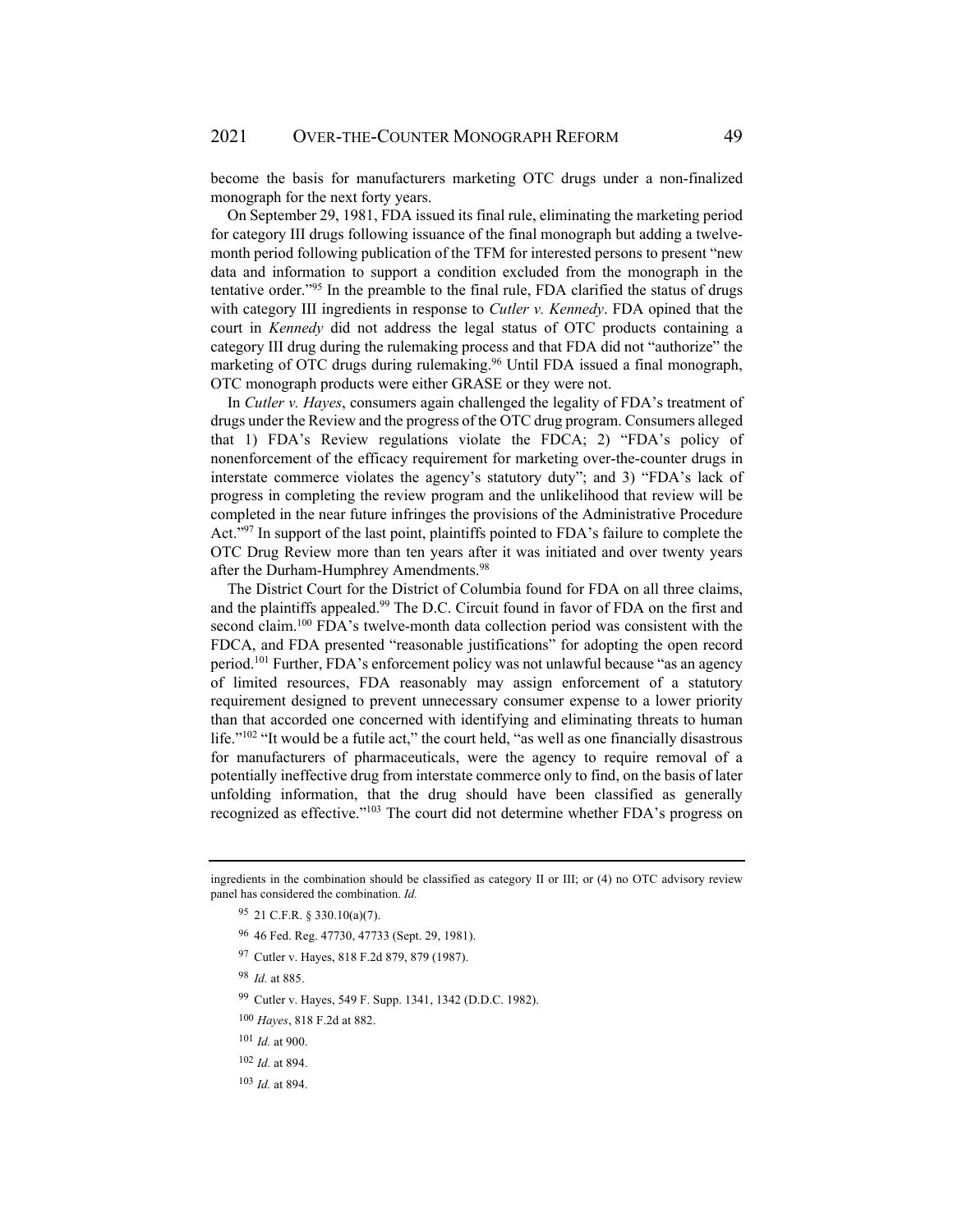the OTC Drug Review constituted an unreasonable delay but remanded the case back to the district court to scrutinize FDA's justifications for delay in completing the OTC Drug Review and balance the benefits against the consequences.<sup>104</sup>

FDA prevailed in judicial challenges to its authority and regulatory framework for drugs subject to the OTC Drug Review. Nevertheless, marketing of OTC drugs under enforcement discretion continued to present challenges. Many such drugs had not completed review and had not been determined GRASE. FDA continued to defend against allegations that the agency's failure to render a final opinion on OTC drugs deprived consumers of FDA's assurance of the drug's safety and efficacy. In *Cutler v. Hayes* and *Cutler v. Kennedy*, for example, plaintiffs claimed that allowing the marketing of drugs without GRASE status increased the risk that consumers "will purchase and consume unsafe or ineffective drugs."105

Reliance on enforcement discretion also placed drug manufacturers in a precarious legal position. As FDA reemphasized each time it announced its enforcement policy, FDA could decide to enforce against drugs under enforcement discretion at any time if it wished to do so. FDA had reiterated that "it will continue to take regulatory action at any time in the review against products that present a potential health hazard or a significant and substantial effectiveness question."<sup>106</sup> FDA could also modify its enforcement discretion policy "at a later date, with or without public notice."<sup>107</sup>

### *3. The OTC Drug Review Slowed to a Crawl*

Initially, the OTC Drug Review proceeded slowly due to the sheer number of drugs under review and the legal challenges to FDA's authority. As time passed, FDA's progress on the OTC Drug Review slowed even more. Ten years after the OTC Drug Review began, the D.C. Circuit in *Cutler v. Hayes* found that "OTC drug review has progressed sluggishly at best since its inception in 1972."108 Although FDA had indicated that TFMs would be completed by the end of 1983, "the vast majority of tentative final monographs and final monographs to be produced are yet to be completed and are not expected to be forthcoming for some time."109 At the time, FDA had predicted that the OTC Drug Review could possibly be completed by 1990, while consumers presented evidence "suggesting that the OTC program will not be completed until close to year 2000."110 Both FDA and consumers were too optimistic. By 2020, FDA still had not completed the OTC Drug Review, with many products marketed under TFMs or ANPRs and subject to FDA enforcement discretion.<sup>111</sup>

Two main factors resulted in the slowdown of the OTC Drug Review. First, the multi-stage rulemaking procedures that were deemed necessary in 1972 bogged down

106 45 Fed. Reg. 31422, 31425 (May 13, 1980) (to be codified at 21 C.F.R. pt. 330).

 $107$  *Id.* 

<sup>109</sup> *Id.*

<sup>110</sup> *Id.* at 885, n. 39.

<sup>104</sup> *Id.* at 898–99.

<sup>105</sup> Cutler v. Kennedy, 475 F. Supp. 838, 848 (July 16, 1979).

<sup>108</sup> *Hayes*, 818 F.2d at 885.

<sup>111</sup> *See* U.S. FOOD & DRUG ADMIN., STATUS OF OTC RULEMAKINGS (Mar. 30, 2020), https://www.fda.gov/drugs/over-counter-otc-nonprescription-drugs/status-otc-rulemakings [https://perma.cc/8E6N-AV7Q] (providing the regulatory status of OTC monograph products, organized by therapeutic category).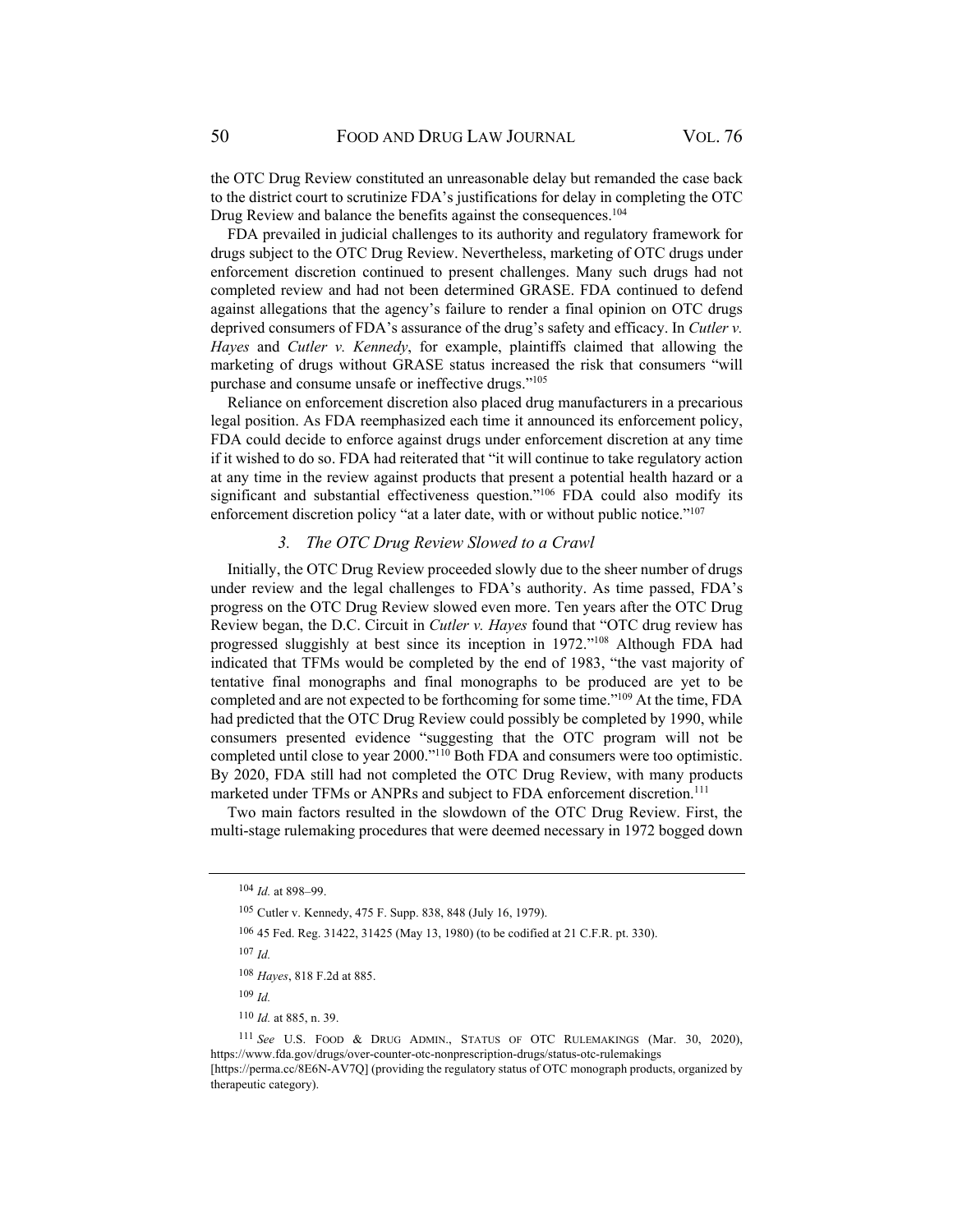the agency, particularly as Congress and the Executive Branch added more requirements for agencies issuing rules. Second, FDA lacked the resources needed to devote to OTC drug review. The decrease in funding accelerated after enactment of the Prescription Drug User Fee Act (PDUFA) in 1992. These factors were cited as reasons for OTC monograph reform years later.

FDA established the procedures for the OTC Drug Review out of necessity in the context of legal challenges to agency authority in the early 1970s. The Review began during a time when courts were questioning whether "interpretative rules" could have the same force and effect of a "substantive rule." In the early 1970s, courts were still debating whether regulations issued pursuant to section 701(a) of the FDCA were advisory only and subject to de novo challenge in court enforcement proceedings.<sup>112</sup> At the same time, a separate argument waged in the D.C. Circuit over "interpretative rules" and "substantive rules."113 An "interpretative rule" serves an advisory function and only advises the public of an agency's view of what a law or regulation means. By contrast, a "substantive rule" binds the public and has the "full force of law."114

FDA wanted to ensure that regulations promulgated through the OTC Drug Review would have the binding force of law. At the time FDA established the Review, FDA wanted to build in procedural protections to mimic the procedural rights under section 701(e) and the rulemaking requirements under 5 U.S.C. § 553. Therefore, the OTC Drug Review gave manufacturers an opportunity to appear at panel hearings, a right to comment on panel recommendations, and the right to request an oral hearing before FDA issued the final monograph. It was FDA's view that if litigants challenged the final rules under the OTC Drug Review as "interpretative," it was unlikely that courts would accept those arguments in light of the Review's procedural safeguards. Although the debates about the FDCA's interpretive and "substantive" rules were eventually dispelled,<sup>115</sup> the OTC Drug Review procedures remained.

The procedures grew burdensome over time. After 1972, Congress enacted a number of statutes that added steps if an agency wanted to propose or finalize a rule. For example, the National Environmental Policy Act (NEPA), signed into law on January 1, 1970, requires federal agencies to consider the environmental effects of

<sup>112</sup> *See, e.g.*, Nat'l Nutritional Foods Ass'n v. Weinberg, 512 F.2d 688, 691 (2d Cir. 1975). Section 701(a) of the FDCA gave FDA authority to "promulgate regulations for the efficient enforcement of this Act . . . . " Section 701(e) of the FDCA provided specific procedures for how FDA would promulgate regulations to establish standards of identity of food products. Legislative history indicated that section 701(e) regulations "are not merely interpretative. They have the force of law and must be observed." However, there was no similar statement indicating that section 701(a) regulations were to have similar effect, leading to many litigants arguing that regulations promulgated under section 701(a) were "meant merely to grant authority to issue interpretive, non-binding advisory opinions with respect to matters of lesser importance." *Nat'l Nutritional Foods*, 512 F.2d at 695–96.

<sup>113</sup> *See, e.g.*, Batterton v. Marshall, 648 F.2d 694, 705 (D.C. Cir. 1980) (stating that an "interpretative rule serves an advisory function explaining the meaning given by the agency to a particular word or phrase in a statute or rule it administers"). *See also* Gibson Wine Co. v. Snyder, 194 F.2d 329 (D.C. Cir. 1952) (stating that "[a]n interpretative rule is one which does not have the full force and effect of a substantive rule but which is in the form of an explanation of particular terms in an Act").

<sup>114</sup> *Snyder*, 194 F.2d at 331.

<sup>115</sup> *See* Weinberger v. Hynson, 412 U.S. 609 (1973); Ciba Corp v. Weinberger, 412 U.S. 640 (1973); Weinberger v. Bentex Pharm., 412 U.S. 645 (1973). *See also Nat'l Nutritional Foods*, 512 F.2d at 697 (discussing the *Weinberger* decisions interpreting section "701(a) as giving FDA the power to promulgate substantive regulations having the binding force of law rather than mere 'interpretative' statements enforceable only on a case-by-case basis through plenary suits against those refusing to comply").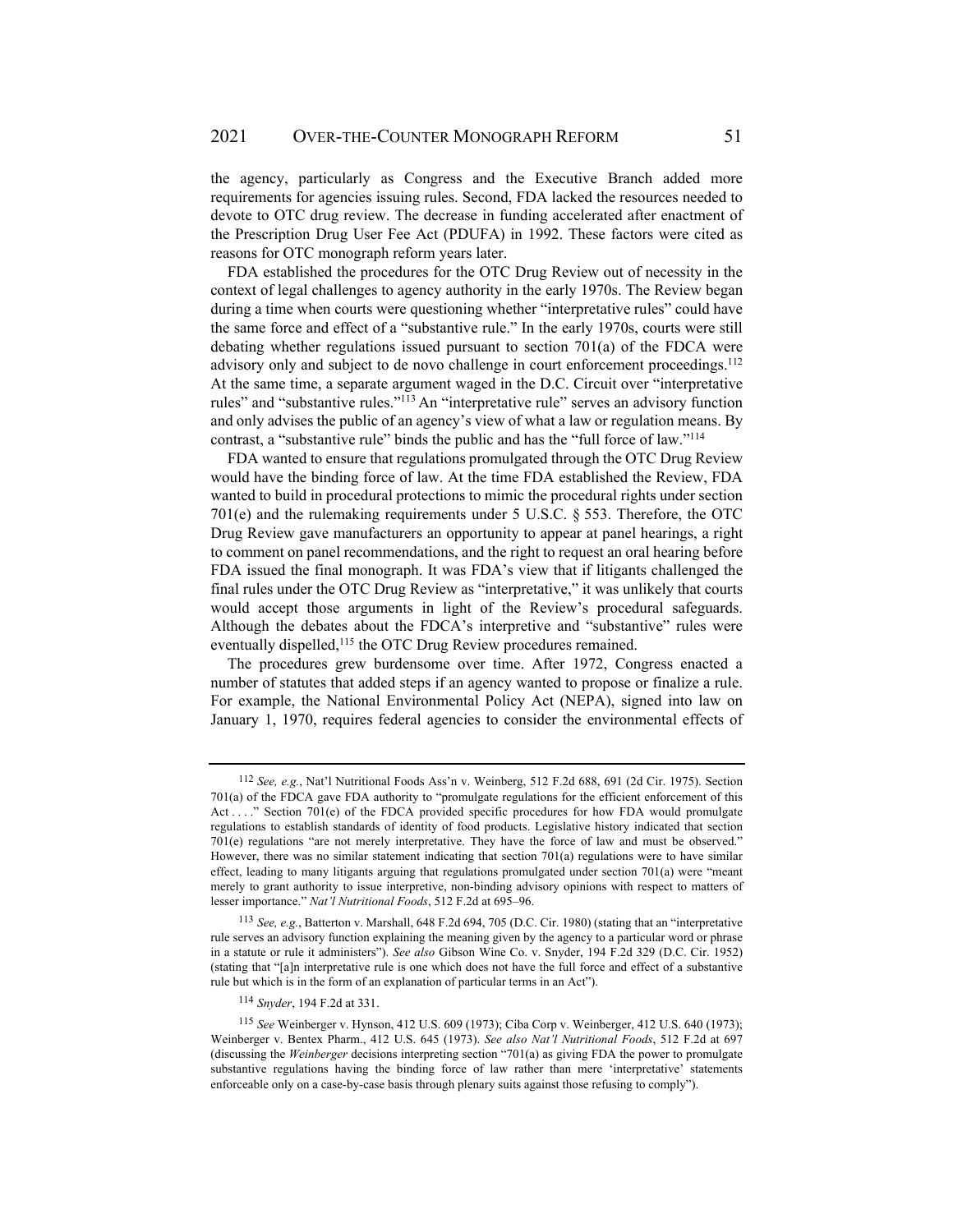proposed major federal actions significant affecting the quality of the human environment.116 The Paperwork Reduction Act, enacted in 1980, requires agencies to justify any collection of information from the public, including estimating the burden that the collection will impose on respondents.<sup>117</sup> The Regulatory Flexibility Act of 1980 requires federal agencies to assess the impact of their regulations on "small entities."118 The Unfunded Mandates Reform Act of 1995 added requirements for agencies to analyze costs resulting from regulations containing federal mandates on state, local, and tribal governments and the private sector.<sup>119</sup> The Congressional Review Act, enacted in 1996, requires that "major" rules have a delayed effective date of at least sixty days and that agencies submit their rules to both houses of Congress and the Government Accountability Office (GAO) before the rules can take effect.<sup>120</sup>

In addition, in the 1980s and 1990s, presidents issued executive orders that would add more procedures in proposing or finalizing a regulation. In 1981, President Reagan issued Executive Order 12291, which, among other things, required agencies to submit to the Office of Management and Budget (OMB) a "Regulatory Impact Analysis" for all "major rules."<sup>121</sup> A "major" rule included any rule that would likely have at least a \$100-million effect on the economy; impose a major increase in costs or prices; or have a significant adverse effect on competition, employment, investment, productivity, or innovation.122 In 1993, President Clinton revoked Executive Order 12291 but issued Executive Order 12866. As with Executive Order 12991, Executive Order 12866 required an assessment of the costs and benefits of major rules and "reasonably feasible alternatives to the rule." Executive Order 12866 also required agencies to submit their pending major rules to OMB's Office of Information and Regulatory Affairs (OIRA) for review.123 Arguably, most final monographs would affect a wide variety of OTC monograph drugs and could be considered a "major rule," requiring OIRA review.

The additional barriers to rulemaking coincided with a decrease in FDA funding for OTC monograph drugs. When the OTC Drug Review began, FDA was funded almost entirely through appropriations.<sup>124</sup> In the early years of the OTC Drug Review, FDA appropriations allowed FDA to convene panels and undergo the notice-and-comment rulemaking process. By the 2000s, FDA's funding for drug regulation depended more on user fees. Congress passed PDUFA in 1992 and started reauthorizing user fees for drugs approved under NDAs and for licensure of certain biological products under

<sup>124</sup> *See* CONG. RESEARCH SERV., R44576, THE FOOD AND DRUG ADMINISTRATION (FDA) BUDGET: FACT SHEET 3 (Apr. 2, 2020) (showing FDA spending from appropriations and user fees since 1992, when Congress passed the first user fee act) [hereinafter CRS, THE FDA BUDGET: FACT SHEET].

<sup>116 42</sup> U.S.C. §§ 4321–4347.

<sup>117 44</sup> U.S.C. §§ 3501–3520.

<sup>118 5</sup> U.S.C. §§ 601–612.

<sup>119 2</sup> U.S.C. §§ 1532–1538.

<sup>120 5</sup> U.S.C. §§ 801–808.

<sup>121</sup> Exec. Order No. 12291, 46 Fed. Reg. 13193 (Feb. 17, 1981).

<sup>122</sup> Exec. Order No. 12291, 3 C.F.R. § 128 (1981).

<sup>123</sup> Exec. Order No. 12866, 58 Fed. Reg. 51735 (Oct. 4, 1993).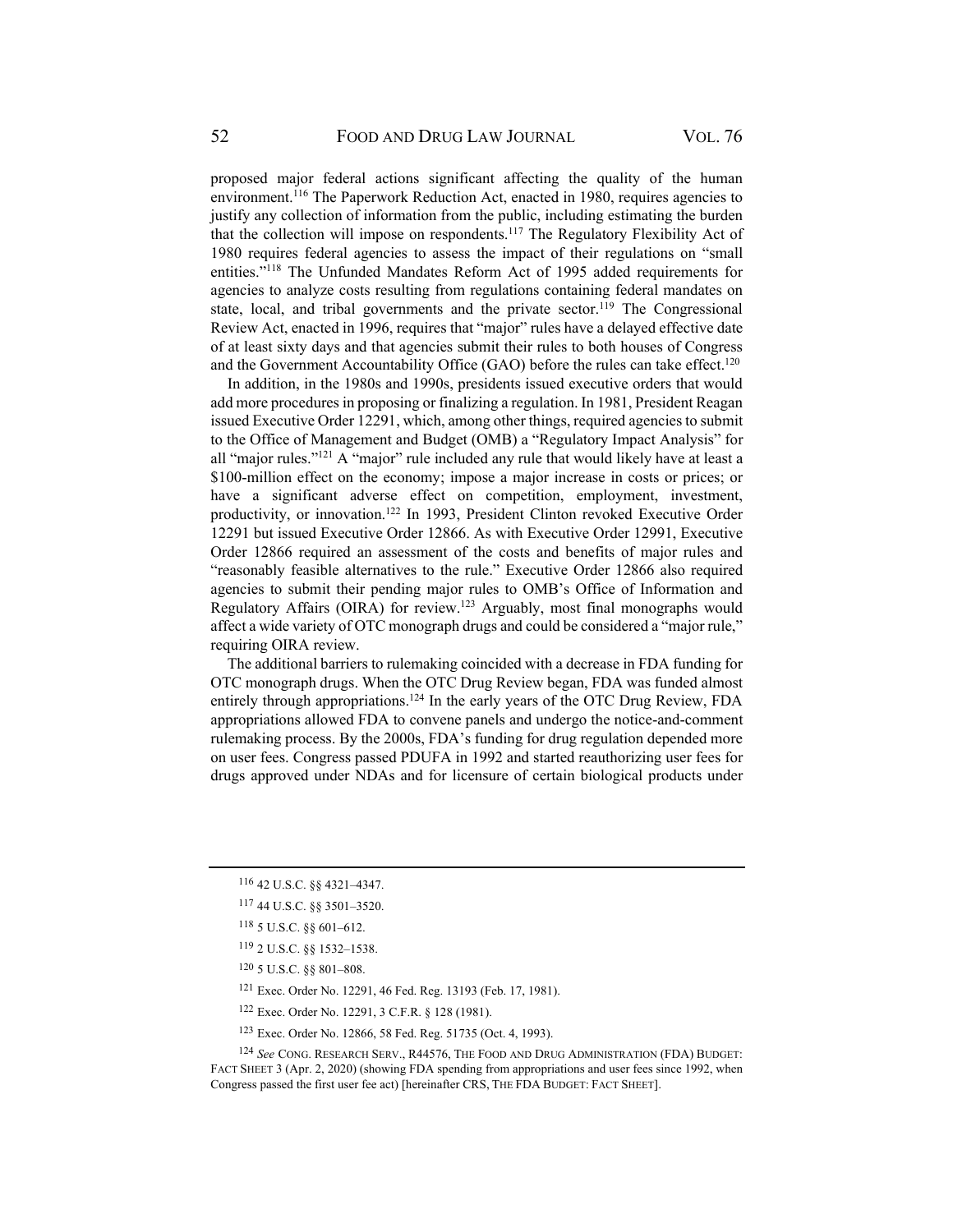section 351 of the Public Health Service Act (PHSA).<sup>125</sup> The user fees set aside for the program could not be used to support programs that do not receive user fee funding.<sup>126</sup>

Although FDA's budget in nominal dollars had increased from the 1970s to the 2000s, much of that increase depended on user fees, particularly as user fees expanded to encompass generic drugs.127 As a result, Congress appropriated less money to FDA for non-user-fee-funded uses when accounting for inflation, and FDA had fewer resources devoted to regulatory activities not funded by user fees, such as the OTC Drug Review. FDA's Center for Drug Evaluation and Research (CDER) Director Janet Woodcock testified in 2017 that congressional appropriations for prescription drugs in Fiscal Year (FY) 2016 was \$320.9 million for prescription drugs compared to \$7.9 million for OTC products.<sup>128</sup> PDUFA fees added an additional \$836.9 million while OTC monograph drugs had no user fees.129 In all, FDA spent \$1.16 billion on PDUFAfunded drugs compared to \$7.9 million for OTC monograph drugs despite more OTC monograph drug products on the market than branded prescription drugs.<sup>130</sup> Funding for OTC monograph drugs stagnated at approximately \$7 to \$8 million annually while funding for prescription drugs continued to increase.<sup>131</sup>

FDA's budget meant that FDA had limited resources to spend on regulating OTC monograph drugs. In 2016, FDA had a staff of fewer than thirty people who worked full-time to oversee the OTC monograph program.<sup>132</sup> Moreover, potentially available resources were often consumed by external mandates, including, for example, consent decrees and special statutes which required FDA to take action within a specified period of time. Director Janet Woodcock testified that in FY 2015–2017, "essentially all of FDA's monograph review capacity" was dominated by the statutory requirements of the Sunscreen Innovation Act (SIA), court-mandated requirements of the consent decree pertaining to antiseptic drug products, and urgent safety updates.<sup>133</sup>

The monograph process for antimicrobial hand sanitizers illustrates the long and winding process to finalization for some OTC monograph drugs. On January 7, 1972, FDA published a request for data and information on all antimicrobial active ingredients in drug products for repeated daily topical human use.134 Shortly after, FDA appointed a panel to review data and information on the safety, effectiveness, and labeling of OTC products containing antimicrobial ingredients for topical human

<sup>125</sup> *Modernizing FDA's Regulation of Over-the-Counter Drugs: Hearing Before the Subcomm. on Health of the H. Comm. on Energy & Commerce*, 115th Cong. 10 (2017) [hereinafter *2017 House Hearing*] (statement of Janet Woodcock, CDER Director, FDA).

<sup>126</sup> *See, e.g.*, FDCA § 736(g) (specifying how FDA could use fees collected under the prescription drug user fee program).

<sup>127</sup> CRS, THE FDA BUDGET: FACT SHEET, *supra* note 124, at 4.

<sup>128</sup> *2017 House Hearing*, *supra* note 125, at 14 (statement of Janet Woodcock, CDER Director, FDA).

<sup>129</sup> *See* Stephen Barlas, *Congress Readying User Fee Program for OTC Products: Money Needed to Dig FDA Out of Its Review Ditch*, 43 PHARMACY & THERAPEUTICS 541, 541–43 (2018).

<sup>130</sup> *2017 House Hearing*, *supra* note 125 at 14 (statement of Janet Woodcock, CDER Director, FDA).  $131 \, Id.$ 

<sup>132</sup> U.S. FOOD & DRUG ADMIN., PUBLIC MEETING: OVER-THE-COUNTER MONOGRAPH USER FEES 41, 43 (June 10, 2016) https://www.fda.gov/media/98882/download [https://perma.cc/XJ6Q-23HS] (Presentation by Donal Parks, FDA, on "User Fee Considerations in the Context of Over-the-Counter Monograph Drugs").

<sup>133</sup> *2017 House Hearing*, *supra* note 125, at 14 (statement of Janet Woodcock, CDER Director, FDA).

<sup>134 37</sup> Fed. Reg. 235 (Jan. 7, 1972).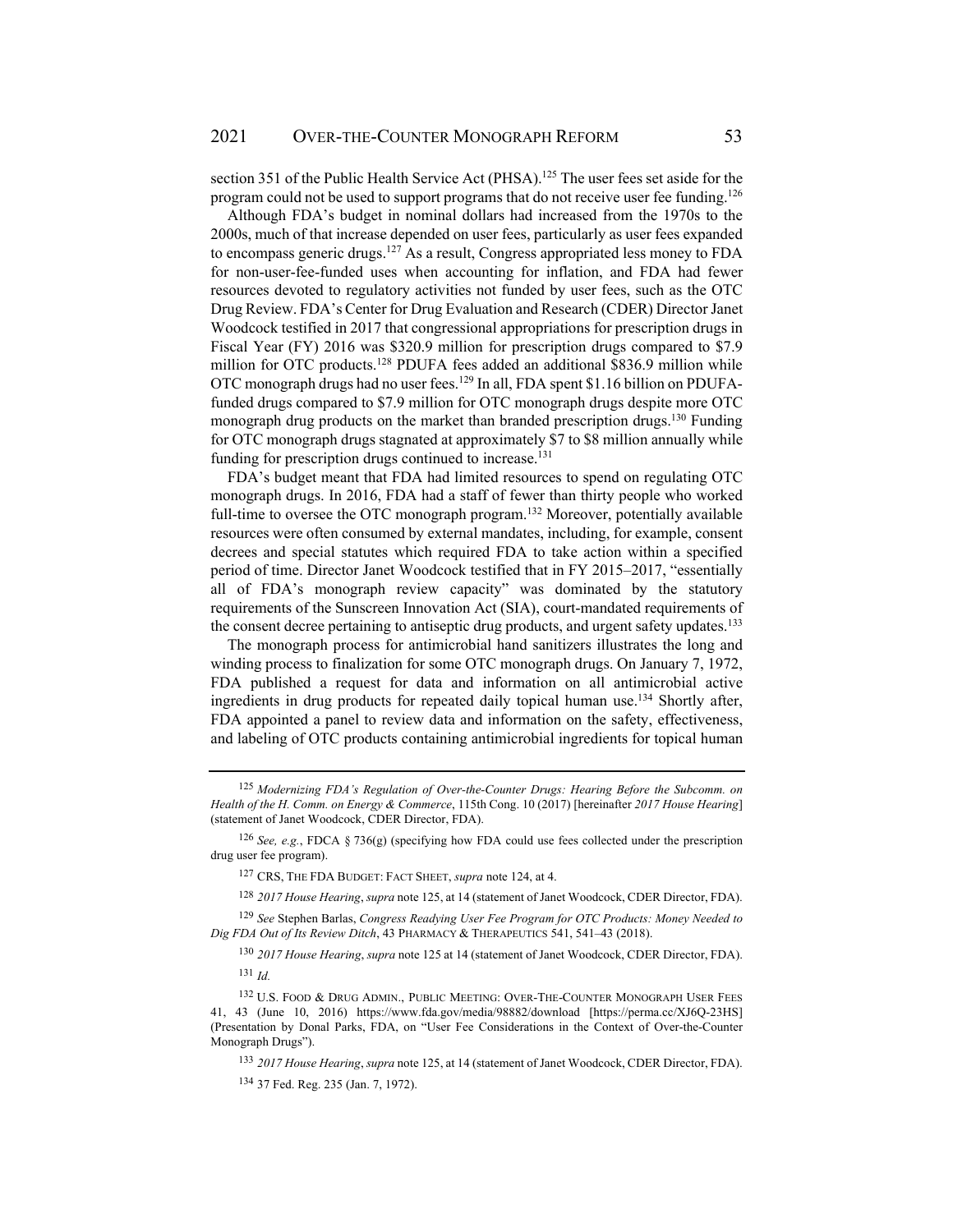use, including for soaps, surgical scrubs, skin washes, skin cleansers, and first aid preparations. On June 29, 1972, the advisory review panel first convened and then met in fifteen working meetings between 1972 and 1974.135 On July 24, 1974, the antimicrobial advisory review panel submitted a report to FDA. After reviewing the report, FDA published a proposed monograph for topical antimicrobial drug products on September 13, 1974.136 The monograph proposed to categorize one active ingredient, iodine tincture, as GRASE and not misbranded for patient pre-operative skin preparation use and two types of active ingredients, quaternary ammonium and hexylresorcinol, as GRASE and not misbranded as a skin wound cleanser.<sup>137</sup> All other ingredients were proposed as category II or III. FDA issued a TFM for antimicrobial drug products on January 6, 1978. The January 1978 TFM maintained the active ingredients proposed as GRASE in the proposed monograph and added poloxamer 188 to be GRASE as a skin wound cleanser.<sup>138</sup> FDA did not propose any ingredients as GRASE for purposes of a skin wound protectant or surgical hand scrub.

FDA continued to modify the TFM for antimicrobial drug products for the next forty years. Following the January 1978 TFM, FDA received multiple petitions and requests to reopen the administrative record, and for the next fifteen years, reopened the administrative record for OTC topical antimicrobial drug products multiple times for consideration of new information and data.<sup>139</sup> As a result, in 1991, FDA published a separate TFM for first aid uses of topical antimicrobials "to expedite the completion of the first aid section of the antimicrobial monograph."140 The TFM proposed classifying eighteen ingredients as GRASE and not misbranded for use as a first aid antiseptic.141 On June 17, 1994, FDA issued a new TFM for "healthcare antiseptics," which included products used by consumers on a frequent basis and products intended for use by health professionals, such as patient preoperative skin preparations and surgical hand scrubs.<sup>142</sup> The TFM proposed classifying two active ingredients (alcohol 60–95% and povidone-iodine 5–10%) as GRASE for use as antiseptic handwash, five active ingredients (alcohol 60–95%, iodine tincture, iodine topical solution, isopropyl alcohol 70–91.3%, and povidone-iodine 5–10%) as GRASE for use as a patient preoperative skin preparation, and two active ingredients (alcohol 60–95% and povidone-iodine  $5-10\%$ ) as GRASE for use as a surgical hand scrub.<sup>143</sup> Following this TFM, FDA took no further action on antiseptic active ingredients other than to reopen the administrative record in May 2003 to accept data and information on OTC healthcare antiseptic drug products.<sup>144</sup>

138 43 Fed. Reg. 1210, 1246 (Jan. 6, 1978) (to be codified at 21 C.F.R. pt. 333).

<sup>135 39</sup> Fed. Reg. 33103, 33104 (Sept. 13, 1974) (to be codified at 21 C.F.R. pt. 333).

<sup>136</sup> *Id.* at 33103.

<sup>137</sup> *Id.* at 33141.

<sup>139</sup> *See, e.g.*, 44 Fed. Reg. 71428, 71428–29 (Dec. 11, 1979); 68 Fed. Reg. 32003, 32003–04 (May 29, 2003).

<sup>140 56</sup> Fed. Reg. 33644, 33645 (July 22, 1991) (to be codified at 21 C.F.R. pt. 333, 369).

<sup>141</sup> *Id.* at 33673.

<sup>142 59</sup> Fed. Reg. 31402 (June 17, 1994) (to be codified at 21 C.F.R. pt. 333, 369).

<sup>143</sup> *Id.* at 31435.

<sup>144 68</sup> Fed. Reg. 32003, 32003 (May 29, 2003) (to be codified at 21 C.F.R. pt. 333).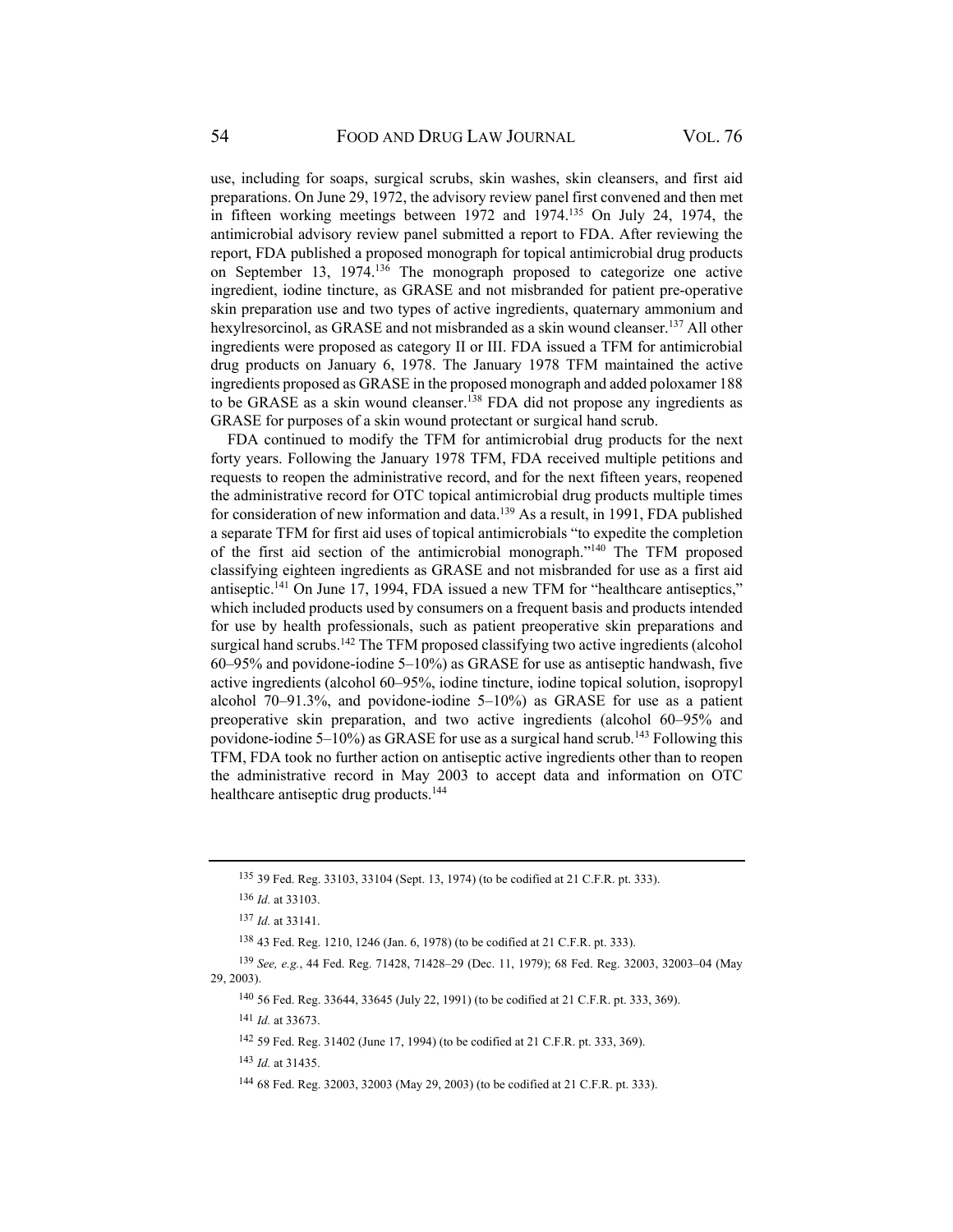Frustrated by FDA's lack of progress on antiseptic OTC drugs, consumer groups sued FDA to finalize the antiseptic TFMs. On July 27, 2010, the Natural Resources Defense Council (NRDC) filed a complaint against FDA, arguing that FDA's delay in finalizing the antiseptic monographs was unreasonable and contrary to the FDCA and sought an order requiring FDA to finalize the antiseptic monographs by a specific date.145 NRDC was particularly concerned about the use of triclosan and triclocarban as active ingredients in OTC antimicrobial soap. NRDC believed that these active ingredients could contribute to the development of antibiotic-resistant bacteria.146 At a July 19, 2013 status conference before the District Court for the Southern District of New York, FDA submitted a non-binding timetable for completing its regulation of triclosan in OTC drug products and finalized this timeline in a consent decree.147

Following the consent decree, FDA issued a flurry of documents related to the antiseptic monographs. On December 17, 2013, FDA amended the healthcare antiseptic TFM to establish consumer antiseptic washes separately from healthcare antiseptics.<sup>148</sup> On June 28, 2016, FDA published an amended tentative final monograph for consumer antiseptic rubs.<sup>149</sup> The TFM proposed removing alcohol and povidone-iodine as category I ingredients and reclassified them as category III for use as consumer antiseptic hand rubs.150 On September 6, 2016, FDA published a final rule for consumer antiseptic washes.151 With the exception of three deferred antiseptic wash ingredients (benzalkonium chloride, benzethonium chloride, and chloroxylenol), the rule finalized the non-monograph status of the remaining nineteen active ingredients identified in the 2013 consumer hand wash TFM, including triclosan and triclocarban.152 On April 12, 2019, FDA also published a final rule on consumer antiseptic rubs, deferring rulemaking on three consumer antiseptic rub ingredients (benzalkonium chloride, alcohol, and isopropyl alcohol) and finalizing the monograph status of twenty-eight other active ingredients identified in the 2016 TFM.<sup>153</sup> FDA has yet to finalize the monograph for all OTC antiseptic drugs almost fifty years after the OTC Drug Review began.

# *4. The OTC Drug Review and FDA's Interpretation Offered a Limited Process for Changing Monographs*

The FDCA's definition of new drug and FDA's interpretation of its authorities under the FDCA and the procedures for the OTC Drug Review offered limited opportunities for FDA or industry to modify proposed or finalized monographs. The result was a regulatory regime that limited the OTC Drug Review to drugs that had been marketed in the 1970s and provided few incentives for manufacturers to introduce new OTC monograph drugs into the market.

<sup>145</sup> *See* NRDC v. FDA, No. 10 Civ. 5690 (S.D.N.Y. Nov. 21, 2013) (consent decree).

<sup>146</sup> *See id.* 

<sup>147</sup> *Id.*

<sup>148 78</sup> Fed. Reg. 76444, 76444 (Dec. 17, 2013).

<sup>149 81</sup> Fed. Reg. 42912, 42912 (June 28, 2016) (to be codified at 21 C.F.R. pt. 310).

<sup>150</sup> *Id.* at 42914.

<sup>151 81</sup> Fed. Reg. 61106, 61106 (Sept. 6, 2016) (to be codified at 21 C.F.R. pt. 310).

<sup>152</sup> *Id.* at 61107.

<sup>153 84</sup> Fed. Reg. 14847, 14848 (Apr. 12, 2019) (to be codified at 21 C.F.R. pt. 310).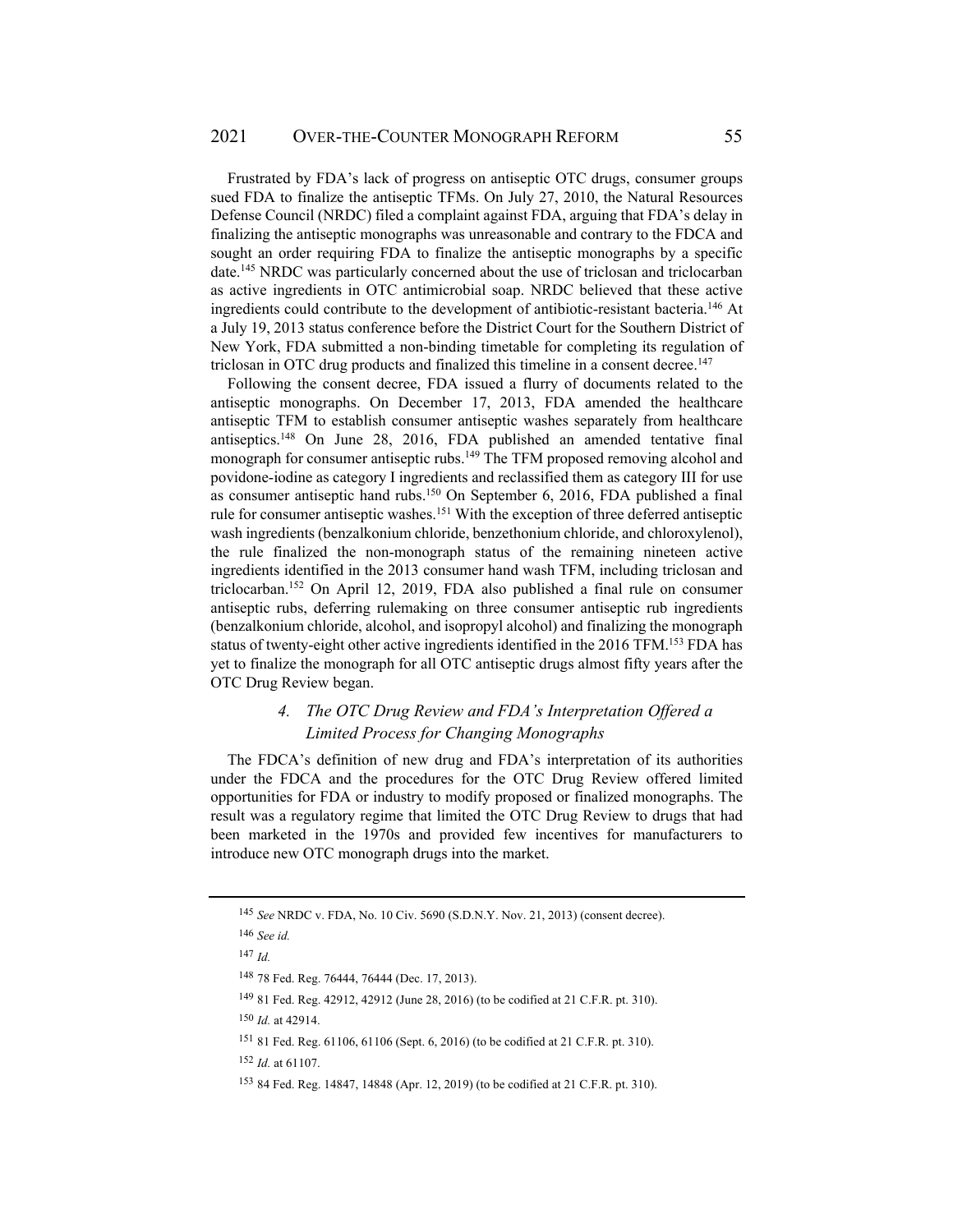#### *a) Material Time of Material Extent*

# *(1) The FDCA Does Not Define "Material Time" or "Material Extent"*

The FDCA defines the term new drug to include drugs that have not been used "to a material extent or for a material time."<sup>154</sup> The definition of new drug includes "any drug . . . as a result of investigations to determine its safety and effectiveness for use under such conditions, has become so recognized, but which has not, otherwise than in such investigations, been used to a material extent or for a material time under such conditions."155 In other words, a drug could be GRASE but would be a new drug if it had not been "used to a material extent or for a material time" under its conditions of use.

The "material time or extent" condition limits drugs eligible for consideration under the OTC Drug Review, and in 1973, the Supreme Court confirmed this limitation. In concluding that the 1962 Amendments were intended to apply to drugs already on the market, the Court pointed to the material time and extent language in the new drug definition. A drug "cannot transcend 'new drug' status until it has been used 'to a material extent or for a material time.'"156 Therefore, the Act was designed so that certain drugs on the market that have been used for a material time and extent can "drop out of active regulation by ceasing to be a 'new drug."<sup>157</sup>

The FDCA does not define when drugs should be considered used for a "material extent" or a "material time," and the legislative history of the FDCA does not shed light on the matter. Many courts have considered the material time or extent provision but have not provided a standard for when a drug would have been marketed to a material extent or for a material time.158 In *United States v. Premo Pharm. Lab.*, the court came close to offering a definition but declined to do so.<sup>159</sup> In assessing the company's assertion that these products were not new drugs, the district court considered the products' marketing history but did not definitely determine whether the products had been marketed to a material time and extent.

# *(2) FDA's Policy on Material Time or Material Extent in the Context of the OTC Drug Review*

When FDA first established the OTC Drug Review, it did not explicitly address the issue of "time and extent" but considered "all active ingredients in OTC drugs on the market as of May 11, 1972, when the review began, regardless of specific marketing

<sup>154</sup> FDCA § 201(p); 21 U.S.C. § 321(p).

<sup>155</sup> *Id.*

<sup>156</sup> Weinberger v. Hynson, 412 U.S. 609 (1973).

<sup>157</sup> *Id.*; *see also* United States v. Generix Drug Corp., 460 U.S. 453 (1983) (holding that the term "new drug" applied to complete drug products rather than just active ingredients).

<sup>158</sup> *See* Farquhar v. FDA, 616 F. Supp. 190, 193 (D.D.C. 1985) (stating that the issue of whether a drug has been marketed for a material time or material extent "is not a question for the judiciary to properly consider in the first instance. The FDA has the established procedures and expertise as well as the statutory authority to make this difficult determination"); *see also* United States v. Atropine Sulfate, 843 F.2d 860, 860–61 (5th Cir. 1988), United States v. Undetermined Quantities of Various Articles of Drug, 675 F.2d 994, 1001 (8th Cir. 1982); United States v. Article of Drug Hormonin, 498 F. Supp. 424, 431–42 (D.N.J. 1980).

<sup>159</sup> United States v. Premo Pharm. Lab., 629 F.2d 785 (2d Cir. 1980).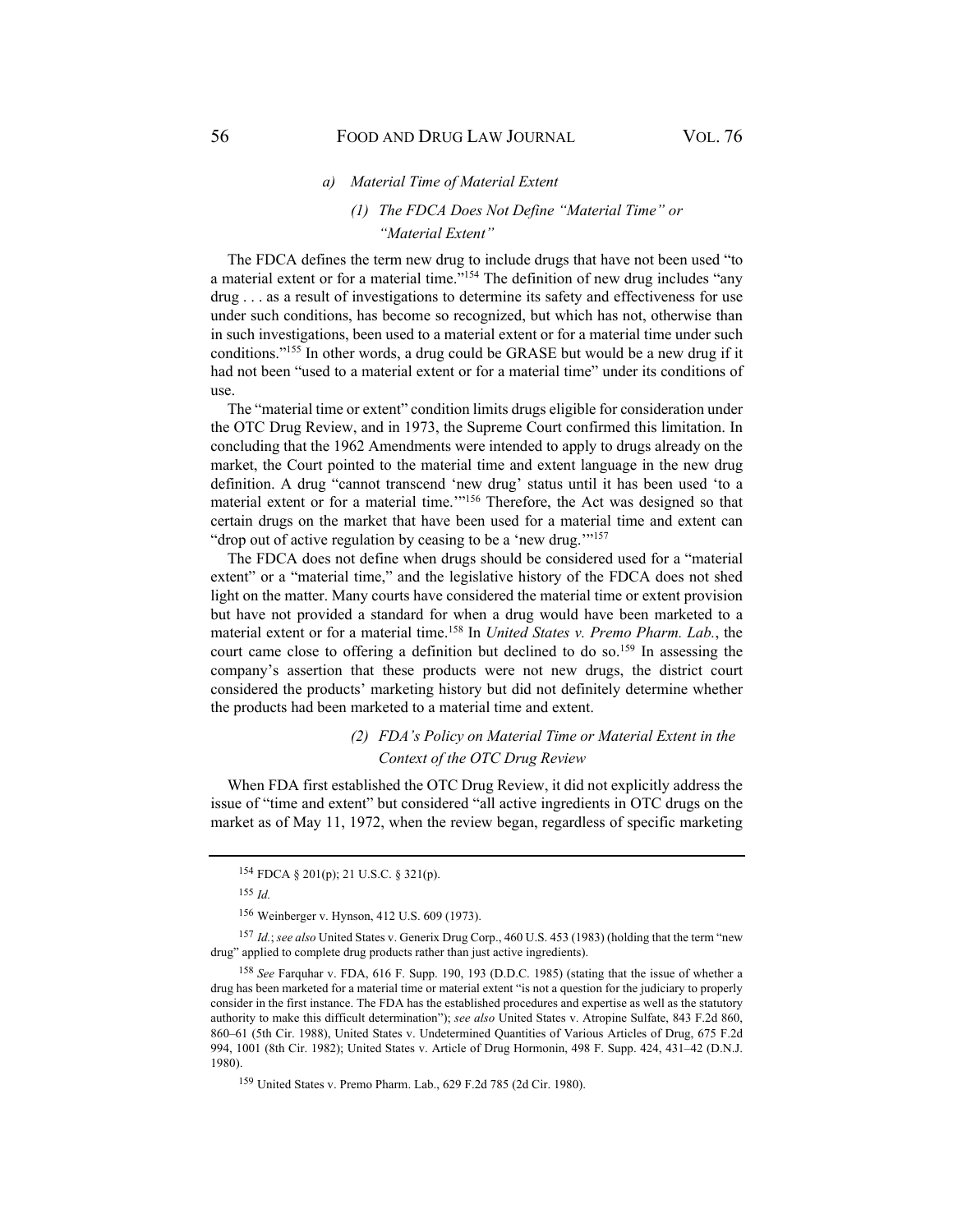history."<sup>160</sup> The 1972 regulations did not define the eligibility requirements for consideration in the OTC Drug Review or what would constitute marketing to a material extent or for a material time. Nevertheless, the May 11, 1972 date would form the basis for FDA's later determinations for deciding whether drugs were eligible to be considered under the OTC Drug Review.

Initially, FDA made case-by-case determinations about whether drugs were new drugs and could be eligible to be considered for the OTC Drug Review. Some of these questions arose as FDA reviewed advisory panel reports on OTC drugs. For example, in 1978, the advisory review panel on "OTC Contraceptives and Other Vaginal Drug Products" placed menfegol in category I as an OTC vaginal contraceptive based on foreign safety and efficacy data.<sup>161</sup> FDA disagreed with that conclusion and determined that menfegol was a new drug because it had "never before marketed as a drug in the United States."162 FDA's case-by-case determinations became FDA policy.

For the first three decades of the OTC Drug Review, FDA took the position that a drug could not meet the material extent or material time requirement if a drug had been marketed as OTC in a foreign country but not the United States.<sup>163</sup> In 1988, FDA responded to a comment to the internal analgesic monograph requesting that the lysine salt of aspirin be included in the TFM for temporary relief from occasional minor aches, pains, and headaches. At that point, the lysine salt of aspirin had been marketed in a number of other countries for several years. FDA stated that it considered a lysine salt of aspirin as a new drug because FDA "interprets the terms 'material extent' and 'material time' to mean availability in the United States marketplace," and the agency was unaware "that lysine aspirin has ever been marketed as a drug in the United States."<sup>164</sup> FDA later changed its position when it implemented the time and extent application process, as we discuss in Section II.C.4.b.

FDA also took the position that a change in new strengths or dosage forms would result in an old drug becoming a new drug. In 1984, FDA denied a citizen petition requesting that FDA reopen the administrative record for OTC internal analgesic and menstrual drug products to consider a new dosage strength of ibuprofen. The 200 mg dose had only been approved for nonprescription use shortly before, and the agency stated that the 200 mg dosage strength was a new drug because it had not been used to a material extent and for a material time in the United States.165 Later, however, FDA issued a modification to the internal analgesic TFM proposing to include ibuprofen at doses of 200–400 mg.166 By then, ibuprofen had been extensively used for nonprescription use for many years.

An old drug could become a new drug based on a new condition of use that appears on labeling if the condition of use had never previously appeared on any marketed

 $162$  *Id.* 

<sup>160 61</sup> Fed. Reg. 51625, 51626–67 (Oct. 3, 1996) (to be codified at 21 C.F.R. pt. 330). *See also* 37 Fed. Reg. 9464, 9464 (May 11, 1972) (noting that "there are only an estimated 200 active ingredients in the thousands of OTC drugs now marketed" and intending that OTC Drug Review would cover all drugs currently on the market).

<sup>161 45</sup> Fed. Reg. 82014, 82014 (Dec. 12, 1980) (to be codified at 21 C.F.R. pt. 351).

<sup>163 61</sup> Fed. Reg. 51625, 51627 (to be codified at 7 C.F.R. pt. 17)

<sup>164 53</sup> Fed. Reg. 46204, 46248 (Nov. 16, 1988) (to be codified at 7 C.F.R. pt. 310, 343, 369).

<sup>165 61</sup> Fed. Reg. 51625, 51627 (June 10, 2020) (to be codified at 21 C.F.R. pt. 330).

<sup>166 67</sup> Fed. Reg. 54139, 54152 (Aug. 21, 2002) (to be codified at 21 C.F.R. pt. 201, 343).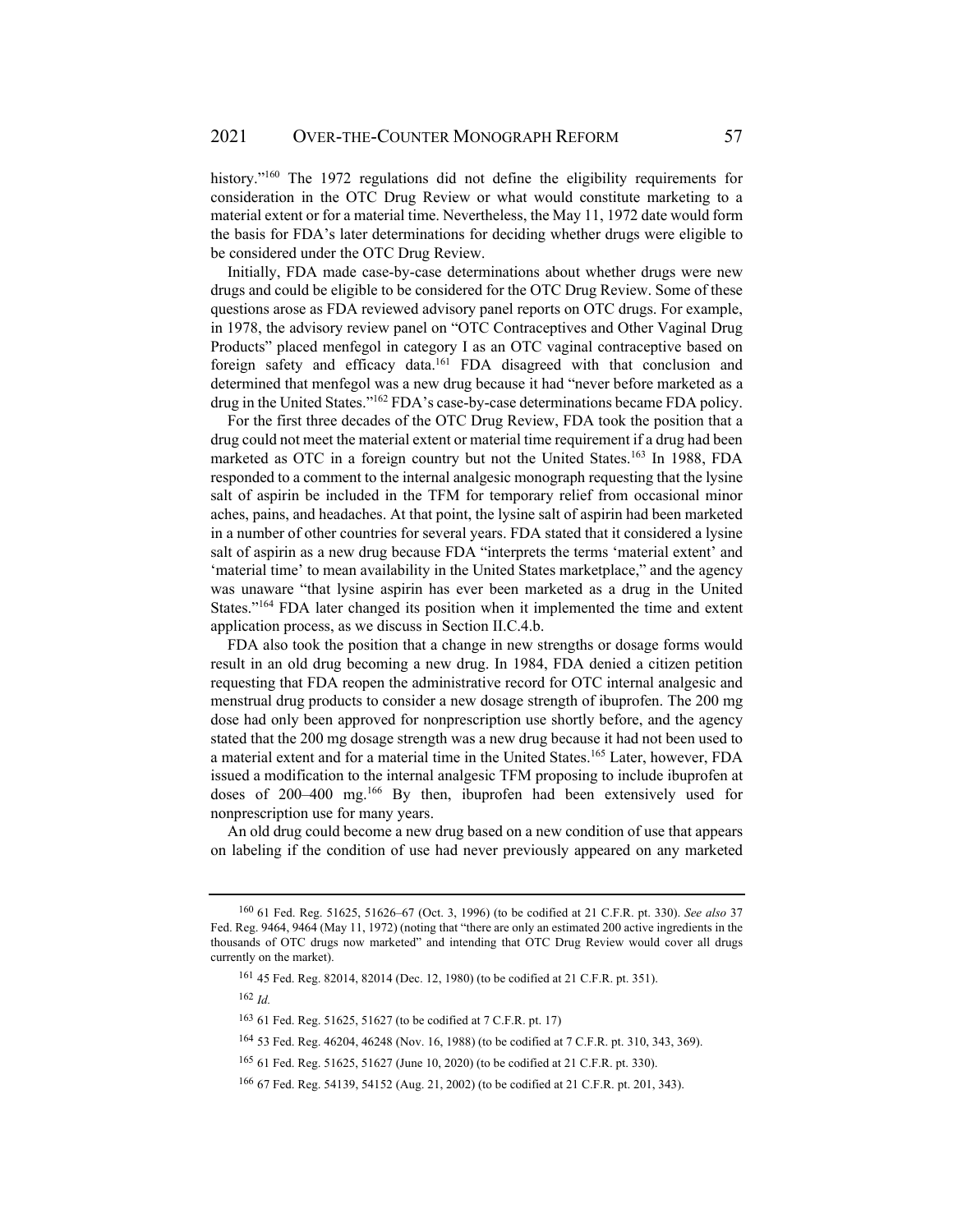OTC drug product in the United States. In 1983, FDA refused to review data relating to use of fructose as an ingredient intended "to minimize or prevent inebriation" from alcoholic beverages. FDA said it was not aware of any drug product for the claim "to minimize or prevent inebriation" and therefore refused to consider that data for OTC drug review.<sup>167</sup> More recently, in 2007, FDA issued a warning letter to Procter  $\&$ Gamble (P&G) alleging that its leave-on triclosan hand sanitizer was a new drug.<sup>168</sup> The hand sanitizer TFM directed triclosan users to rinse their hands with water after use, but P&G's directions for the Vicks Early Defense Foaming Hand Sanitizer said the product could be used anytime "when soap and water are not readily available."169 While the active ingredient was eligible for use under the monograph, the directions for use made the product a new drug.

On the other hand, FDA did find that some products not marketed in 1972 met the material extent and material time requirement. In 1993, FDA received a petition requesting the agency to permit broad spectrum combination sunscreen products containing avobenzone to be marketed under the OTC sunscreen monograph. In 1996, FDA found that avobenzone, a sunscreen ingredient, was eligible for the OTC Drug Review because it had been "continuously marketed OTC in the United States under NDA's for approximately 8 years and subject to the NDA adverse events reporting requirements. Over 5 million units of avobenzone-containing products have been sold in the United States."170

# *b) Limited Procedures to Introduce Innovations Under the OTC Drug Review*

A manufacturer hoping to introduce a new condition of use for a drug under the OTC Drug Review had limited options. FDA eventually provided two procedures for manufacturers to request approval for an NDA drug deviating from a final monograph, but these procedures were not widely used. As we discuss below, each procedure required submission of significant, new data that would require substantial financial investment. Yet, companies had few regulatory incentives to conduct the studies required to market the product. Because each procedure was not associated with exclusivity, it was possible that competitor products could enter the market soon after a GRASE determination, relying on the data from the original determination.

#### *(1) NDA Deviation*

The OTC Drug Review provided a procedure under which manufacturers could submit an NDA requesting approval for an OTC drug deviating from a final monograph.171 The NDA application would conform with all other requirements for NDAs but would contain a statement that the product meets all the conditions of the applicable monograph, except for the deviation for which approval was requested.<sup>172</sup> The NDA would contain only information pertaining to the deviation. The deviation

<sup>167 48</sup> Fed. Reg. 32872, 32873 (July 19, 1983).

<sup>168</sup> Ron Zapata, *FDA Claims Dirty Advertising Over P&G Sanitizer*, LAW360 (Sept. 19, 2007) (quoting a warning letter issued from Stephan Galson, FDA, to Alan Lafley, P&G).

<sup>169</sup> *Id.* 

<sup>170 61</sup> Fed. Reg. 48645, 48646 (Sept. 16, 1996) (to be codified at 21 C.F.R. pt. 352).

<sup>171 21</sup> C.F.R. § 330.11.

<sup>172</sup> *Id.*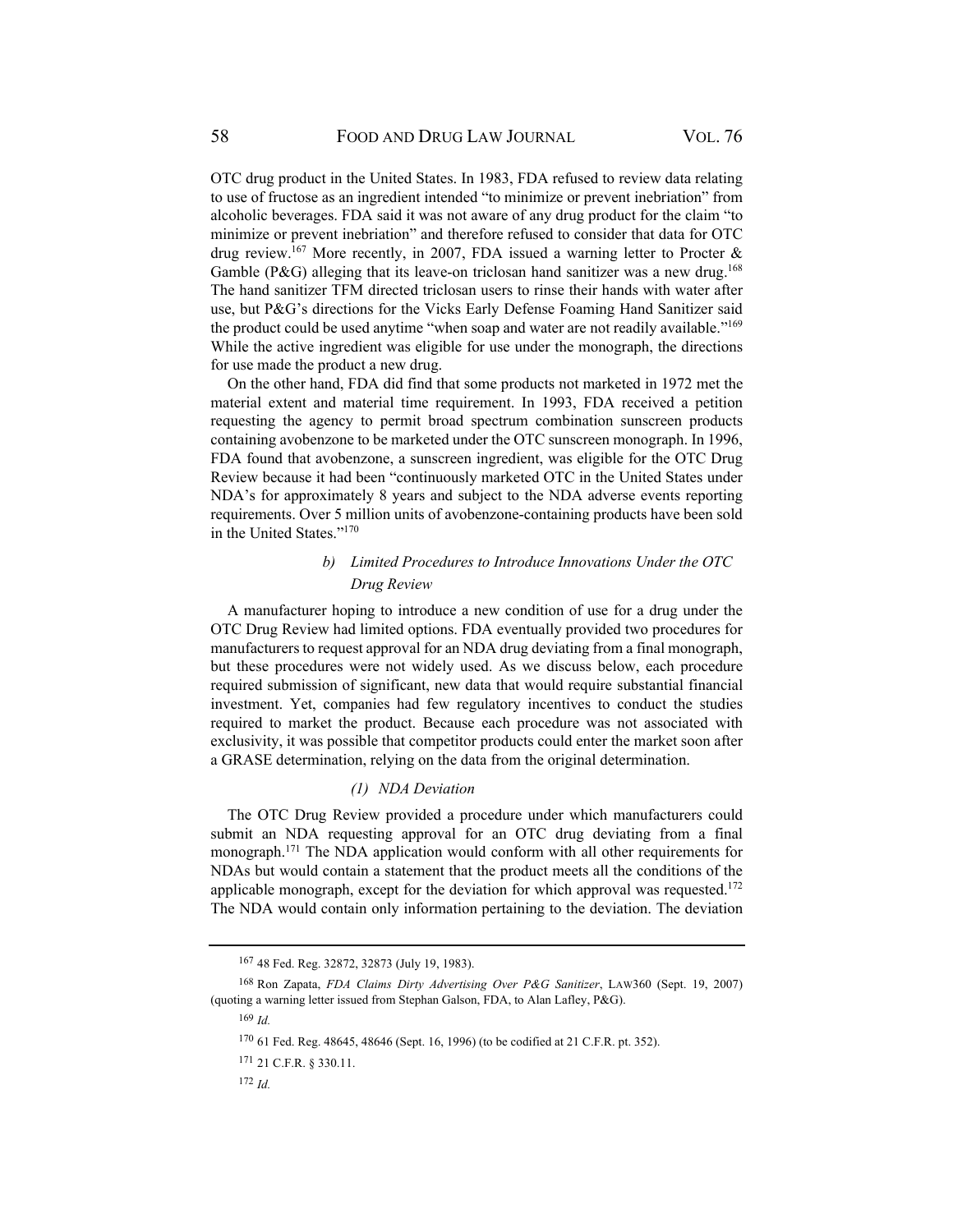would be specific for the sponsor of the NDA and could not be used by other manufacturers.173

The NDA deviation procedure was rarely used. The Consumer Healthcare Product Association's (CHPA) comments to FDA's public hearing on OTC monograph reform provide reasons why the process failed to gain popularity.<sup>174</sup> First, the NDA deviation pathway required that products be in a final monograph before sponsors could use the procedure. As Robert Pinco stated, "that language arose back when everyone thought all of the monographs would be final two years after the Review began."175 Because many OTC monographs were not finalized and many products marketed under TFMs, this limited the utility of the pathway.

Second, as implemented by FDA, the provision would have required submission of information beyond what was needed to support the proposed deviation. In 1998, a manufacturer submitted an NDA deviation from the monograph for OTC pediculicide drug products for a new dosage form. The manufacturer wanted to market its lice treatment product in a new dosage form, an aerosolized foam, but the monograph allowed only products in non-aerosol dosage forms.176 In that case, FDA required not just information to support the proposed deviation but also *in vitro* effectiveness studies related to the safety and effectiveness of the active ingredient, as well as new chemistry, manufacturing, and control information.177

Third, the NDA deviation procedure was adopted prior to the enactment of the Hatch-Waxman Act in 1984. NDA deviation did not provide regulatory incentives for manufacturers to conduct clinical studies necessary for a change, unlike section 505(b)(2), which provided three years of regulatory exclusivity if the sponsor conducted "new clinical investigations (other than bioavailability studies)" that were essential to approval of the application.<sup>178</sup> Therefore, after the Hatch-Waxman Act passed and FDA began permitting manufacturers to use the 505(b)(2) route for drugs in category I under final monographs, the  $505(b)(2)$  route became the mechanism of choice for manufacturers wanting to market drugs with conditions of use not permitted under existing monographs.

#### *(2) Time and Extent Applications*

In 1996, FDA proposed another path, the Time and Extent Application (TEA) process, for manufacturers to introduce new drugs within the OTC Drug Review.179 The impetus for TEAs was driven by an industry effort to introduce new sunscreen active ingredients into the Review based on use in Europe. Many sunscreens had long been marketed in Europe as a cosmetic, but the costs of developing the data needed

<sup>173</sup> *See id.* 

<sup>174</sup> Comments of the Consumer Healthcare Products Association in Response to the Notice of Hearing on the Over-the-Counter Drug Monograph System, at 8–9 (Docket No. FDA-2014-N-0202) (May 8, 2014).

<sup>175</sup> Robert Pinco & Michael Cogan, *Prescription to Over-the-Counter Switches: An Example of the Need for New Procedures in the Post-Monograph Era*, 39 FOOD DRUG COSMETIC L.J. 230, 237 (1984).

<sup>176 21</sup> C.F.R.§ 358.160.

<sup>177</sup> *Bayer Rid Pediculicide Marketing Begins with Mousse Launch: Medical Review for Application 21-043*, TAN SHEET (June 26, 2000), https://www.accessdata.fda.gov/drugsatfda\_docs/nda/2000/21- 043\_RID%20Mousse\_medr.pdf [https://perma.cc/3GN5-DXHR].

<sup>178</sup> FDCA § 505(c)(3)(E)(iii).

<sup>179 61</sup> Fed. Reg. 51627.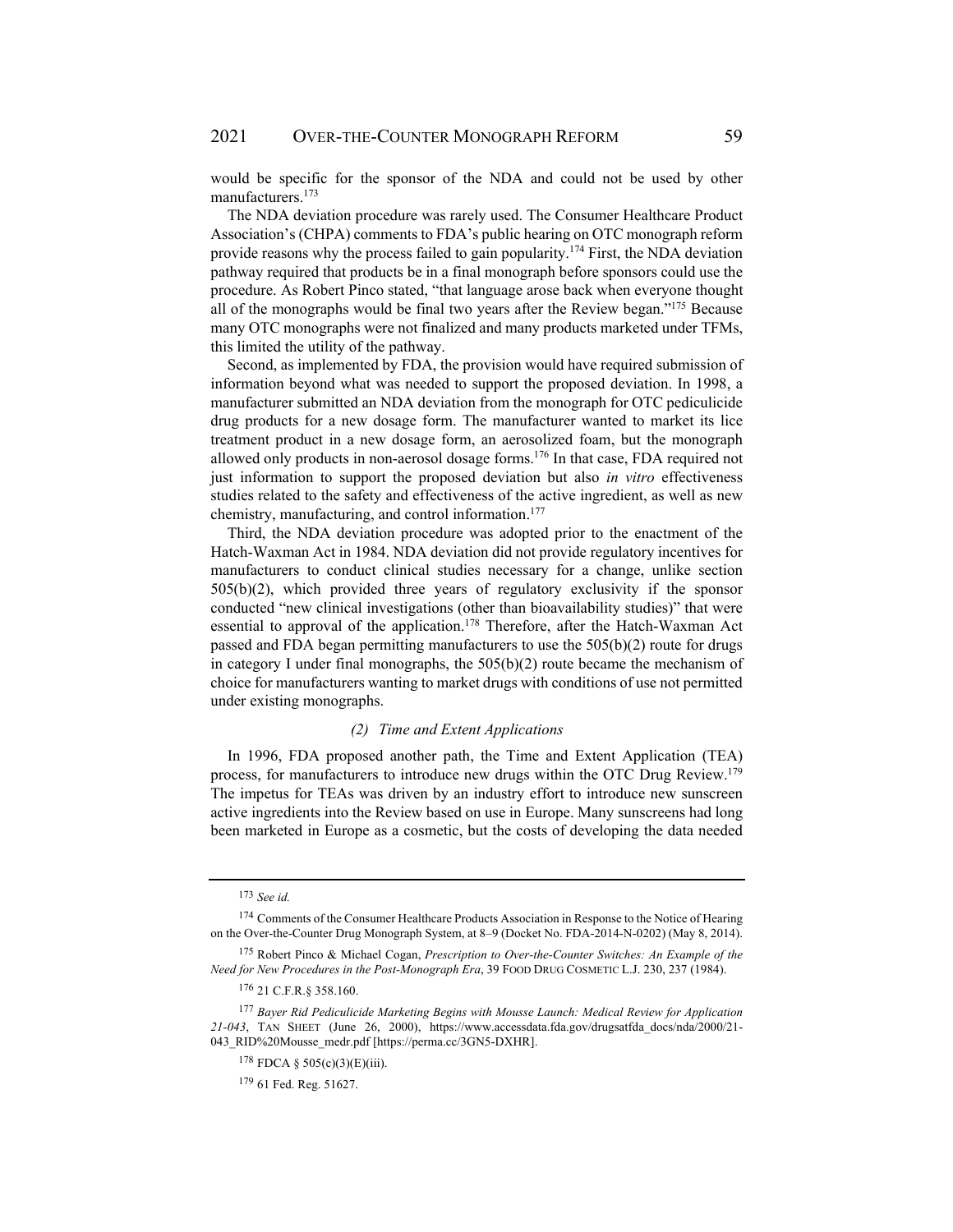for an NDA approval prevented manufacturers from marketing these products in the United States. After issuing a proposed rule<sup>180</sup> and receiving comments, FDA finalized the process in 2002.181

The TEA process, as originally conceived, was intended to allow manufacturers to introduce new products through the OTC Drug Review by relying on only foreign data. The TEAs consisted of a two-step process. First, an applicant would submit a TEA to request that conditions be considered for inclusion in the OTC Drug Review, and FDA would determine whether the ingredient was eligible. A TEA could only be submitted for conditions if: 1) the condition was initially marketed in the United States after the OTC Drug Review began in 1972; or 2) the condition was marketed only outside the United States but would be regulated as OTC drugs in the United States.<sup>182</sup> To be eligible for inclusion, a condition must be marketed for OTC by consumers. If the condition was only marketed in a foreign country, the condition must have been marketed for "at least 5 continuous years in the same country in sufficient quantity."<sup>183</sup>

If FDA determined that the condition was eligible for inclusion in the OTC Drug Review, FDA would publish a notice of eligibility that requested the submission of data to demonstrate that the product was GRASE for the intended use and publish it for public comment.<sup>184</sup> The process would then proceed similarly to the regular process under the OTC Drug Review.185

The TEA process was only a bit more popular than the NDA deviation process. First, it was not clear whether the data requirements for TEAs would be any less significant than those required under NDAs. FDA's final guidance for TEAs indicated that proof of effectiveness should include "adequate and well-controlled" studies that are randomized and blinded, have a sufficient number of subjects, include an appropriate target population, and contain a control arm.186 FDA would accept "only relevant studies."187 An example of an irrelevant study "would be an in vitro effectiveness study when [FDA] would require clinical effectiveness studies to approve an NDA for the condition."188 It was unclear what incentive a manufacturer would have to conduct clinical studies to receive approval through the TEA process when a manufacturer could conduct the same clinical studies but receive exclusivity for a drug approved under an NDA.

Further, applicants had no guarantee that their applications would be processed and reviewed in a timely manner. Any change to a monograph would still need to undergo the rulemaking process, which, as described above, was time-consuming and burdensome. The TEA applicant must survive multiple rounds of review before it could market products with the new ingredient, and FDA lacked resources for responding to and reviewing applications. The preamble to the final rule establishing

186 U.S. FOOD & DRUG ADMIN., GUIDANCE FOR INDUSTRY: TIME AND EXTENT APPLICATIONS FOR NONPRESCRIPTION DRUG PRODUCTS 14 (Sept. 2011).

<sup>187</sup> *Id.*

<sup>188</sup> *Id.*

<sup>180 64</sup> Fed. Reg. 71062, 71062 (Dec. 20, 1999).

<sup>181 67</sup> Fed. Reg. 3060 (Jan. 23, 2002).

<sup>182 21</sup> C.F.R. § 330.14.

<sup>183 21</sup> C.F.R. § 330.14(b).

<sup>184 21</sup> C.F.R. § 330.14(f).

<sup>185 21</sup> C.F.R. § 330.14(g).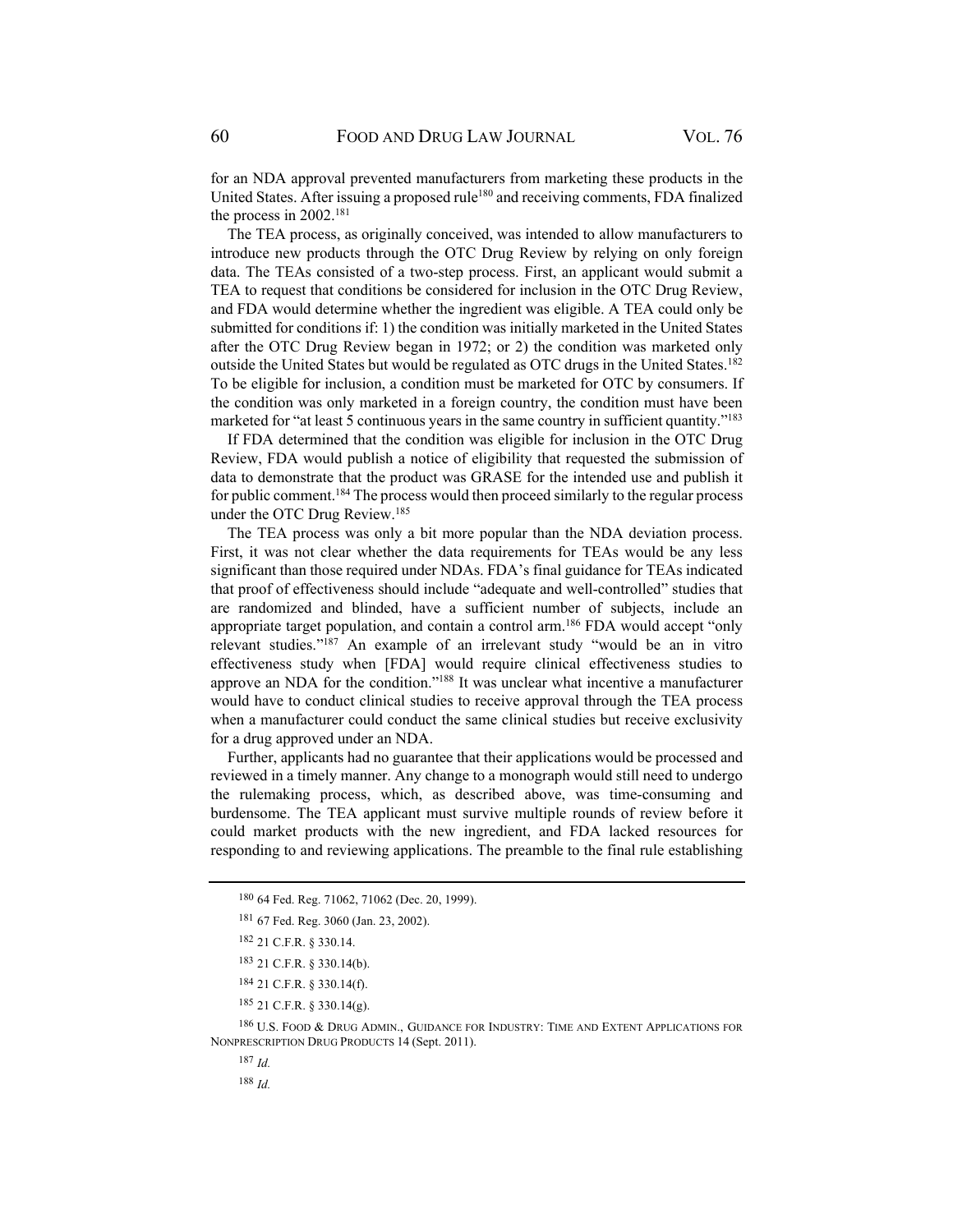TEAs indicated that FDA would "strive to complete TEA evaluations within 90 to 180 days of receipt and will implement procedures to ensure that agency resources are used appropriately and result in timely action on safety and effectiveness submissions."189 FDA estimated it would receive approximately fifty TEAs and approve thirty new OTC products each year under the TEA process.190 These goals were wildly optimistic. By the time of passage of the CARES Act in March 2020, FDA had not permitted a single active ingredient for use under the TEA procedure, eleven years after FDA established the process.

# **III. DISCUSSIONS ON OTC MONOGRAPH REFORM**

#### *A. FDA's Public Workshop on OTC Monograph Reform*

In November 2013, Director Woodcock met with the Board of CHPA and shared FDA's interest in holding a Part 15 public hearing on OTC monograph reform. On February 24, 2014, FDA published a notice in the Federal Register announcing a public hearing on "Over-The-Counter Drug Monograph System—Past, Present, and Future" to "seek input on possible ways to modernize the OTC Monograph Process to make the process more responsive to emerging safety information and scientific advances."191 The notice acknowledged "significant challenges with the OTC Drug Review as it functions today" and described what FDA believed are the biggest challenges of the current system: 1) the large number of products marketed under the OTC Drug Review under a not-yet final monograph; 2) limitations on FDA's ability to require warnings or other labeling changes to address emerging safety or effectiveness issues; and 3) inability of the OTC Drug Review to accommodate innovative changes to products under the OTC Drug Review.<sup>192</sup>

FDA recognized that these challenges were not conducive to efficiently and effectively regulating products under the Review. The large number of products not covered by final monographs presented "unintended consequence[s]" for OTC drug regulation.193 Because these products remain under enforcement discretion, the regulatory framework "creates negative incentives" for manufacturers to conduct studies or respond to safety concerns.<sup>194</sup> The OTC Drug Review also "presents challenges to FDA's ability to respond to emerging safety issues, keep pace with evolving science, and ensure the consistent safety and effectiveness of varying formulations."195 FDA believed that the rulemaking process was not "agile enough" to quickly change a monograph to address new safety issues, such as adding a warning, narrowing an indication, or removing an active ingredient in the monograph.<sup>196</sup> It was also difficult to add new information into monographs, such as dosing and labeling instructions for pediatric indications. Further, FDA was concerned that "products in

- <sup>192</sup> *Id.* at 10169.
- <sup>193</sup> *Id.* at 10170.
- <sup>194</sup> *Id.*
- <sup>195</sup> *Id.*
- $196$  *Id.*

<sup>189 67</sup> Fed. Reg. 3065.

<sup>190</sup> *Id.* at 3072.

<sup>191 79</sup> Fed. Reg. 10168, 10171 (Feb. 24, 2014).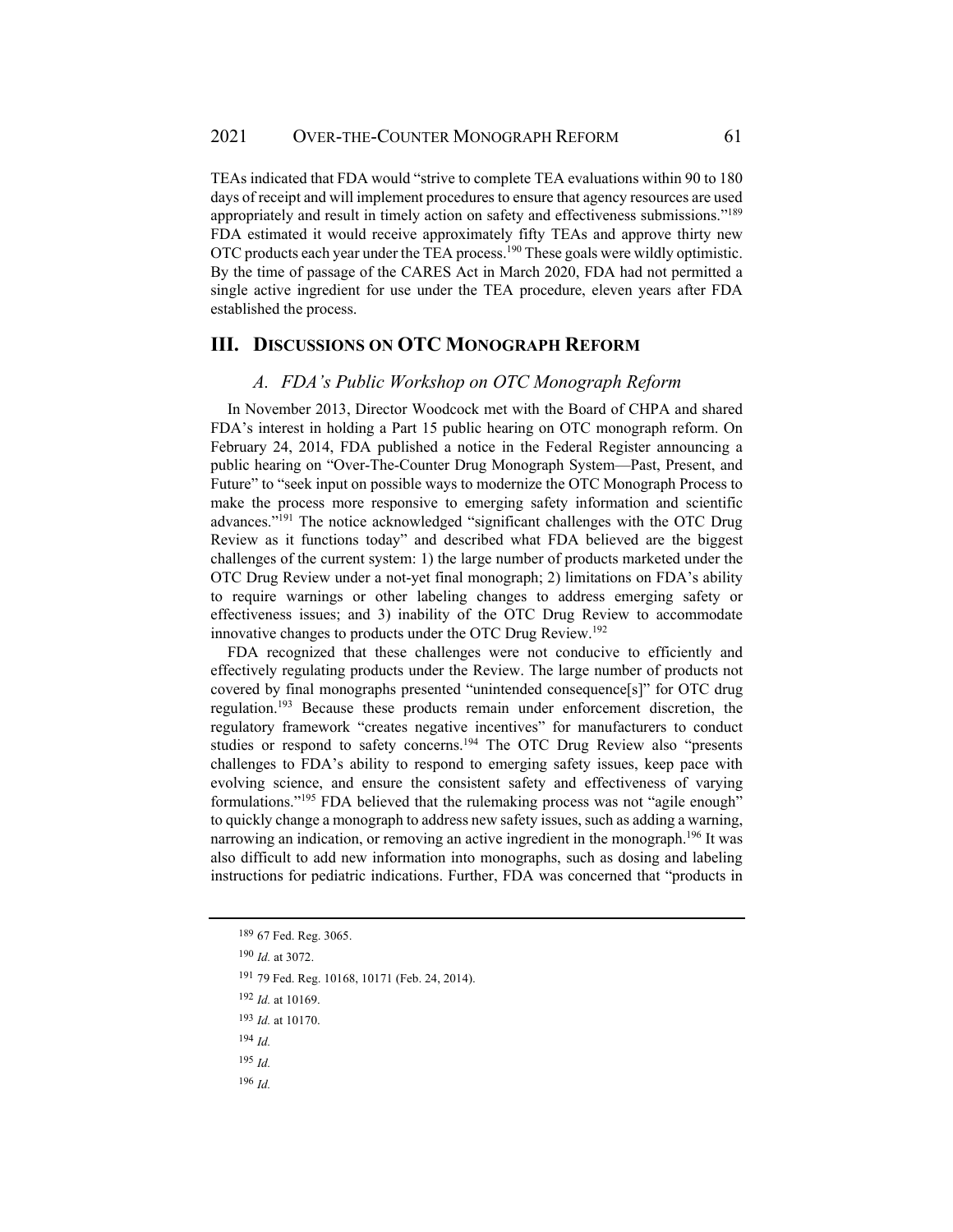their final formulation are not specifically evaluated by the Agency to ensure product safety, effectiveness and consistency" and wanted more information about "specific varying formulations" of final finished drug products.<sup>197</sup> Finally, the OTC Drug Review was not facile in accommodating manufacturers wishing to develop new combinations of ingredients or new dosage forms. These products would require an NDA prior to marketing.<sup>198</sup>

FDA recognized that "many of the OTC Drug Review's present day challenges are systemic, and thus cannot be addressed solely by increasing resources."<sup>199</sup> Therefore, FDA proposed a number of solutions to overhaul the OTC Drug Review and asked stakeholders to comment on these issues. FDA wanted "streamlined processes" to finalize existing TFMs.<sup>200</sup> FDA was particularly interested in alternatives to noticeand-comment rulemaking for issuing monographs. FDA suggested issuing monographs by "administrative order," similar to the process enacted by the Food and Drug Administration Safety and Innovation Act (FDASIA) for device reclassifications. FDA also proposed that OTC manufacturers submit more information about their products before marketing, such as labeling, quality, and pharmacokinetic information. To address issues with innovation, FDA suggested expanding the NDA deviation process and was interested in why the NDA deviation process was not attractive for industry. In addition to its specific proposals, FDA asked for alternatives and other regulatory mechanisms that FDA should consider.<sup>201</sup>

FDA held the public hearing on March 25–26, 2014. During the public hearing, members from industry, academia, physician organizations, and other members of the public testified about potential changes to the OTC monograph system. William Soller, from the University of California San Francisco, questioned whether the Review could remain viable without user fees to support FDA.<sup>202</sup> Kathleen Neville, from the American Academy of Pediatrics (AAP), wanted the OTC Drug Review to "use modern standards for safety and efficacy," which would allow FDA "to easily and quickly require additional information or data necessary."203 She also stated that the existing drug monographs were developed "with little or no data on the safety and efficacy of monograph drugs in children," and age-specific therapeutic data on monograph products are needed.204

Industry members supported the OTC monograph system and believed that the system should continue to underpin OTC drug regulation. As Scott Melville, President of CHPA emphasized, "we do not believe that the OTC monograph system is broken or that consumers should be concerned about the safety or efficacy of OTC medicines regulated under it."205 At the same time, some industry witnesses urged FDA to

<sup>203</sup> *Id.* at 210 (statement of Kathleen Neville, American Academy of Pediatrics).

<sup>204</sup> *Id.* at 201.

<sup>205</sup> *Id.* at 50 (statement of Scott Melville, CHPA).

<sup>197</sup> *Id.*

<sup>198</sup> *Id.* at 10171.

<sup>199</sup> *Id.*

<sup>200</sup> *Id.* 

<sup>201</sup> *Id.* at 10172.

<sup>202</sup> U.S. FOOD AND DRUG ADMIN., PUBLIC HEARING: OVER-THE-COUNTER DRUG MONOGRAPH SYSTEM – PAST, PRESENT, AND FUTURE 30–31 (Mar. 25, 2014) (statement of William Soller, University of California, San Francisco).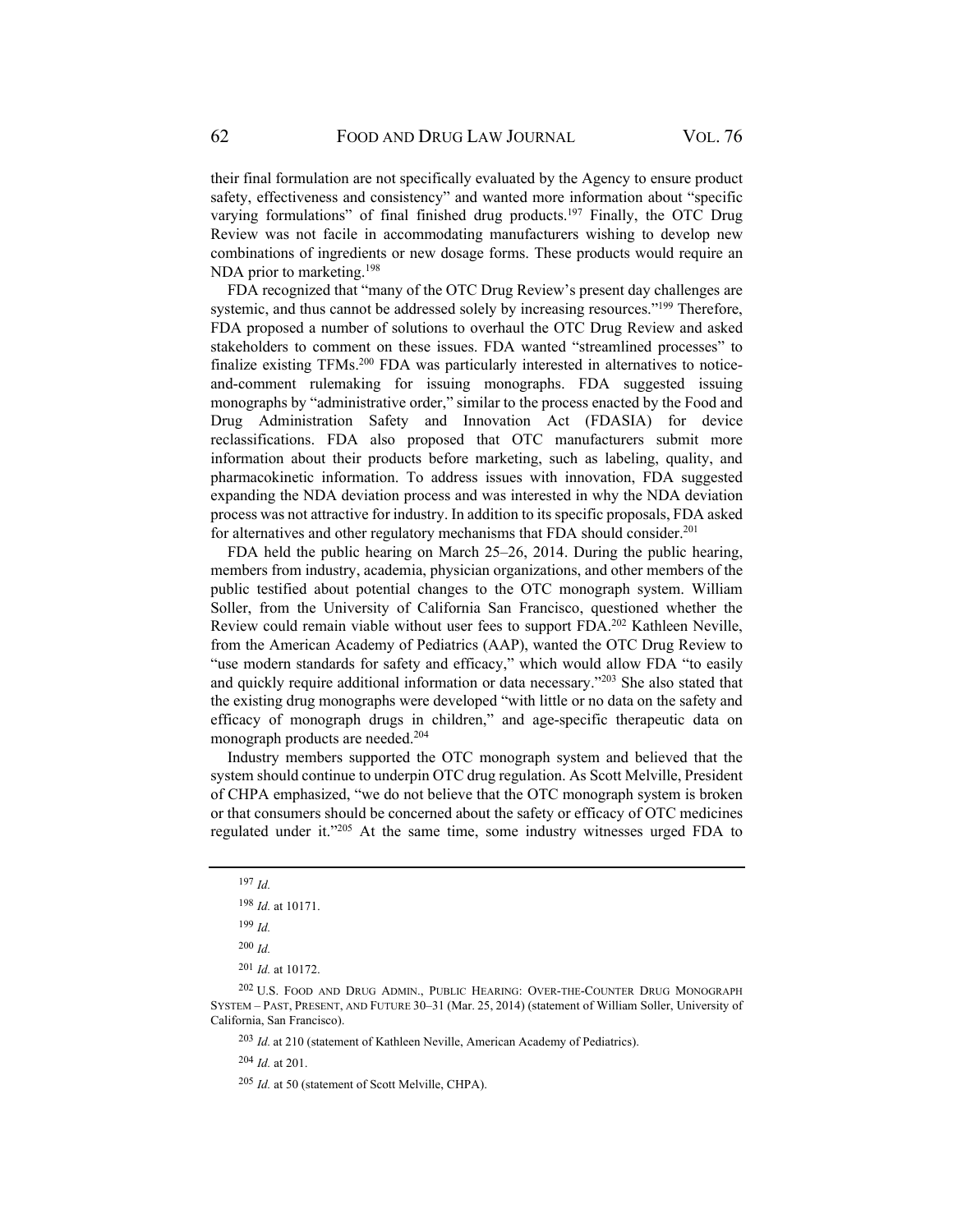improve its procedures for communicating with stakeholders concerning outstanding issues related to OTC drugs and the data that FDA needs to resolve those issues. Barbara Kochanowski, Senior Vice President of Regulatory and Scientific Affairs at CHPA, asked FDA to provide "a more transparent OTC monograph process where FDA and other participants explain the process and identify bottlenecks."206 Industry also urged FDA to create more effective tools for including new changes to OTC monograph drugs, such as new active ingredients in the OTC review process.

Other industry members believed that the OTC Drug Review was not in need of fundamental change but FDA had not provided the resources necessary to complete the review in a timely manner or had not given the director of the OTC division the authority to require prompt decisions. Richard Kingham, a lawyer at Covington & Burling LLP, argued that FDA needed a "focused effort on the efficiency of the rulemaking process for OTC Drugs," including "good review practices, process management, and other arrangements" to ensure that decisions are made in a timely manner.<sup>207</sup> Peter Barton Hutt, from Covington & Burling LLP, argued that FDA had "all the money in the world" to fund the Review, but FDA had not provided the right people with authority to finish the process.208 Gary Yingling of Morgan, Lewis and Bockius, argued that the issues with the OTC Drug Review stemmed from senior management not making the program a priority.<sup>209</sup>

# *B. In the Interim, Congress Passes the Sunscreen Innovation Act*

As FDA began its initial conversations on OTC monograph reform, Congress was in the midst of another conversation on a subset of OTC monograph drugs. As far back as 1997, Sen. Jack Reed (D-RI) and other members of Congress had pressed FDA to complete their review of sunscreens and finalize the sunscreen monograph. By 2013, Sen. Jack Reed (D-RI) and other members of Congress began pressing FDA for tighter oversight for sunscreens.210 Members of Congress wondered when FDA would publish the final rule on sunscreens and questioned why FDA had delayed review of eight sunscreen TEAs pending at the agency.<sup>211</sup> Meanwhile, frustrated by the lack of progress on sunscreen TEAs, sunscreen manufacturers formed the Public Access to Sunscreens (PASS) Coalition to advocate for a new regulatory pathway to market new sunscreen ingredients.<sup>212</sup>

On March 13, 2014, Reps. Ed Whitfield (R-KY) and John Dingell (D-MI) introduced the Sunscreen Innovation Act (SIA) (H.R. 4250) in the House. The Health Subcommittee of the House Energy & Commerce (E&C) held a hearing on the bill.

<sup>206</sup> *Id.* at 55 (statement of Barbara Kochanowski, CHPA).

<sup>207</sup> U.S. FOOD AND DRUG ADMIN., OVER-THE-COUNTER DRUG MONOGRAPH SYSTEM – PAST, PRESENT, AND FUTURE, FDA PUBLIC HEARING 37 (MAR. 26, 2014) (statement of Richard Kingham, Covington & Burling LLP).

<sup>208</sup> *Id.* at 84 (statement of Peter Barton Hutt, Covington & Burling LLP).

<sup>209</sup> *Id.* at 53 (statement of Gary Yingling, Morgan, Lewis and Bockius).

<sup>210</sup> Stephanie Beasley, *Lawmakers Seek FDA Action on Sunscreen Sprays, High SPF Products*, INSIDE HEALTH POLICY (June 3, 2013).

<sup>211</sup> *Id.* 

<sup>212</sup> *See* PASS Coalition, Comment to Docket No. FDA-2014-N-0202: Over-The-Counter Monograph System – Past, Present, and Future; Public Hearing (May 12, 2014).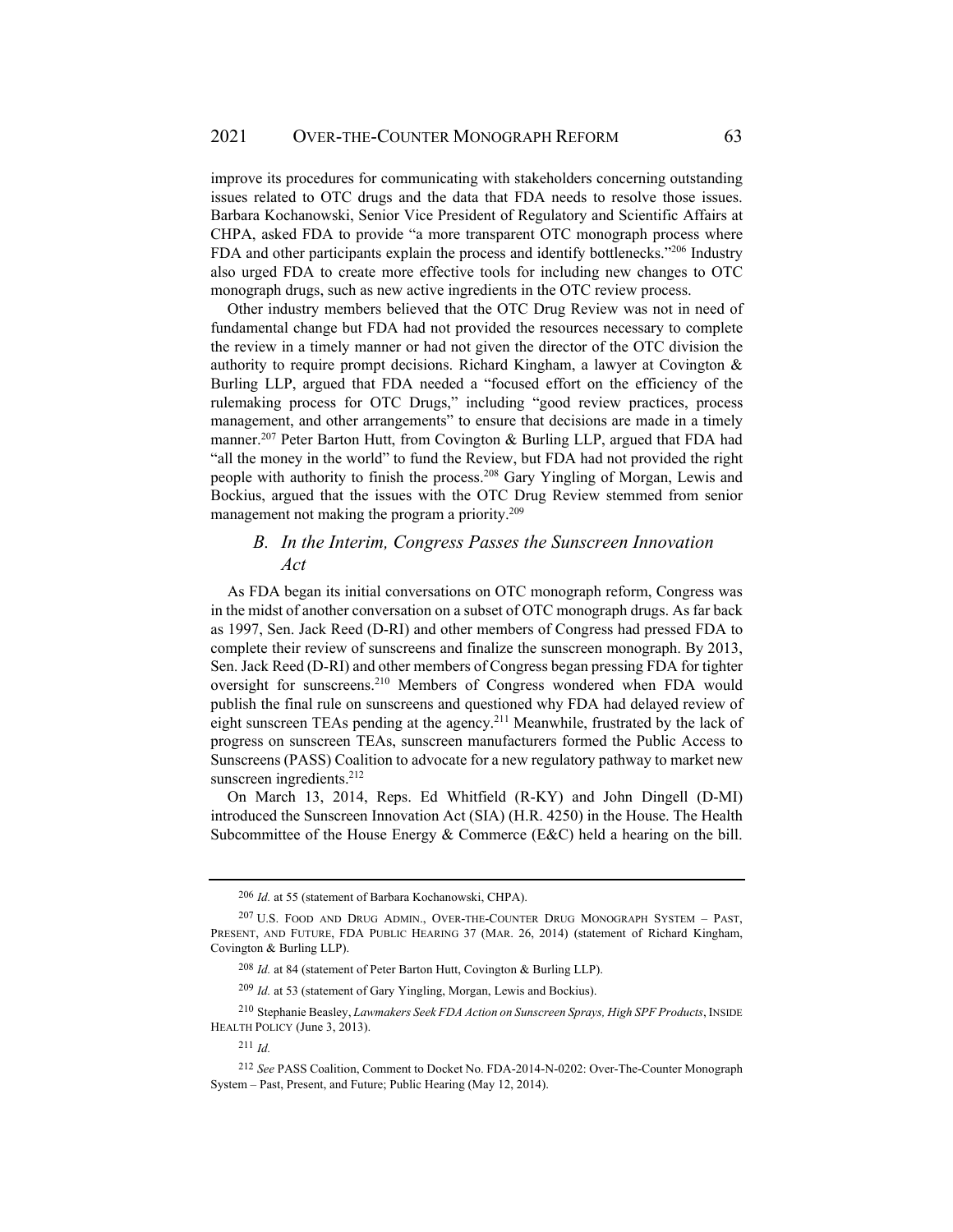Although the discussion centered around sunscreens, OTC monograph reform inevitably entered the discussion. For example, Director Woodcock testified how FDA recognized "the entire OTC monograph process is outdated, and about 2 weeks ago, we had a public hearing to discuss ways we might be able to modernize the process."<sup>213</sup> Rep. Whitfield questioned Director Woodcock about why "the TEA process is not working very well" and asked "how difficult is it to get a more functional monograph process?"<sup>214</sup> Director Woodcock responded that FDA "would be delighted to work with you, although we would like to reform the whole process of the monographs. Because sunscreens are just a microcosm, as I said, of a process of [sic] has encountered tremendous problems."215 Some industry pushed back. Scott Faber of the Environmental Working Group (EWG) believed, "with all due respect to Dr. Woodcock, that we should not have to wait for a reformation of the sense of the monograph process for FDA . . . to review and approved some of these very promising ingredients.<sup>216</sup>

On November 26, 2014, the SIA became law. The SIA provided a new review process for finalizing pending and new sunscreen ingredient applications and a new process for other, non-sunscreen ingredients with TEAs.217 Even as SIA passed, Congress recognized that the larger OTC monograph system needed fixing. During discussions on SIA, Congress was already contemplating what OTC monograph reform might look like, such as replacing the notice-and-comment rulemaking process under OTC Review with an administrative order process. However, at the time, FDA clearly indicated that new legislation on OTC monograph reform would need to be accompanied by increased funding to allow FDA to implement the new system. Congress did not enact the SIA with user fees or significant, new appropriations for FDA, and in the coming years, the lack of resources and commitments from FDA would impede SIA's success. Congress recognized that further discussions between FDA and industry, including on user fees, were needed before Congress could enact legislation on OTC monograph reform.

### *C. Key Issues in Preliminary Discussions218*

By the end of 2014, discussions between FDA, industry, and the Hill began in earnest. A number of key issues emerged, some of which were discussed during the public hearing and the passage of the SIA.

# *1. Regulatory Status of OTC Monograph Drugs*

Industry and FDA both saw a need to efficiently finalize TFMs. FDA proposed a process where Congress could deem certain drugs in TFMs as GRASE. Industry agreed with the proposal but wanted to ensure that drugs with active ingredients in

<sup>213</sup> *Improving Predictability and Transparency in DEA and FDA Regulation: Hearing Before the*  Subcomm. on Health of the H. Comm. on Energy & Com., 113<sup>th</sup> Cong. 71 (2014) (statement of Janet Woodcock).

<sup>214</sup> *Id.* at 106 (statement of Rep. Edward Whitfield).

<sup>215</sup> *Id.* at 107 (statement of Janet Woodcock).

<sup>216</sup> *Id.* at 174 (statement of Scott Faber).

<sup>217</sup> Sunscreen Innovation Act, Pub. L. No. 113-195, 128 Stat. 2035 (2014).

<sup>&</sup>lt;sup>218</sup> Much of the discussion in this section comes from the authors' firsthand knowledge of preliminary discussions between FDA, industry, and the Hill.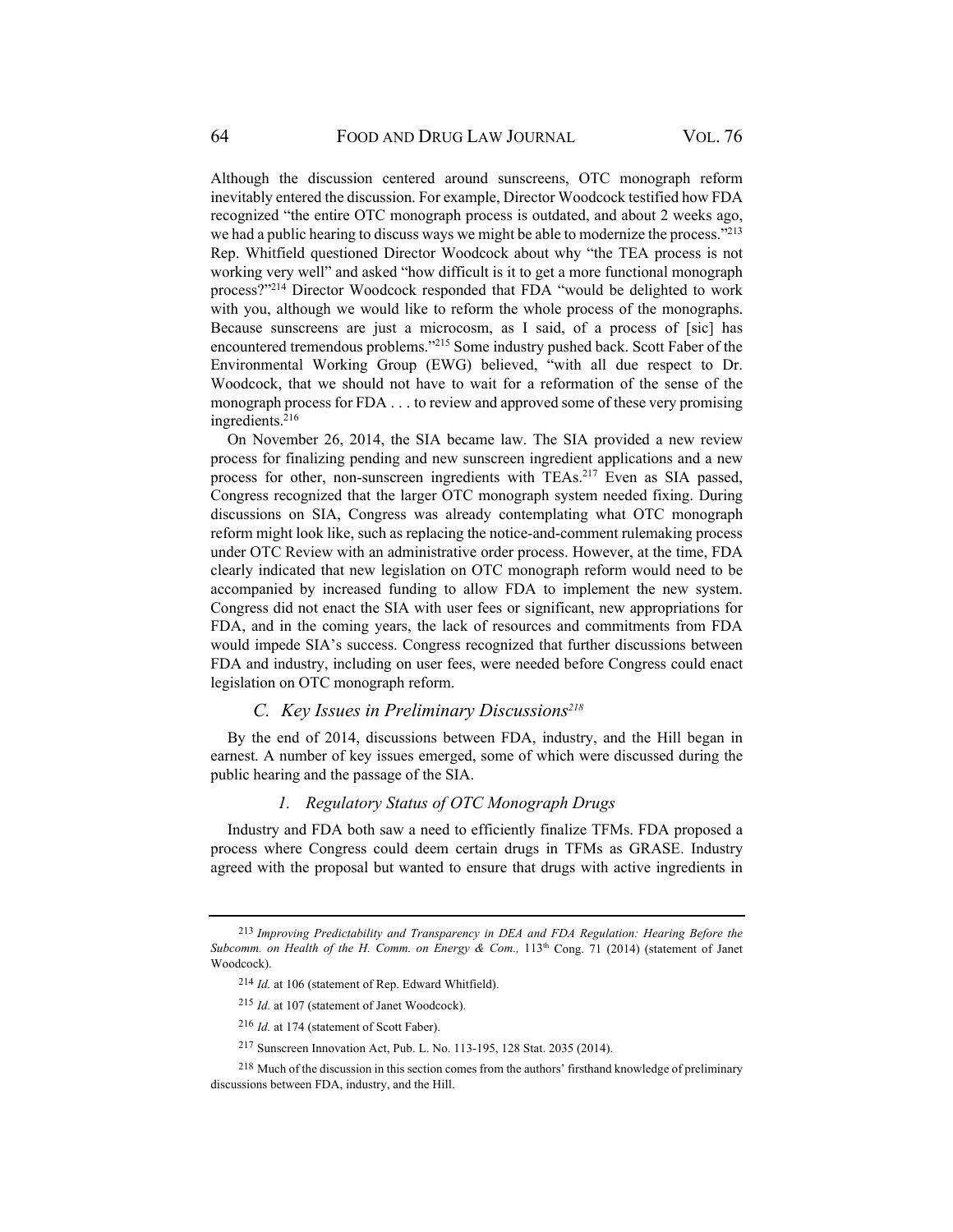category III TFMs not deemed as GRASE could continue to be legally marketed until FDA issues a final determination. If FDA decided to finalize a monograph for category III active ingredients, industry wanted sufficient time to ensure that it could submit the information FDA needed to make its determination, particularly where FDA decided there were gaps in data.

Industry agreed with the deeming process but sought increased communication with FDA on non-finalized ingredients. Industry wanted a "dashboard" that would, among other things, provide advance notice of category III TFM and category I ANPR ingredients that FDA intended to consider in future administrative order proceedings. Industry and FDA agreed on a public-facing IT dashboard, which was set out in the "OTC Monograph User Fee Program Performance Goals and Procedures" (the "Goals Letter").<sup>219</sup> In addition, FDA and industry agreed that when FDA proposes an administrative order seeking submission of new data related to a category III TFM or a category I ANPR ingredient, FDA would include information on the types of data it expects to receive.

Industry and FDA also discussed the scope of OTC monograph drugs subject to OTC monograph reform. Homeopathic drugs had not been subject to the OTC Drug Review, and the homeopathic drug industry did not want to be regulated under OTC monograph reform.220 FDA and industry agreed that homeopathic drugs would not be subject to the new OTC monograph reform provisions. At the time, FDA regulated homeopathic drugs under enforcement discretion, based on a 1988 Compliance Policy Guide titled "Conditions Under Which Homeopathic Drugs May be Marketed."<sup>221</sup> It was understood that homeopathic drugs would continue to be subject to enforcement discretion until FDA decides to take action.

Further, industry was concerned about drugs on the market with active ingredients that were not covered by a final monograph or a TFM or that were not category I in an ANPR. It was unclear which products were not covered by the contemplated categories, but industry wanted to ensure that FDA would not gain additional authority to enforce against these products as unapproved new drugs immediately after enactment. FDA wanted to ensure that OTC monograph reform would incorporate FDA's prior pronouncements on the eligibility of a drug for the OTC Drug Review. If FDA had issued a specific determination that a drug was not eligible for the OTC Drug Review, the product would be deemed to be a new drug after enactment of OTC monograph reform. If, for example, FDA had determined products not covered by the contemplated categories were new drugs before OTC monograph reform enactment, they would remain new drugs after enactment.

#### *2. Administrative Orders*

Industry and FDA agreed that notice-and-comment rulemaking did not provide an efficient approach to finalizing monographs. FDA wanted to ensure that any new

<sup>219</sup> U.S. FOOD & DRUG ADMIN., OVER-THE-COUNTER MONOGRAPH USER FEE PROGRAM PERFORMANCE GOALS AND PROCEDURES – FISCAL YEARS 2018–2022 7 [hereinafter GOALS LETTER].

<sup>220 37</sup> Fed. Reg. 9466 (stating that because "of the uniqueness of homeopathic medicine, the Commissioner has decided to exclude homeopathic drugs from this OTC drug review and to review them as a separate category at a later time after the present OTC drug review is complete").

<sup>&</sup>lt;sup>221</sup> CPG § 400.400. On October 25, 2019, FDA withdrew CPG § 400.400 and stated that it "intends to apply its general approach to prioritizing regulatory and enforcement action, which involves risk-based prioritization in light of all the facts of a given circumstance." 84 Fed. Reg. 57439, 57440 (Oct. 25, 2019).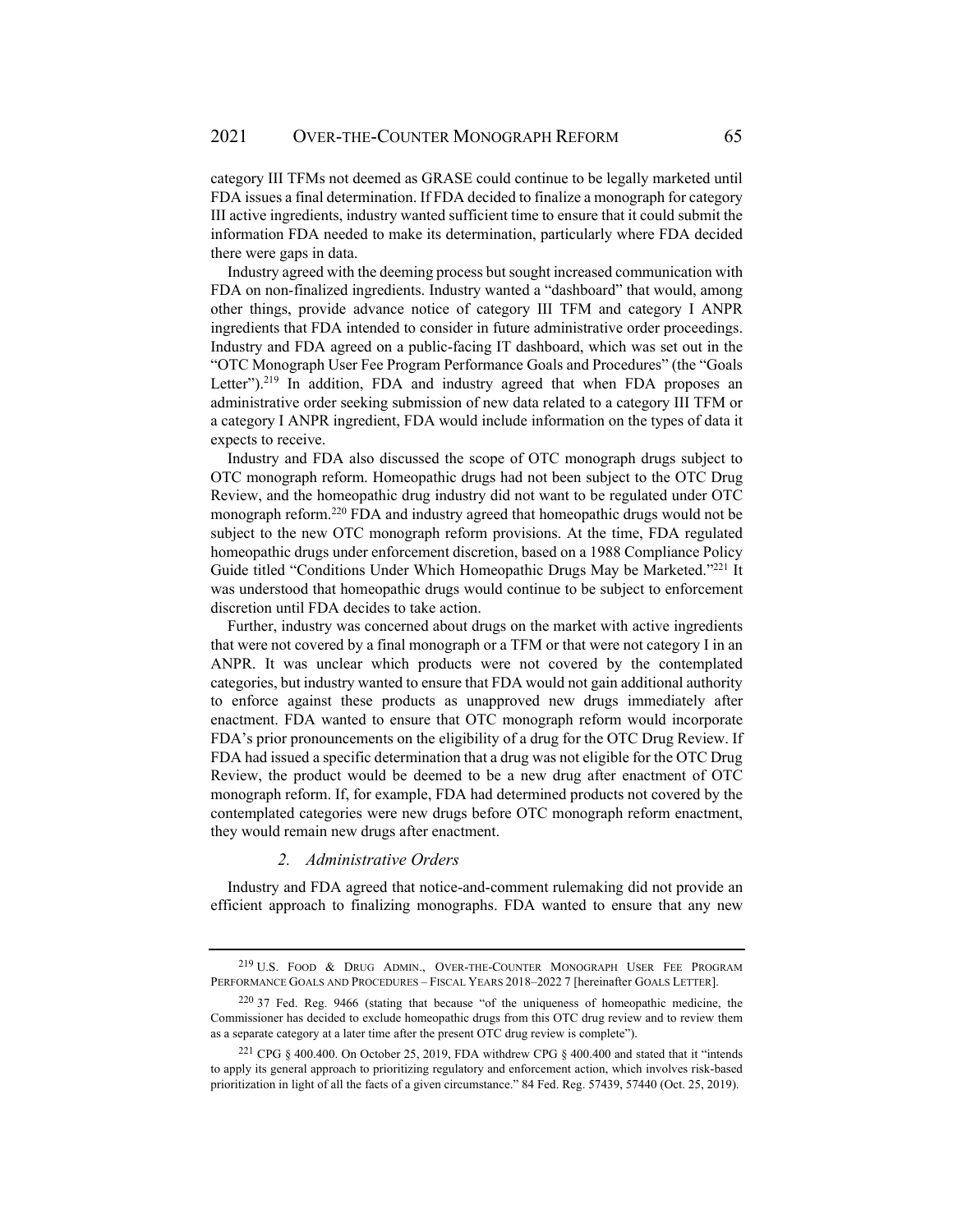process would not be subject to the extensive requirements and review associated with rulemaking. For example, FDA did not want the administrative order process to be subject to the Paperwork Reduction Act. FDA initially proposed to change monograph issuance to an administrative order process, similar to the process for device reclassification.

Industry agreed with an administrative order process in concept but did not want to adopt the process in place for device reclassification. Administrative orders produced through the device reclassification process did not contain explanations for the agency's decision or responses to public comments that were substantively comparable to the preambles accompanying TFMs or final monographs. Industry believed that a decision on whether there are adequate data to support the safety or effectiveness of an active ingredient and conditions of use was could be appropriately made through rulemaking or a similar proceeding. Where the agency does not receive comments or clearly explain the basis for an action, courts could set the agency's determination aside.

If OTC monograph reform were to incorporate an administrative order process, industry wanted to ensure that the process would be fair and transparent and provide adequate opportunities for interested parties to challenge FDA's decision, if necessary. Stakeholders should have an opportunity to comment on FDA's proposals, and FDA should need to take public comments into consideration before finalizing any administrative order. Industry members affected by FDA's finalization of TFMs should have the same opportunities to appeal an initial determination as participants in other user fee programs. Industry should have an opportunity to engage in formal dispute resolution and, if necessary, request a hearing if it disagreed with FDA's determination. Any disagreements should be adjudicated within the agency before a final determination went into effect.

Industry also wanted "FDA [to] improve its procedures for communicating with stakeholders" throughout the monograph finalization process.222 Industry coalition groups argued there was not "sufficient transparency about the status of the remaining rulemakings . . . and what is preventing their finalization."223 Specific improvements could include "one or more public meetings to discuss the status of the review process, along with establishment of an up-to-date website containing detailed information on the status of each monograph."224

Both FDA and industry agreed on clear milestones for completion of the monographs. The experience of sunscreen orders under the SIA underscored how a lack of timelines and agency commitments could make it difficult for FDA to make a determination on pending requests. Clear milestones would make it more efficient for industry to respond with data that it may already have on file or to discuss with FDA how best to meet its data needs. Industry and FDA looked to other user fee programs for how to structure a program that would hold FDA accountable while setting reasonable timelines.

<sup>222</sup> Consumer Healthcare Products Association, Comments in Response to the Notice of Hearing on the Over-the-Counter Drug Monograph System 6 (Docket No. FDA-2014-N-0202) (May 8, 2014) [hereinafter CHPA Hearing Comments].

<sup>223</sup> Personal Care Products Council, Comments in Response to the Notice of Hearing on the Over-the-Counter Drug Monograph System 3 (Docket No. FDA-2014-N-0202) (May 8, 2014).

<sup>224</sup> CHPA Hearing Comments, *supra* note 222, at 6.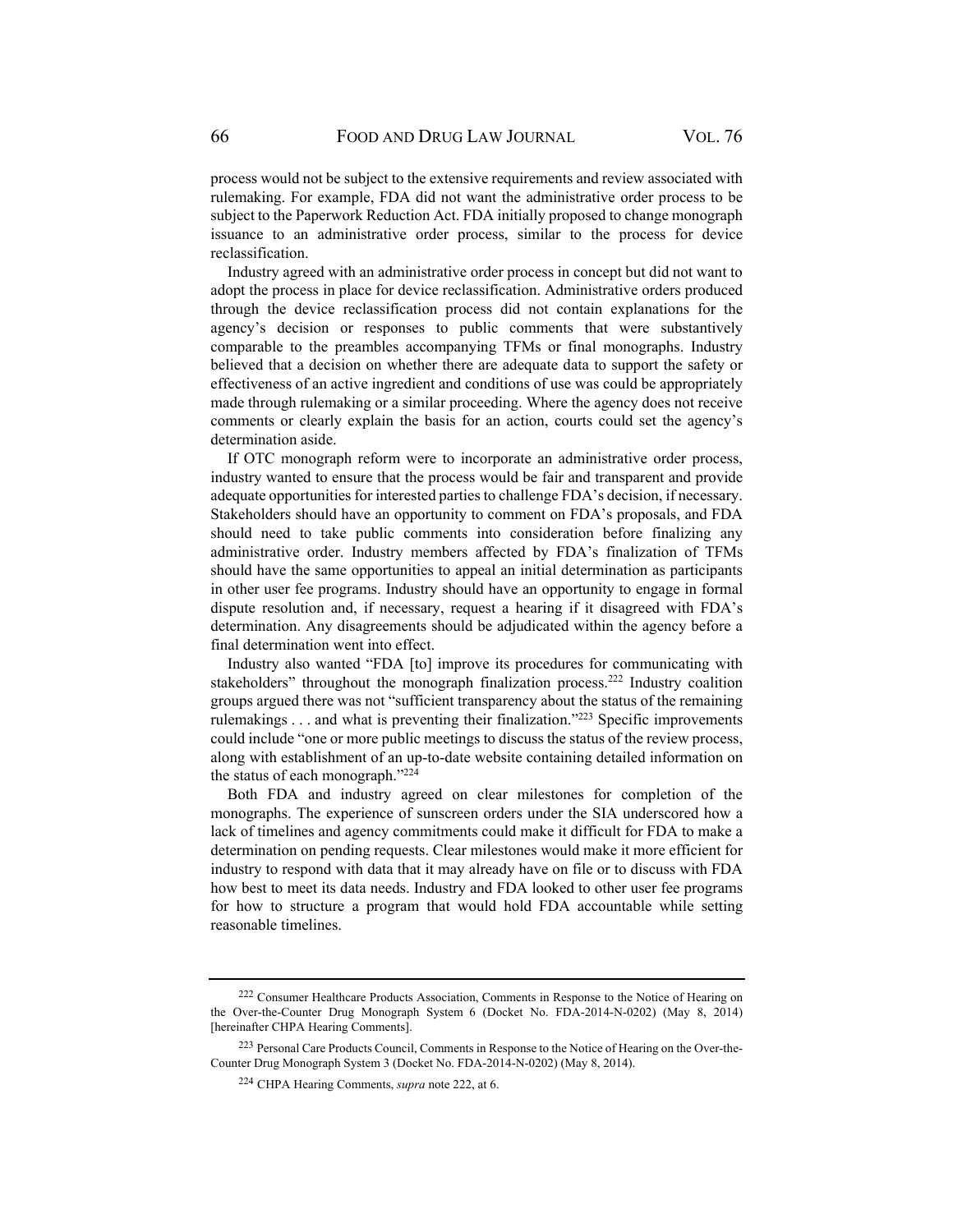### *3. Expedited Labeling Changes*

Both industry and FDA agreed that FDA needed authority to quickly require changes to monographs to include new warnings on the basis of updated safety information. FDA wanted to remove some of the process limitations on FDA's ability to require new warnings or other labeling changes "to address emerging safety or effectiveness issues for products marketed under the OTC Drug Review in a timely and effective manner."225

Industry wanted to be able to quickly incorporate new safety information on drug labeling. In the past, certain manufacturers had wanted to add safety information on OTC monograph products due to new safety information, but industry had no sense of when and whether FDA would confirm that the new warnings were acceptable. The delay in incorporating warnings and other information in response to safety concerns increased manufacturers' product liability risks, but incorporating the new information before FDA agreement could risk FDA enforcement for unapproved labeling changes. At the time, industry had made voluntary several labeling changes to OTC products. For instance, a warning was added to benzocaine after an "FDA Drug Safety Communication," and makers of acetaminophen added a skin reaction warning based on a draft guidance.<sup>226</sup> Multiple label changes were voluntarily made to children's cough/cold products that were never added to applicable regulations. But industry and FDA agreed on the need for an expedited path to incorporating safety information on drug labeling. That said, industry wanted to limit expedited labeling changes to warnings and other similar labeling changes. Industry did not want FDA to have authority to use the expedited procedures to impose other modifications, such as changes to packaging, which would require extensive testing and formulation changes to implement.

#### *4. Minor Dosage Form Changes*

Industry wanted some sort of procedure for manufacturers to introduce new dosage forms without needing to submit an NDA or something similar to an NDA. Industry believed that FDA's position on the meaning of material time and material extent had frozen innovation on dosage forms to those that were in use in 1972. As we discussed previously, in 2007, FDA issued a warning letter to the marketer of a leave-on formulation of triclosan hand sanitizer, arguing that leave-on formulations of triclosan did not exist when the OTC Drug Review began.<sup>227</sup> FDA's position ultimately led to the withdrawal of the product from the market. In 2010, FDA issued a warning letter to the marketer of an OTC aspirin product in quick dissolving tablet form. The warning letter alleged, among other problems, that the "fast acting quick dissolve internal analgesic tablet" was a new dosage form and, therefore, was not generally recognized as safe and effective.<sup>228</sup>

<sup>225 79</sup> Fed. Reg. 10168, 10170 (Feb. 24, 2014).

<sup>226</sup> *See* U.S. FOOD & DRUG ADMIN., DRAFT GUIDANCE: RECOMMENDED WARNING FOR OVER-THE-COUNTER ACETAMINOPHEN-CONTAINING DRUG PRODUCTS AND LABELING STATEMENTS REGARDING SERIOUS SKIN REACTIONS (2014); 79 Fed. Reg. 70879, 70879 (Nov. 28, 2014).

<sup>227</sup> Ron Zapata, *FDA Claims Dirty Advertising Over P&G Sanitizer*, LAW360 (Sept. 19, 2007) (quoting a warning letter issued from Stephan Galson, FDA, to Alan Lafley, P&G).

<sup>&</sup>lt;sup>228</sup> Warning Letter from Reynaldo Rodriguez, U.S. Food & Drug Admin., to Fasprin Health/Nobel Laboratories (Oct. 21, 2010).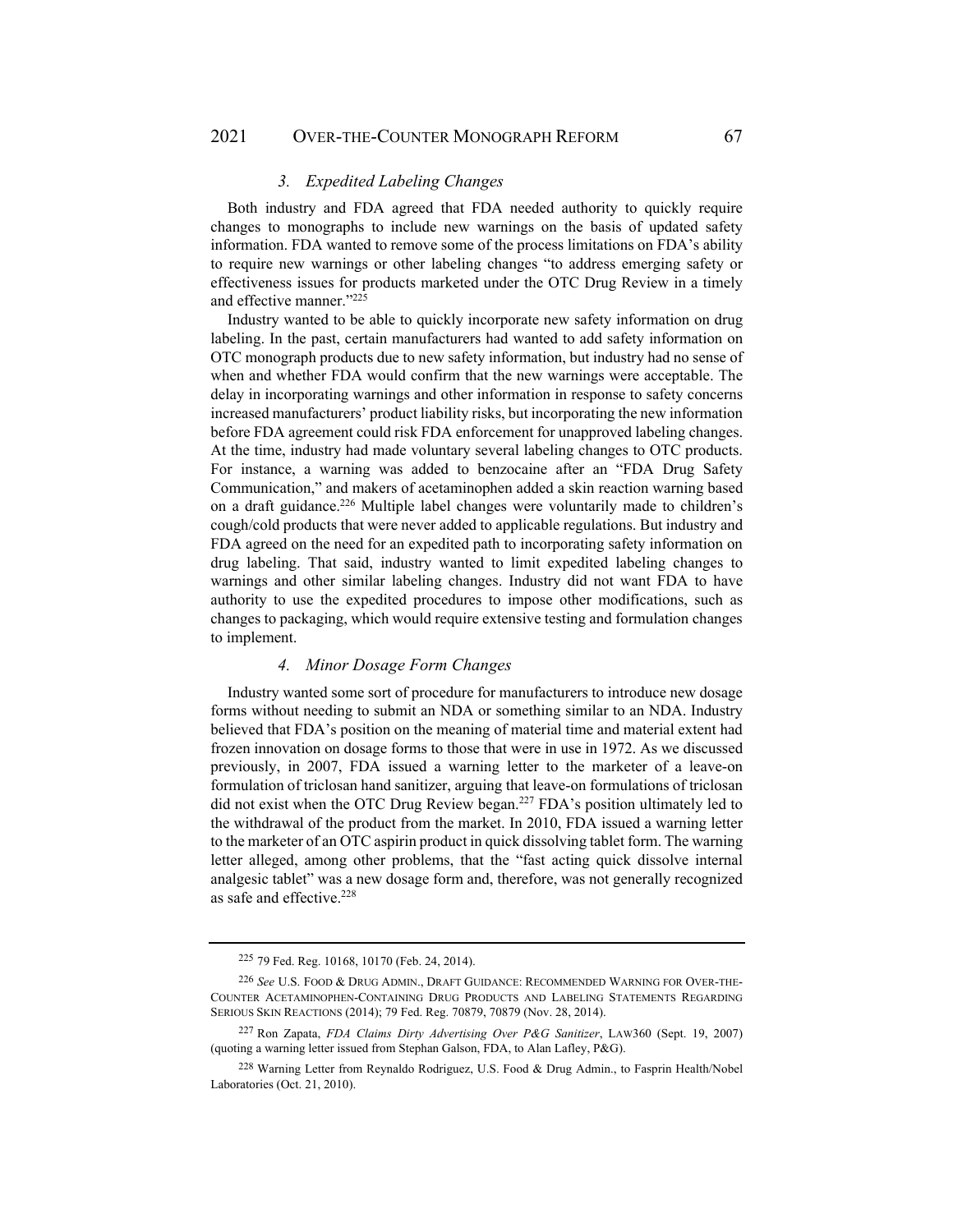Industry wanted a new process, short of the full administrative order procedure, under which manufacturers could introduce new dosage forms without a drug-by-drug determination that each OTC drug was safe and effective. Industry also wanted to ensure that FDA would take into account the existing evidence available at the time as FDA determined which minor changes could be made without a new administrative order. FDA, on the other hand, did not want to be bound by external standard-setting organizations. As a compromise, FDA and industry supported language that would require FDA to "take into account relevant standards and standard practices for evaluating the quality of drugs," and FDA supported a reference in the Congressional Record that would refer to examples of specific standard-setting organizations.229

#### *5. Exclusivity*

Industry sought incentives for manufacturers to pursue OTC monograph innovations, and FDA agreed with the concept. During discussions, FDA had little input on the amount of exclusivity that was appropriate, as it considered the issue outside its substantive expertise. FDA and industry discussed what types of changes should qualify for exclusivity and what types of data would be sufficient for exclusivity. In doing so, FDA and industry looked to exclusivity provisions in other sections of the FDCA for reference. FDA and industry agreed that some data that would not have allowed a drug to receive exclusivity under an NDA could suffice for exclusivity under OTC monograph reform.

#### *6. Time and Extent*

FDA and industry discussed FDA's time and extent concept, including FDA's interpretation of what would constitute material time or material extent. FDA was not comfortable introducing prescription drugs as OTC drugs through the monograph process without some real-world experience of the drug's nonprescription use. Industry wanted more flexibility to introduce new drugs through the OTC monograph pathway without the data requirements needed for NDAs.

### *7. Sunscreens*

Industry was dissatisfied with the TEA process, particularly as it applied to sunscreen ingredients. Manufacturers had submitted TEAs for several sunscreen ingredients, but by 2014 FDA had not completed review of any applications. Further, industry wanted sunscreens marketed in compliance with the stayed sunscreen final monograph to be allowed on the market while FDA completed its evaluation of sunscreen products. Industry had disagreed with some of the data requirements outlined in FDA's guidance on safety and effectiveness data<sup>230</sup> and wanted to ensure that current sunscreen products could continue to remain on the market.

One coalition of industry and other stakeholders, the PASS Coalition, wanted to ensure that any changes to the monograph program would not disadvantage companies with existing applications under the SIA. The PASS Coalition wanted some of the major benefits to manufacturers under the OTC monograph reform, such as exclusivity and confidential meetings, to accrue to manufacturers with pending submissions under

<sup>229</sup> This language was eventually incorporated in legislation that passed under the CARES Act. *See*  FDCA § 505G(c)(3)(B).

<sup>230</sup> *See* U.S. FOOD & DRUG ADMIN., GUIDANCE, NONPRESCRIPTION SUNSCREEN DRUG PRODUCTS – SAFETY AND EFFECTIVENESS DATA (Nov. 2016).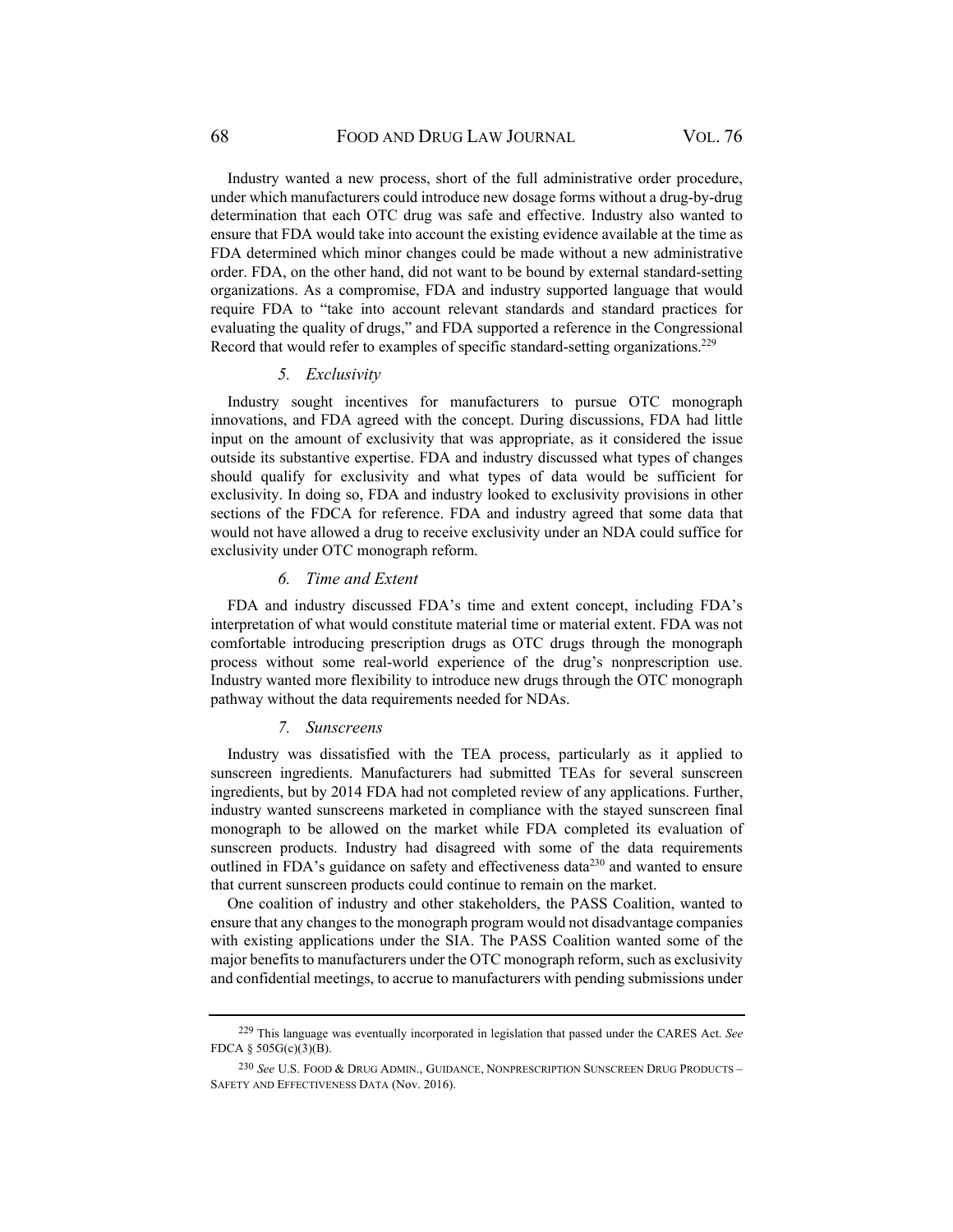the SIA. On the other hand, if sponsors of drugs with existing SIA orders wanted to switch to the administrative order pathway, members should not have to start from the beginning and submit a new, duplicative request to FDA.

### *8. User Fees and User Fee Goals*

FDA clearly articulated a need for user fees to fund the OTC monograph program. Industry agreed with the need for user fees in theory but wanted to ensure that the user fees would be attached to FDA commitments, particularly commitments to timelines through the administrative order process. Discussions around user fees centered around the total amount, allocation of user fees, and prioritization for user fee spending.

In summer 2016 into early 2017, FDA and industry held a series of meetings to discuss aspects of what would become the Goals Letter. FDA and industry largely completed discussions within a two-week period in December 2016.<sup>231</sup> The key discussion areas related to timelines, OTC monograph reform activities, and FDA goals for implementing OTC monograph reform. Industry wanted shorter timelines for FDA review of changes to a monograph and commitments from FDA as early as possible after enactment of OTC monograph legislation. FDA wanted time to build the program, including hiring and training new employees, developing new IT infrastructure to handle OTC monograph reform program requirements, and developing guidance to implement the program. Industry and FDA also discussed the timelines associated with OTC monograph order requests (OMORs). FDA wanted sufficient time to review, develop, and address comments associated with each OMOR and proposed administrative order. Industry wanted shorter timelines for some types of OMORS. Some requests for changes (e.g., changing an ingredient name to align with United States Pharmacopeia (USP)) would be minor or technical and should not take the same amount of time as more substantive administrative orders (e.g., adding an active ingredient to a monograph). Goals letter timelines and commitments should reflect the variety of OMORs FDA could receive.

The second key area of discussion focused on the amount of user fees needed to fund the program. Most of industry agreed to calculate annual user fees based on the total amount of fees needed, divided by the number of OTC monograph facilities. Some contract manufacturers did not feel that they should pay the same amount as branded or private label manufacturers. FDA and industry also discussed whether there should be two tiers of user fees for requests to changes to administrative orders. As with timelines, industry believed that requests for minor or technical changes to a monograph should not cost the same amount as requests for more time-consuming changes. FDA wanted to ensure that it could meet user fee commitments. If certain timelines would be shorter, FDA wanted to specify exactly what types of changes would be subject to shorter timelines.

<sup>231</sup> U.S. FOOD & DRUG ADMIN., FDA AND INDUSTRY DISCUSSIONS, MINUTES OF MEETINGS BETWEEN FDA AND REGULATED INDUSTRY (June 5, 2017), https://www.fda.gov/industry/over-countermonograph-user-fee-program-omufa/fda-and-industry-discussions [https://perma.cc/C57C-LJGQ].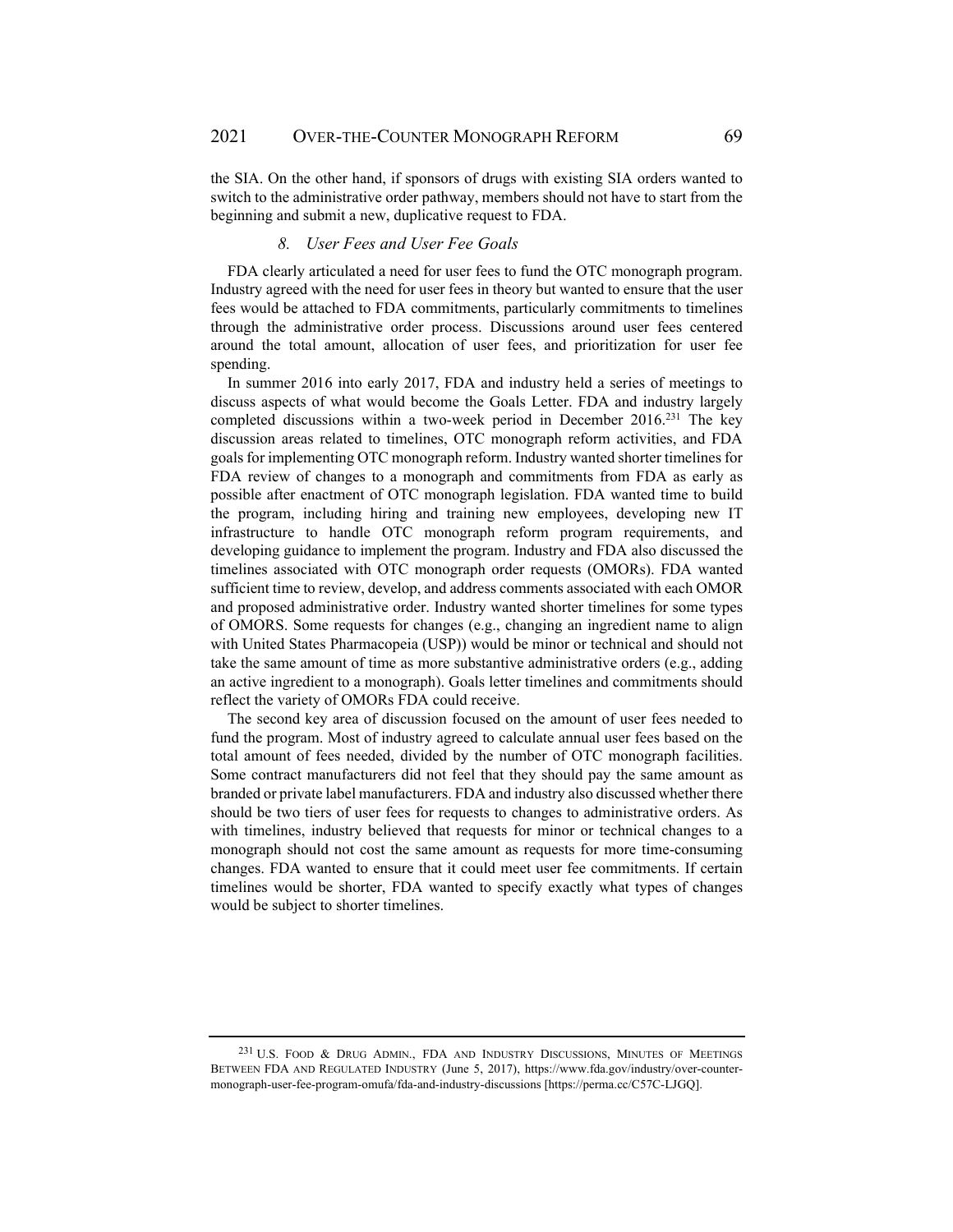#### *D. Consensus Forms232*

# *1. Draft Legislation*

The first drafts of OTC monograph legislation emerged in 2015. Discussions between FDA, industry, and with members of Congress continued through 2016 to build consensus on the overall framework for OTC monograph reform. By mid-2016, the contours of OTC monograph reform legislation took shape to resemble the legislation eventually enacted under the CARES Act.

The draft legislation would change the regulatory status of drugs currently marketed under the OTC monograph system by "deeming" categories of products to have certain regulatory statuses. A drug that is in category I in a final monograph or TFM would be deemed GRASE and not misbranded. Drugs that are in category III under a TFM or category I in an ANPR would be permitted to remain on the market but would not be deemed GRASE. Drugs that are category II in TFMs must be removed from the market within 180 days of enactment.

The administrative order process would replace notice-and-comment rulemaking and would establish the conditions of use for OTC monograph drugs. There would be three procedures for administrative orders. FDA-initiated orders, those proposed by FDA under the ordinary procedure, would entail public notice, opportunity for comment, a dispute resolution procedure, an opportunity for an administrative hearing, and an opportunity for judicial review. Expedited orders are permitted when drugs are deemed to present "an imminent hazard to the public health" or when FDA makes changes to labeling that are "reasonably expected to mitigate a significant or unreasonable risk of a serious adverse event associated with use of the drug."233 Industry-initiated proceedings will be based on submissions by sponsors seeking approval of new active ingredients, new dosage forms of existing acting ingredients, or other changes in currently marketed products. As with FDA-initiated orders, there would be an opportunity for public comment, dispute resolution, an administrative hearing, and judicial review.

Consensus legislation would also include provisions to allow manufacturers to make innovations for drugs marketed under the new OTC monograph system. While FDA and industry discussed that sponsors could receive a period of market exclusivity for industry-initiated orders in certain circumstances, the exact period was not discussed. FDA and industry also agreed on a procedure under which minor changes in dosage forms could be implemented without approval of administrative orders, provided that manufacturers carried out specified studies, which would be available to FDA on request, and notify the agency when changes are implemented.

There were also provisions related to increased communications between FDA and the public on the status of administrative orders and administrative order requests. OTC monograph reform would explicitly address the confidentiality of information submitted to FDA so that trade secret or confidential commercial information would remain exempt from public disclosure unless the requestor consents to disclosure. Sponsors could request meetings with FDA to support submissions or discuss other matters relevant to regulation of OTC monograph drugs. In response to industry

<sup>232</sup> Much of the discussion in this section comes from the authors' firsthand knowledge of preliminary discussions between FDA, industry, and the Hill.

<sup>233</sup> This language was eventually incorporated in legislation that passed under the CARES Act. *See*  FDCA § 505G(b)(4).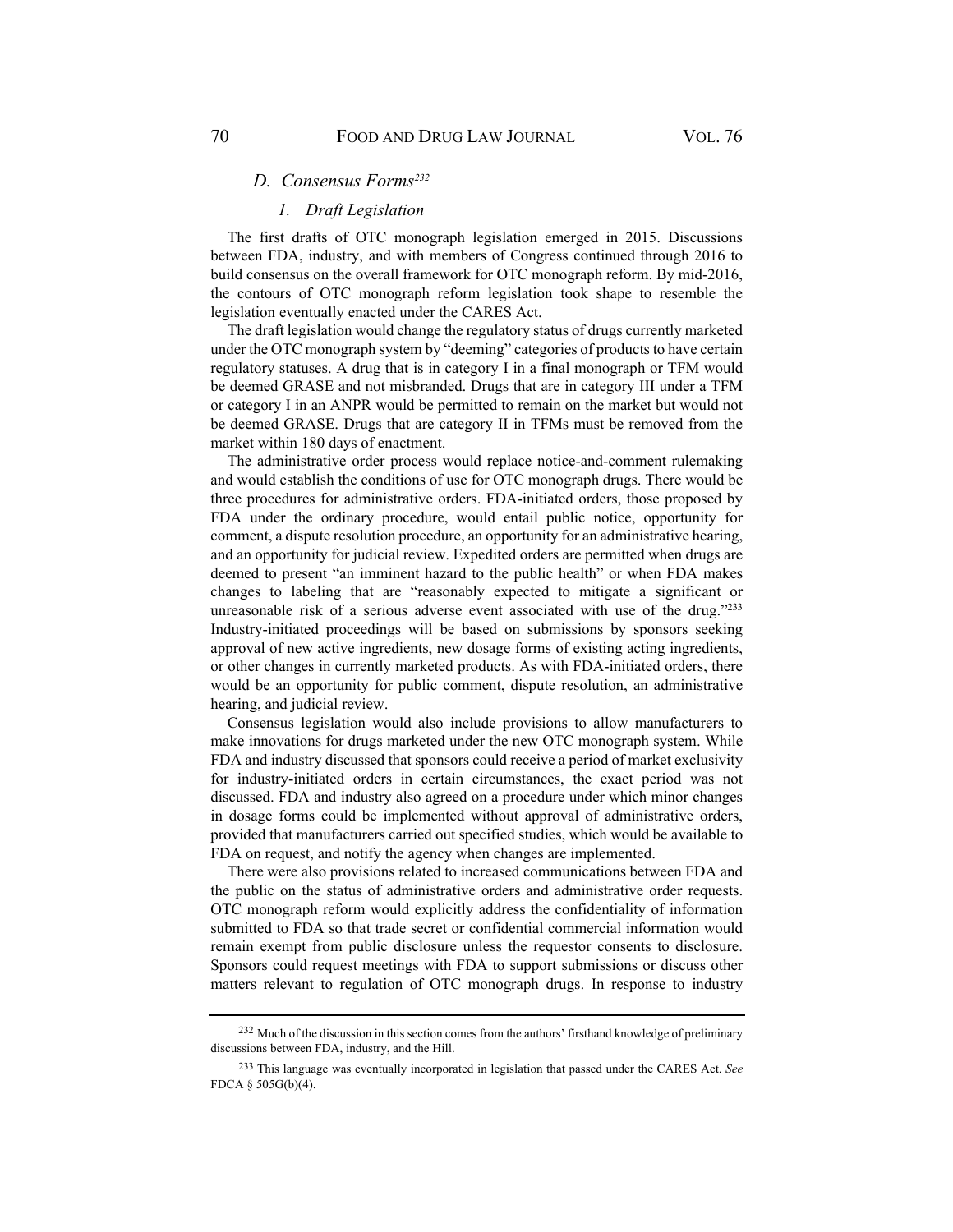concerns about non-finalized monographs, FDA agreed to establish, maintain, update, and make publicly available administrative orders issued, including a list of all FDAinitiated orders proposed and under development.

### *2. User Fees Goals Letter*

By the end of 2016, consensus emerged on almost all of the major elements of a Goals Letter for the OTC Monograph User Fee Program, with wrap-up meetings in early 2017. The Goals Letter set out the timelines and goals associated with aspects of OTC monograph reform and the assumptions underpinning those goals.234 FDA and industry did not discuss any changes to the Goals Letters after it was published in the spring of 2017.

The performance goals associated with OTC monograph reform assumed that FDA's first few years would be dedicated to hiring and building infrastructure needed to implement OTC monograph reform.235 Most performance goals associated with industry-submitted requests for administrative orders and meeting requests would not begin until four years after the enactment of OTC monograph reform.<sup>236</sup> For example, FDA anticipated issuing the proposed administrative order and draft guidance pair for minor changes to solid oral dosage forms by the fifth year after enactment of OTC monograph reform.

The Goals Letter also set out timelines for industry-initiated requests for monograph actions. The Goals Letter laid out two types of industry-initiated administrative order requests. Tier One Innovations were any requests for changes that were not a "Tier Two Innovation." Tier Two Innovations are limited to requests for 1) reordering of existing information in the Drug Facts label; 2) standardization of the concentration or dose of a specific finalized ingredient within a particular finalized monograph; 3) an ingredient nomenclature change to align with nomenclature of a standards-setting organization; 4) addition of an interchangeable term; 5) modification to an existing Directions for Use; 6) addition of information in the "Other Information" section of Drug Facts labeling; and 7) other items that may be added at a later date.<sup>237</sup>

The timelines for requests that were Tier One Innovations were two months longer than requests for Tier Two Innovations. The timelines for specified safety changes to OTC monographs were even shorter. Specified safety changes are those intended to add or strengthen 1) a contraindication, warning, precaution, or adverse reaction; 2) a statement about risk associated with misuse or abuse; and 3) an instruction about dosage and administration that was intended to increase the safe use of the monograph drug product.<sup>238</sup>

The Goals Letter described classified meetings between industry and FDA and set timelines for when FDA would respond to each meeting request and when the meeting would occur. The structure for meetings and meeting requests was similar to those described in goals letters for other user fee programs.

<sup>234</sup> *See* GOALS LETTER, *supra* note 219, at 4.

<sup>235</sup> GOALS LETTER, *supra* note 219, at 4–8.

<sup>236</sup> GOALS LETTER, *supra* note 219, at 31.

<sup>237</sup> GOALS LETTER, *supra* note 219, at 10.

<sup>238</sup> GOALS LETTER, *supra* note 219, at 23.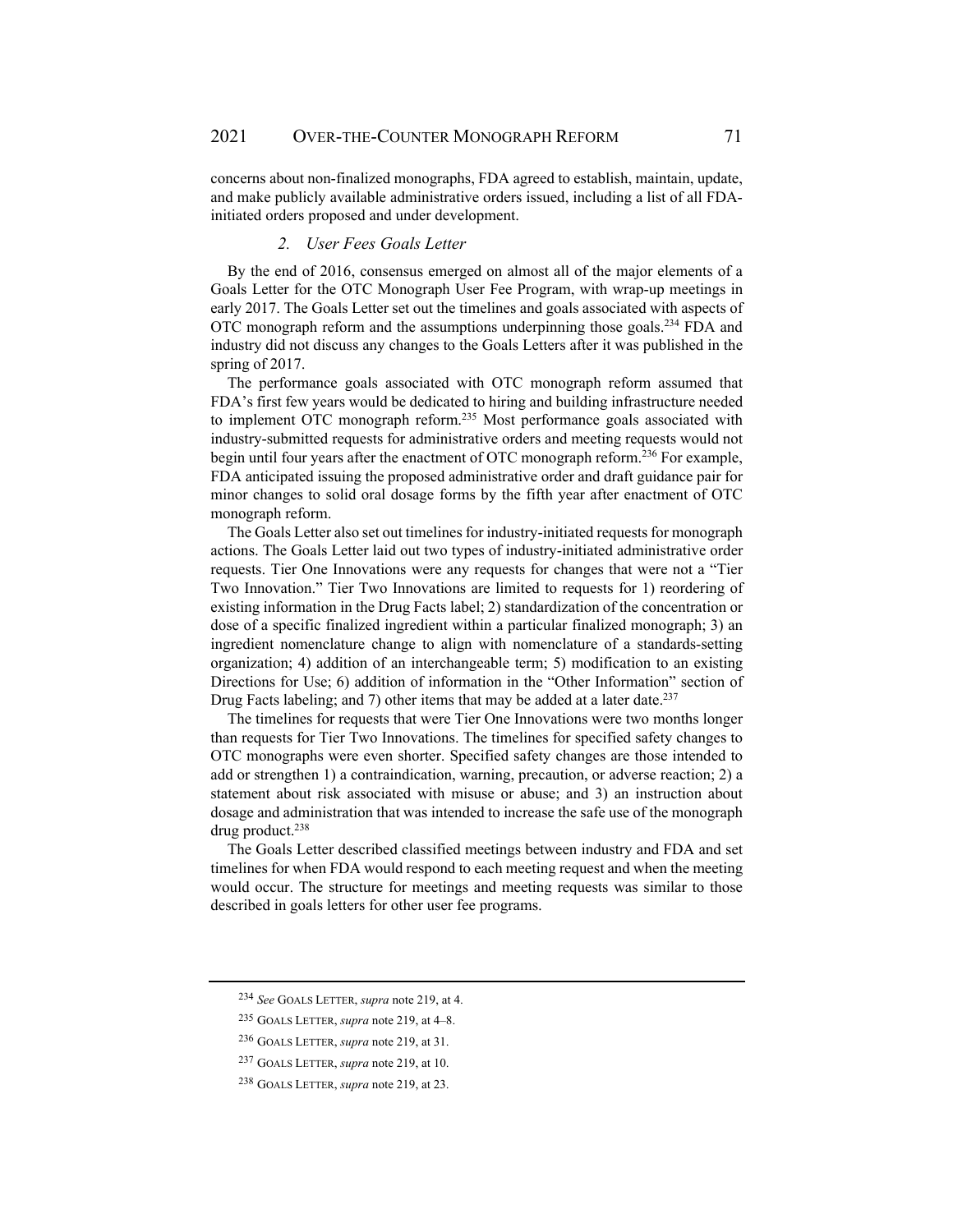### **IV. PROPOSED LEGISLATION AND OTHER DEVELOPMENTS**

# *A. 115th Congress, First Session (2017)*

During the 115<sup>th</sup> Congress, Republicans and Democrats in the House and Senate began formally debating OTC monograph reform. The overall contours of OTC monograph reform had bipartisan support, but Congress had not yet released legislative text at the beginning of 2017. That said, trade press reported that members in the House and Senate hoped to attach the bipartisan bill to must-pass prescription drug user fee legislation in the fall of 2017.239 Supporters of OTC monograph reform had also hoped that the bill would be included in the pending FDA user fee reauthorization package.

#### *1. Senate Discussion Draft*

On May 10, 2017, Senators Johnny Isakson (R-GA) and Bob Casey (D-PA) published the first discussion draft of OTC monograph reform legislation during the Senate Health, Education, Labor, and Pension (HELP) Committee's user fee markup. Although the text was a discussion draft, stakeholders understood the bill represented the consensus between different parties on the OTC monograph reform.

In introducing the discussion draft, Sen. Isakson stated that reform should "bring about vital reforms to increase the responsiveness and innovation of OTC medicines and provide necessary resources to FDA. We are lagging as a nation in many overthe-counter drugs, which are operative and working overseas which are not approved in America because of an antiquated system for dealing with them."240 Although Sen. Isakson did not attach the bill as an amendment to must-pass user fee legislation for prescription drugs, he hoped to attach the bill to the package at a later point.

The Senate Discussion Draft encapsulated the large majority of the structure and concepts for OTC monograph reform that was eventually enacted under the CARES Act. That said, the Senate Discussion Draft differed from the final version in notable ways. First, the draft did not include language addressing whether FDA could change requirements for packaging through the expedited administrative order process. Instead, the draft included only language clarifying that an interim final order issued under the safety labeling changes provision "with respect to the labeling of a drug may provide for new warnings and other information required for safe use of the drug."241

Second, the exclusivity section, titled "*product differentiation*," would have provided two years of exclusivity for a new OTC monograph drug.<sup>242</sup> The Senate Discussion Draft would have provided six months more exclusivity than in the CARES Act, but in practice, manufacturers likely would have lost a significant portion of the exclusivity period. Requiring that exclusivity begin on "the date on which the order is issued" provided manufacturers no flexibility to determine the date that exclusivity would begin.243 Manufacturers would have lost exclusivity as they developed, tested,

<sup>239</sup> Beth Wang, *Isakson Hopes to Attach OTC Fees, Exclusivity to Final User Fee Package*, INSIDE HEALTH POL'Y (May 11, 2017).

<sup>240</sup> *Id.*

<sup>241</sup> SENATE DISCUSSION DRAFT, 115TH CONG. at 22 (May 10, 2017) (on file with FOOD & DRUG L.J.).

<sup>242</sup> *Id.* at 28.

<sup>243</sup> *Id.*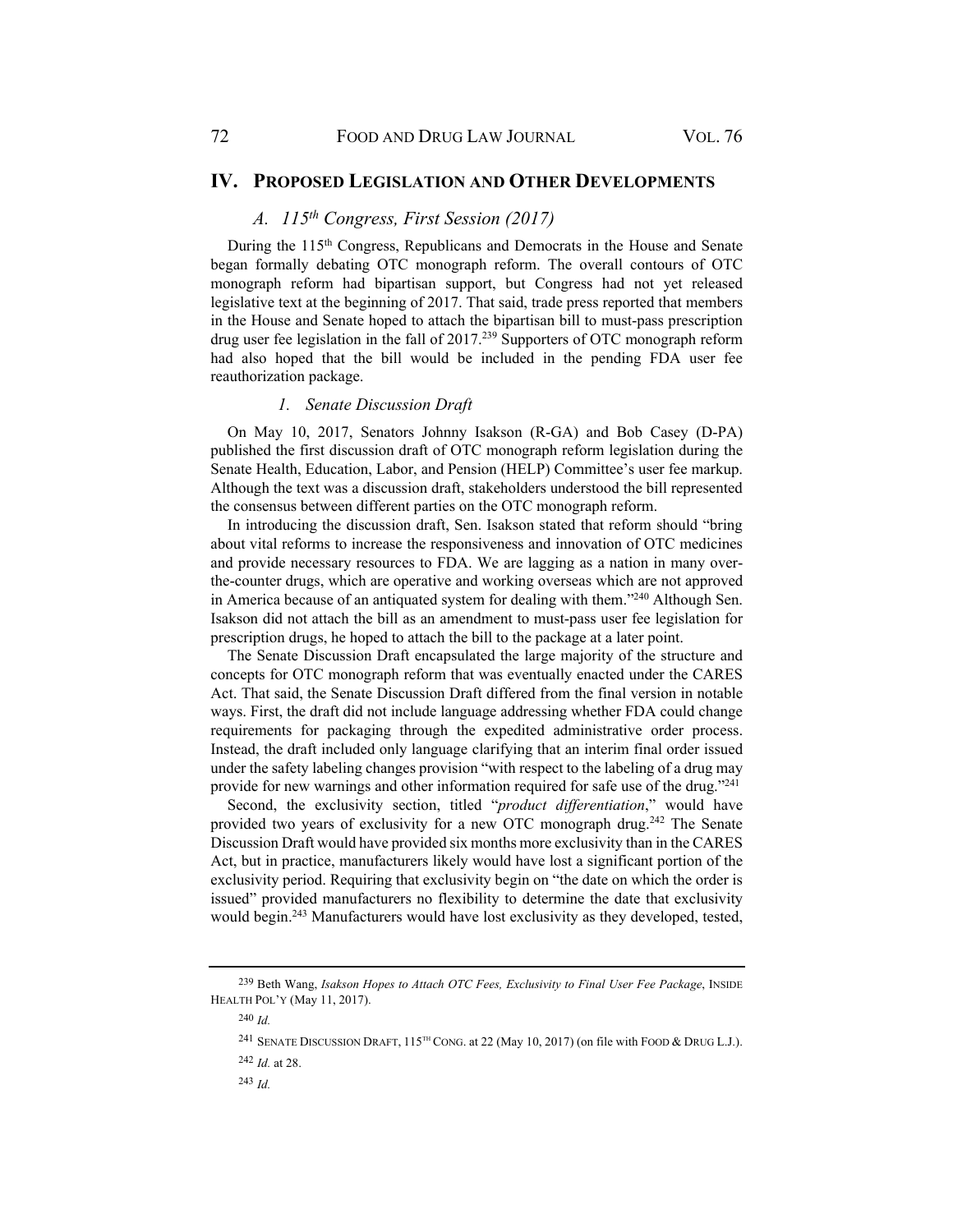and manufactured their products after FDA issued the administrative order but before consumers could access the product. Manufacturers could not begin developing and manufacturing the new products before FDA issued a final administrative order unless they were willing to do so at risk. Further, the seasonality of many OTC monograph products (e.g., cough/cold products) would further erode exclusivity if FDA's timing in issuing a final administrative order did not match annual planning timelines for retail.

Third, the Senate Discussion Draft had limited provisions harmonizing OTC monograph reform with the SIA. The draft included a provision that would have required sunscreen monograph drugs to comply with the requirements in the stayed sunscreen monograph, except that effectiveness and labeling requirements would be those in 21 C.F.R. § 201.327. There were a few provisions that sought to harmonize OTC monograph reform with the SIA. The Senate Discussion Draft would have transformed "any proposed sunscreen orders issued . . . prior to the date of enactment of this Act" into "proposed administrative orders," and, presumably, these orders would have been finalized under section 505G's administrative order procedure.244 The Senate Discussion Draft did not sunset the SIA, so the SIA would have been left intact as a parallel regulatory pathway.

A few other key provisions did not appear in the initial Senate Discussion Draft. Unlike the CARES Act, the Senate Discussion Draft did not exclude homeopathic drugs from the monograph reform system. Further, the Senate Discussion Draft would have regulated all nonprescription drugs not described in section 505G as "new drugs," even if these drugs had been marketed before enactment. The draft would have had fewer confidentiality protections for manufacturers. For example, FDA was required to publish a summary of "any meeting" held under section 505G and did not specify "raw data sets" as information FDA would keep confidential.<sup>245</sup>

#### *2. House Discussion Draft*

The House did not include OTC monograph reform in the user fee package that passed on July 12, 2017. Instead, the House began debating OTC monograph reform in earnest in the fall of 2017. On September 11, 2017, the House Energy and Commerce (E&C) Committee released a discussion draft of an OTC monograph reform bill ahead of a Health Subcommittee hearing on the topic.<sup>246</sup> Reps. Michael Burgess (R-TX), Gene Green (D-TX), Brett Guthrie (R-KY), Diana DeGette (D-CO), Bob Latta (R-OH), and Debbie Dingell (D-MI) sponsored the discussion draft.<sup>247</sup> Rep. Latta was the lead author of the draft but had closely worked with the other sponsors in drafting and negotiating the text.<sup>248</sup>

As with the Senate Discussion Draft, the House Discussion Draft was almost substantively identical to the provisions enacted under the CARES Act. There were a few notable differences between this draft and the Senate Discussion Draft, as well as the version of the bill enacted under the CARES Act. First, the House Discussion Draft introduced language explicitly describing what administrative order procedures could

<sup>244</sup> *Id.* at 69.

<sup>245</sup> *Id.* at 39.

<sup>246</sup> HOUSE DISCUSSION DRAFT, 115<sup>TH</sup> CONG. at 1 (Sept. 11, 2017) (on file with FOOD & DRUG L.J.).

<sup>247</sup> *See 2017 House Hearing*, *supra* note 125, at 4 (statement of Rep. Gene Green).

<sup>248</sup> *See id.* at 7 (statement of Rep. Greg Walden).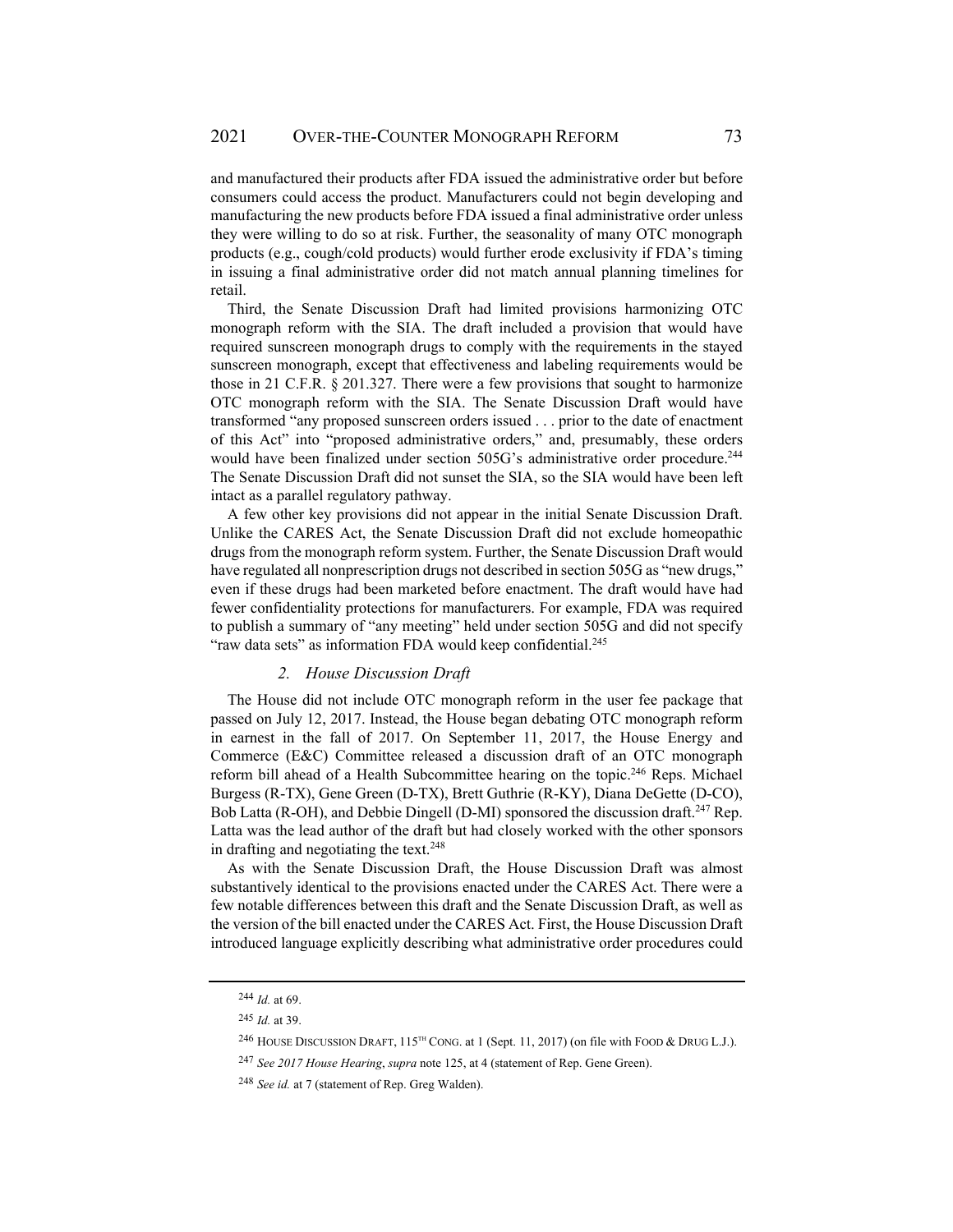change OTC monograph requirements for packaging of a drug. The House Discussion Draft stated that "[a]n administrative order issued under paragraph  $(2)$ ,  $(4)$ , or  $(5)$  may include requirements for the packaging of a drug to encourage use in accordance with labeling. Such requirements may include unit dose packaging, requirements for products intended for use by children, and other appropriate requirements to prevent abuse or misuse, including protection against unsupervised ingestion."249 The language diverged from the Senate Discussion Draft, which had not included a packaging provision. Unlike the eventually enacted bill, the House Discussion Draft would have allowed FDA to use its expedited administrative order process to make packaging changes to a monograph if the change would "reasonably expect[] to mitigate a significant or unreasonable risk of a serious adverse event associated with use of the drug."250 If, for example, FDA had decided that unit dose packaging was required to mitigate abuse or misuse of an OTC drug, it could have done so under its expedited administrative order authorities, finalizing an administrative order without public comment.

Second, the House Discussion Draft added more robust provisions concerning the interaction between OTC monograph reform and the SIA. The House Discussion Draft added a provision that would have sunset the SIA by September 30, 2023.<sup>251</sup> Until then, the sponsor of a proposed sunscreen order could elect to continue to proceed under the SIA pathway or under the new administrative order pathway.<sup>252</sup> If the latter, the proposed sunscreen order would be deemed to be an OMOR that had been accepted for filing.<sup>253</sup> Sponsors deciding to proceed under the SIA pathway would have opportunities to have confidential meetings with FDA.254 The House Discussion Draft did not include an exclusivity provision for sponsors deciding to proceed under the SIA.

The House Discussion Draft also included a more favorable exclusivity provision for industry. Like the Senate Discussion Draft, an OTC monograph drug that was the subject of a successful OMOR could receive two years of exclusivity, but exclusivity would begin "on the date the requestor may lawfully market such drugs pursuant to the order."255 The language would provide more flexibility for the sponsor of an OTC drug to determine the date exclusivity begins. Under the FDCA, a person may not lawfully market a drug unless drug listing information is submitted for the drug.<sup>256</sup> The new language would permit sponsors to determine the beginning date of the exclusive marketing period on the date the sponsor submits updated drug listing information for the new product.

Finally, the House Discussion Draft made changes to the user fee structure compared to the Senate Discussion Draft. The House Discussion Draft included

<sup>&</sup>lt;sup>249</sup> HOUSE DISCUSSION DRAFT,  $115^{TH}$  CONG. at 36 (Sept. 11, 2017) (on file with FOOD & DRUG L.J.).

<sup>250</sup> *Id.* at 21.

<sup>251</sup> *Id.* at 54.

<sup>252</sup> *Id.* at 50–51.

<sup>253</sup> *Id.* at 51.

<sup>254</sup> *Id.* at 53–54.

<sup>255</sup> *Id.* at 28.

 $256$  FDCA § 510(j).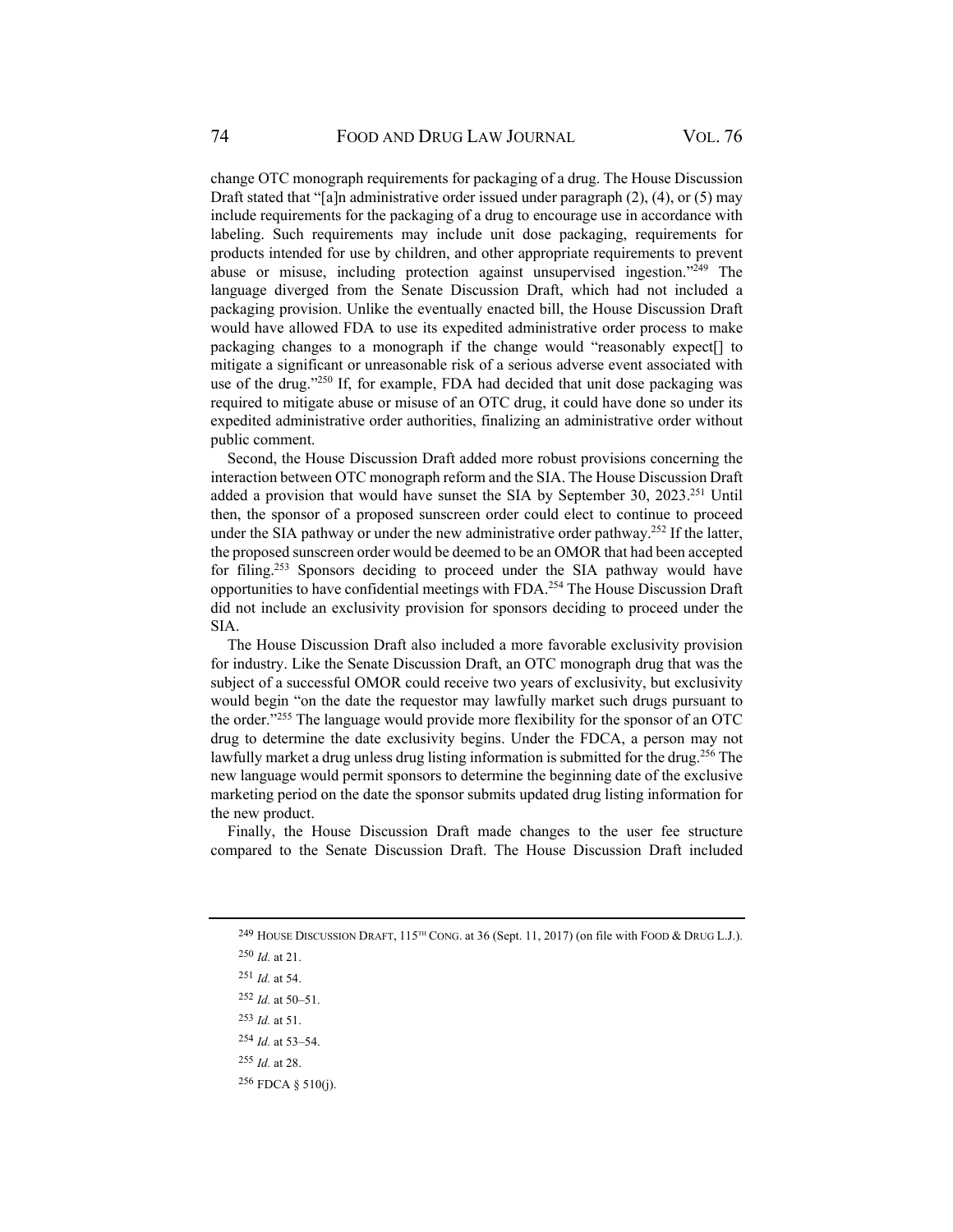special user fee provisions for "contract manufacturing organization facilities."<sup>257</sup> Contract manufacturer organization facilities would pay two-thirds the ordinary OTC monograph facility fee. The change in fee structure resulted from conversations between industry groups, particularly the Pharma & Biopharma Outsourcing Association (PBOA), which objected to paying the same amount of OTC monograph facility fees as manufacturers distributing their own, branded products or directly producing private label products.

#### *3. Hearing*

On September 13, 2017, the Subcommittee on Health of the House E&C Committee held a hearing on "Modernizing FDA's Regulation of Over-the-Counter Drugs." Director Woodcock testified on behalf of FDA in support of OTC monograph reform. Other witnesses testifying at the hearing were Scott Melville, the president and CEO of the CHPA; Kirsten Moore, project director of Pew Charitable Trust Healthcare Products; Michael Werner, on behalf of the PASS Coalition; Bridgette Jones, for the AAP; and Gil Roth, president of the PBOA.

Members and witnesses were generally supportive of OTC monograph reform and the legislative language. Testimony and member questions at this hearing focused on the following issues: 1) the ability of the OTC monograph system to respond to safety concerns related to OTC drugs; 2) FDA's resources under the OTC Drug Review; 3) sunscreens and the SIA; 4) pediatric issues related to OTC products; and 5) incentives to innovation, including exclusivity.

Rep. Latta began by asking Director Woodcock about FDA's authority to regulate safe packaging of OTC drugs. Rep. Latta asked whether the discussion draft provided FDA with sufficient authority to prevent unintended consequences through packaging. Director Woodcock responded that the language provided FDA with such authority.<sup>258</sup> Rep. Green asked Director Woodcock how the current regulatory process posed harm to patient safety. To emphasize the challenges associated with responding to safety concerns through the OTC Drug Review, Director Woodcock described FDA's experience in responding to serious skin reactions associated with acetaminophen. She stated that the agency could not modify the applicable regulation quickly, so it instead issued a drug safety communication.<sup>259</sup> Although most manufacturers voluntarily included a warning statement and the allergy alert for severe skin reactions, some had not voluntarily done so.

Subcommittee members emphasized the resource challenges FDA faced. Rep. Green asked Director Woodcock to "elaborate on how reform without user fees is utterly unworkable," and Woodcock explained that, currently, the agency's resources for OTC monograph drugs were "completely taken up by implementing the Sunscreen Innovation Act."260 Rep. Barton questioned why FDA had not discussed the challenges associated with OTC monograph drugs earlier and wanted to hold FDA to a timeline for when it could finish finalizing the monographs. Director Woodcock thought that a reasonable timeline to approve the monographs would be "two years," though she

<sup>&</sup>lt;sup>257</sup> HOUSE DISCUSSION DRAFT,  $115^{TH}$  CONG. at 63–64 (Sept. 11, 2017) (on file with FOOD & DRUG L.J.).

<sup>258</sup> *2017 House Hearing*, *supra* note 125, at 69 (statement of Rep. Bob Latta).

<sup>259</sup> *Id.* at 70 (statement of Janet Woodcock, CDER Director, FDA).

<sup>260</sup> *Id.* at 71 (statement of Rep. Alexander Green).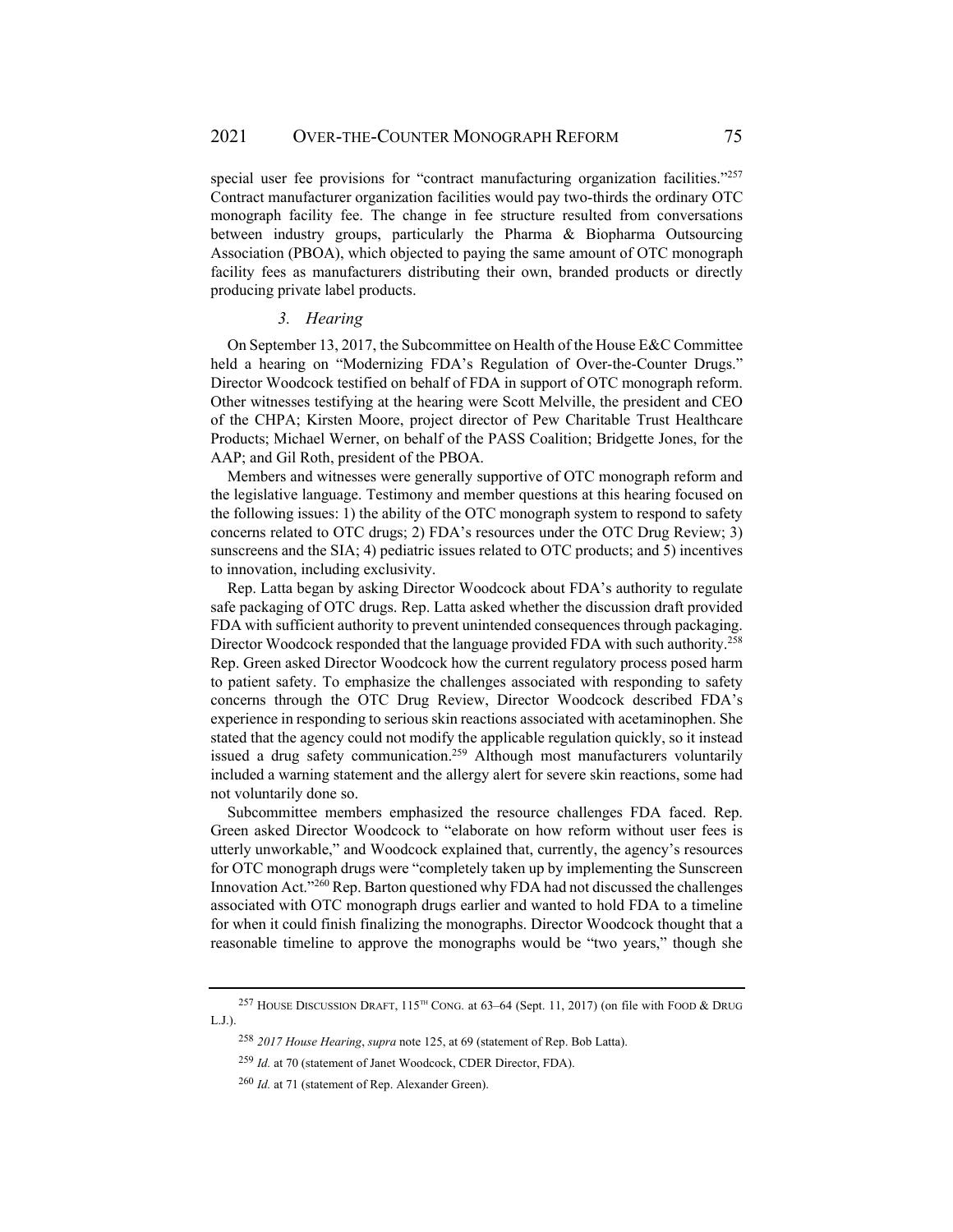noted that FDA wasn't "going to be able to do every single one at the same time in 2 years."261

Rep. Dingell and other members questioned how OTC monograph reform would affect sunscreens and interact with the SIA. Members asked about the "holdup" in approving sunscreen ingredients, and Rep. Dingell was concerned that Americans still had difficulty accessing sunscreen products that had been safely used for decades overseas.262 Rep. Guthrie asked how OTC monograph reform would impact sunscreens, and Mr. Werner from the PASS Coalition replied that the "new over-thecounter process has to be flexible enough to accommodate sunscreens."263 Mr. Werner believed that "the bill's draft legislation" provides another way to demonstrate safety and efficacy other than the NDA approval process, which was needed for sunscreens.<sup>264</sup>

Rep. Butterfield questioned Director Woodcock about the safety concerns related to pediatrics and OTC medicines. Director Woodcock explained that starting in the late 1990s, more people became aware that children were not tiny adults, but for OTC monograph drugs, "particularly, say, the cough and cold, and some of the other medicines," the agency was examining what was appropriate for children.<sup>265</sup> Director Woodcock explained how, for pediatric cough and cold medications, the monograph statements did not fully reflect the most updated information.266 Director Woodcock also noted that it would work with the Consumer Product Safety Commission (CPSC) on packaging to make sure it was aware of anything FDA wanted to propose on packaging.267

The hearing also discussed exclusivity under OTC monograph reform. Rep. Green asked witnesses what Congress should consider to ensure a proper balance between innovation and public health. Ms. Moore from the Pew Charitable Trusts thought a two-year period represented "really well thought-through compromise on the part of a lot of parties" and struck the right balance between spurring innovation and improving the public health.268 Mr. Melville from CHPA discussed the investment it would take to produce innovative products and how, if there were no exclusivity, there could be a private label of that product on the market the day after FDA allowed the innovative product on the market.<sup>269</sup>

# *B. 115th Congress, Second Session (2018)*

At the beginning of 2018, lawmakers in the House and Senate hoped to pass OTC monograph reform along with must-pass legislation in reauthorization of the Animal

<sup>261</sup> *Id.* at 73 (statement of Janet Woodcock, CDER Director, FDA).

<sup>262</sup> *Id.* at 90 (statement of Rep. Debbie Dingell).

<sup>263</sup> *Id.* at 132 (statement of Michael Werner, PASS Coalition).

<sup>264</sup> *Id.* at 133 (statement of Michael Werner, PASS Coalition).

<sup>265</sup> *Id.* at 76 (statement of Janet Woodcock, CDER Director, FDA).

<sup>266</sup> *Id.* at 82 (statement of Janet Woodcock, CDER Director, FDA).

<sup>267</sup> *Id.* at 87 (statement of Janet Woodcock, CDER Director, FDA).

<sup>268</sup> *Id.* at 133–34 (statement of Kristen Moore, Pew Charitable Trusts).

<sup>269</sup> *Id.* at 134 (statement of Scott Melville, President and CEO, CHPA).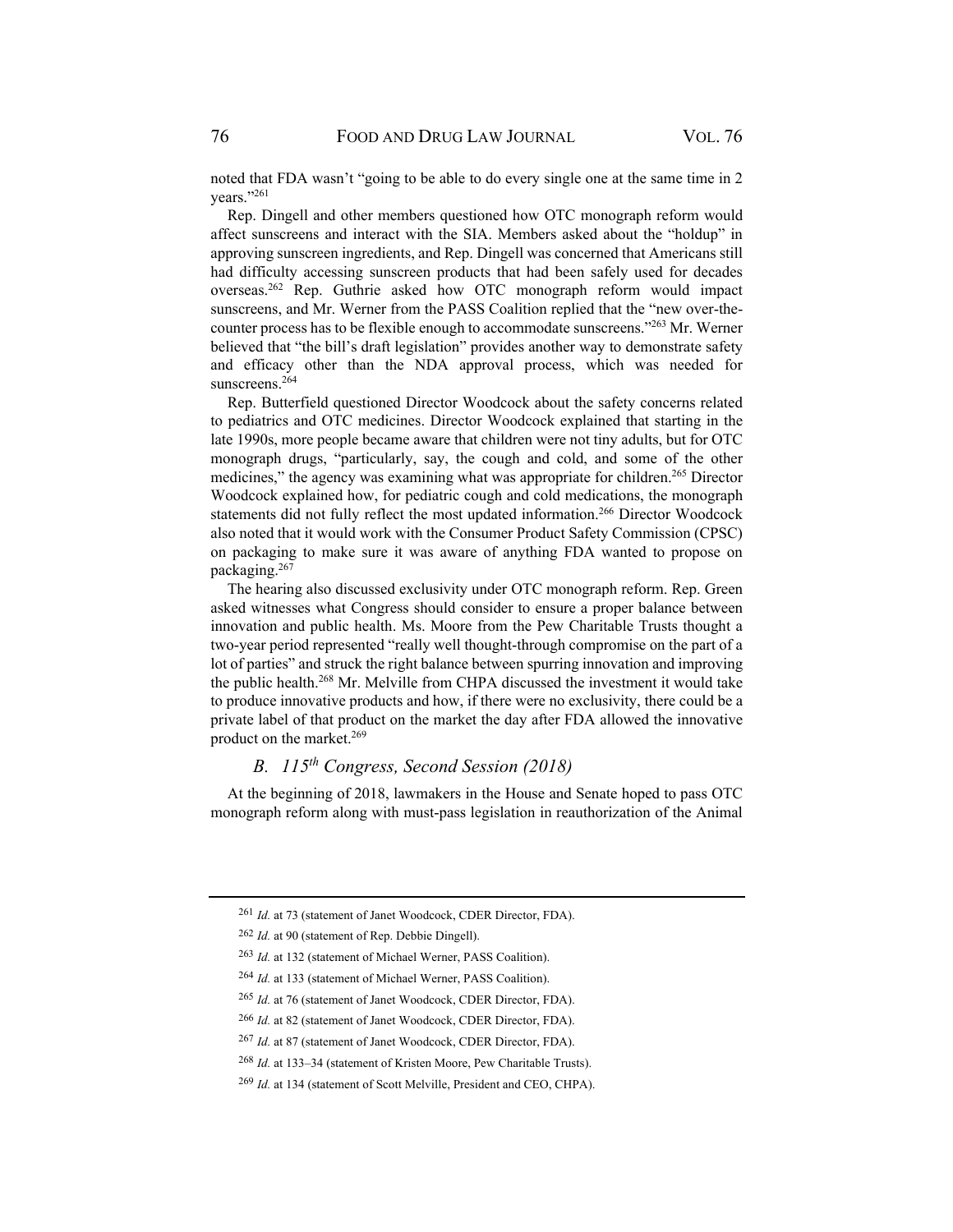Drug User Fee Act. The House passed OTC monograph reform legislation in July 2018, but the bill failed to pass in the Senate. $270$ 

#### *1. H.R. 5333*

On January 12, 2018, Rep. Latta introduced H.R. 5333, the "Over-the-Counter Monograph Safety, Innovation, and Reform Act of 2018." Substantively, the bill was almost identical to the House Discussion Draft, except for a few changes. First, the packaging provision had been amended to state that "[a]n administrative order issued under paragraph  $(2)$ ,  $(4)(A)$ , or  $(5)$  may include requirements for the packaging of a drug."271 Excluding section (4)(B) from the packaging provision would have prohibited FDA from requiring packaging changes for OTC monograph drugs through the expedited safety labeling changes procedure. H.R. 5333 also included a section on pediatric cough/cold medicines, something that AAP had pushed for.<sup>272</sup> The new provision required FDA to submit a letter describing the agency's progress on the cough and cold monograph to the House E&C Committee and the Senate HELP Committee.

On January 17, 2018, the Subcommittee on Health of the House E&C Committee debated and marked up H.R. 5333. The subcommittee expressed bipartisan support for OTC monograph reform and passed H.R. 5333 by voice vote. However, the markup was not without debate, and exclusivity emerged as a contentious subject.

During the markup, Reps. Jan Schakowsky (D-IL) and Pallone argued that two-year exclusivity would be too long. Rep. Schakowsky introduced an amendment she later withdrew, which would have removed the exclusivity provision and argued that the subcommittee should "deny another monopoly to drug companies."<sup>273</sup> Rep. Pallone introduced an amendment, which was defeated, that would have shortened exclusivity to six months. Rep. Pallone did not believe exclusivity was necessary to incentivize innovation and criticized industry for "demanding exclusivity in exchange for paying the user fees." Rep. Pallone believed that two-year exclusivity would be "arbitrary and overlong," and "[i]t's not clear at all that you need exclusivity, certainly not for this long a period."274 Not all Democratic members agreed. Rep. Anna Eshoo (D-CA) asked bill sponsors how they agreed on twenty-four months, while Rep. Diana DeGette (D-CO) acknowledged "it's difficult to see what the sweet spot on exclusivity is" but thought that six months was too short.<sup>275</sup>

Rep. Latta, the bill's lead sponsor, defended two-year exclusivity, arguing that the period "strikes that right balance for incentivizing new and innovative products to reach the market."276 Industry defended the twenty-four-month period in a written statement, noting practical concerns associated with OTC distribution. CHPA stated

<sup>270</sup> *See* Bob Latta, Press Release: *U.S. House Passes Latta-authored Bill to Modernize and Reform Over-the-Counter Monograph System* (July 16, 2018).

<sup>271</sup> H.R. 5333, 115th Cong. § 101 (2018).

<sup>272</sup> Beth Wang, *Bipartisan OTC User Fee, Monograph Reform Bill Moves to Full E&C Committee*, INSIDE HEALTH POL'Y (Jan. 18, 2018) [hereinafter Wang, *Bipartisan OTC User Fee*].

<sup>273</sup> Malcolm Spicer, *OTC Monograph Reform Momentum Carries Potential Exclusivity Snag*, PINK SHEET (Jan. 17, 2018).

<sup>274</sup> *Id.*

<sup>275</sup> Wang, *Bipartisan OTC User Fee*, *supra* note 272.

<sup>276</sup> Spicer, *supra* note 273.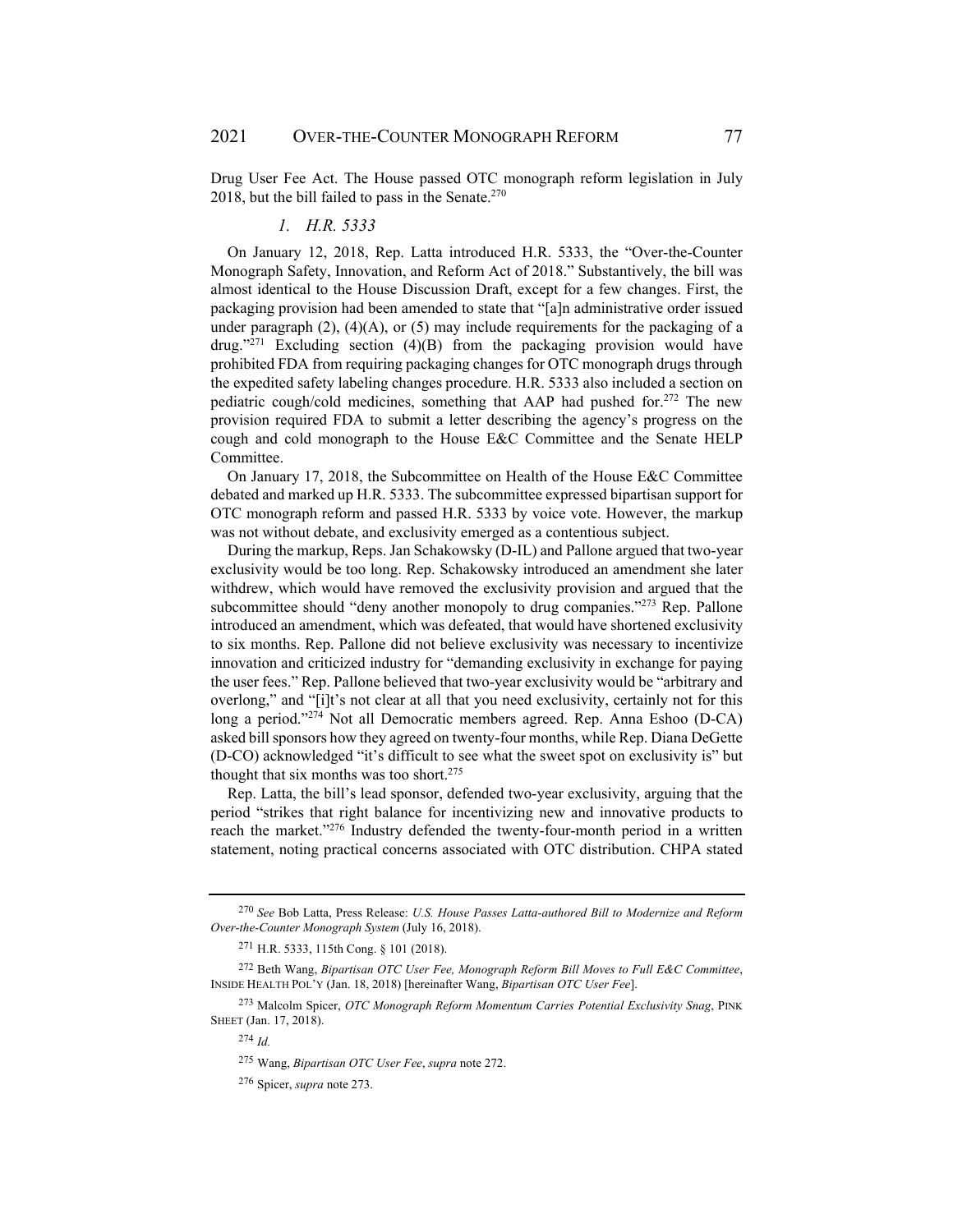that a "new product takes several months for scale-up and labeling, and to get the new product on the shelf, companies must be included in retailers' annual planning cycles. If a manufacturer misses that planning cycle, they've missed a year."<sup>277</sup>

On March 19, 2018, Rep. Latta reintroduced H.R. 5333, reflecting a compromise between House Democrats and Republicans on exclusivity. The new bill was substantively the same as the version of the bill introduced in January, except that the exclusivity period was shortened to "a period of 18 months following the effective date of such final order."<sup>278</sup> Although the period of exclusivity was only six months shorter, the change would have shortened the period of exclusivity by more than six months in practice. As discussed in Section IV.A.1, having exclusivity begin on the date of the final administrative order provides no flexibility for industry to determine the date the exclusivity period begins. Exclusivity would likely begin before consumers would be able to access the new products and further decrease incentives for manufacturers to innovate on OTC monograph drugs through the OMOR process.

On May 9, 2018, the House E&C Committee marked up the new version of H.R. 5333. Exclusivity remained a topic of debate at the full committee markup. Rep. Pallone argued against including exclusivity in the legislation and argued that Congress should first pass OTC monograph reform and then assess whether exclusivity would be needed later down the road.<sup>279</sup> Acknowledging that lawmakers had tried to reach a compromise, Rep. Pallone offered an amendment to reduce the exclusivity period from eighteen months to twelve months.<sup>280</sup> The Democratic sponsors of the bill, Reps. DeGette, Green, and Dingell, believed that exclusivity was necessary and argued that exclusivity for OTC products was not the same as exclusivity for prescription products because, even with exclusivity, consumers could still access other, store-brand OTC products. Rep. DeGette stated that "[e]verybody agrees we need to have some exclusivity, but nobody agrees what the amount should be in this context. It's not the same type of exclusivity that we see with prescription drugs. . . . The Senate bill has 24 months as [did this] underlying bill and so we sort of compromised at 18 months, but we don't even know if that is the sweet spot to encourage innovation but also keep consumer costs low."281 Rep. Burgess was more direct, stating that "reducing the period of exclusivity down to 12 months would jeopardize the legislation."282

Ultimately, the House Committee rejected the Pallone amendment by a party-line vote of 30-24.283 H.R. 5333 passed by voice vote with an amendment from Rep. Latta, requiring the GAO to conduct a study after the bill's enactment to assess the impact of exclusivity, including the impact on consumer access. On July 16, 2018, Rep. Latta

<sup>277</sup> Wang, *Bipartisan OTC User Fee*, *supra* note 272.

<sup>278</sup> H.R.5333, 115th Cong. § 101 (2018).

<sup>279</sup> Beth Wang, *OTC Drug Reform Bill Heads to House Floor as Lawmakers Debate Exclusivity,* INSIDE HEALTH POL'Y (May 9, 2018) [hereinafter Wang, *OTC Drug Reform Bill*].

<sup>280</sup> *Id.*

<sup>281</sup> *Id.*

<sup>282</sup> Malcolm Spicer, *OTC Monograph Legislation Clears Another Hurdle Despite Exclusivity Concerns*, PINK SHEET (May 9, 2018).

<sup>283</sup> Wang, *OTC Drug Reform Bill*, supra note 279.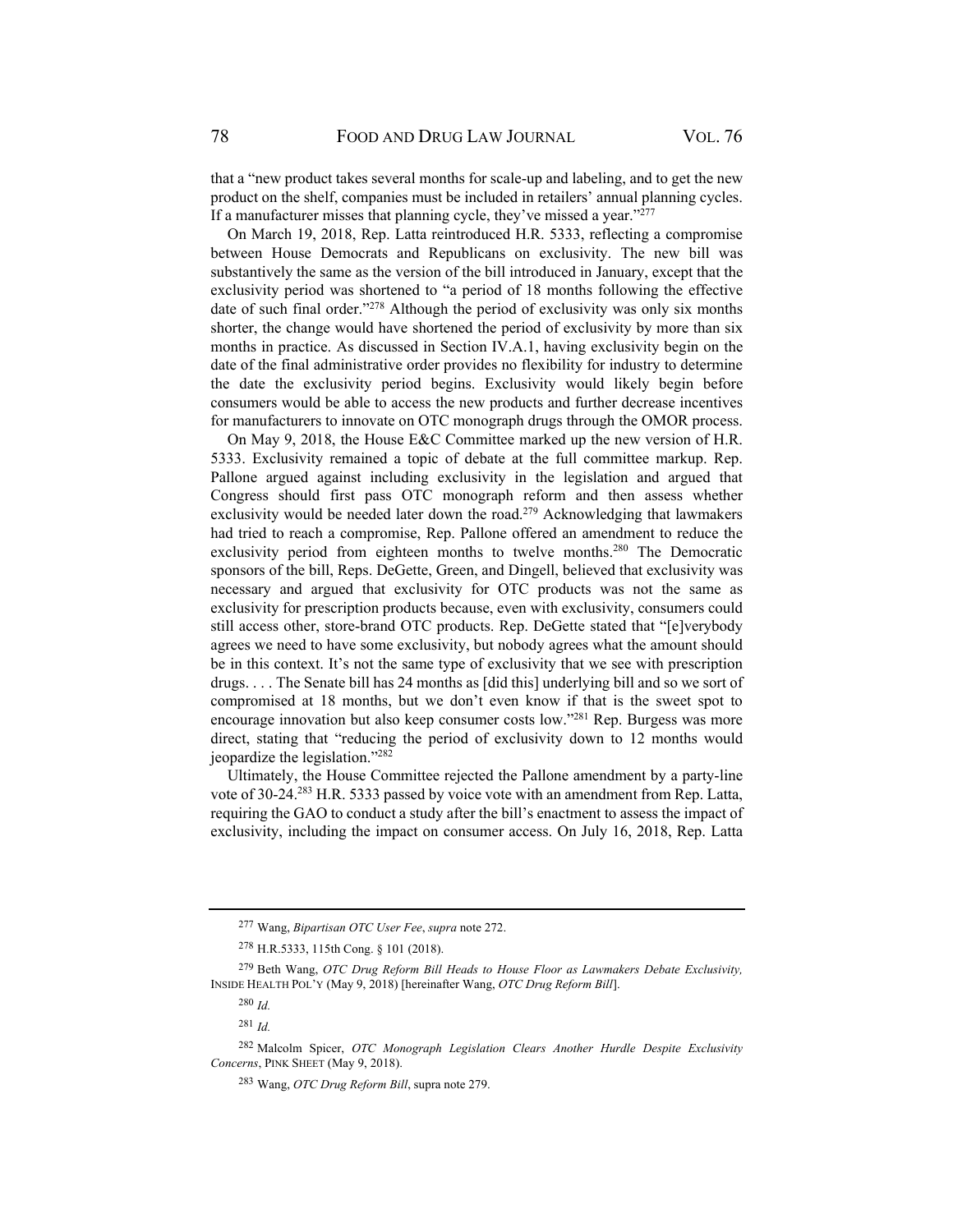moved to pass the bill by unanimous consent, and the bill passed.<sup>284</sup> At the time of passage, the House issued a report with additional views to accompany H.R. 5333. Although generally supportive of OTC monograph reform, Rep. Pallone questioned the inclusion of an eighteen-month exclusivity award in H.R.  $5333^{285}$  Rep. Pallone thought exclusivity was not warranted until "evidence is presented that the industryinitiated innovation pathway has not been sufficient in incentivizing innovation in the OTC drug market."286

#### *2. S. 2315*

OTC monograph reform suffered a different fate in the Senate. Initially, momentum for OTC monograph reform mirrored momentum in the House. On January 17, 2018, Sen. Isakson (R-GA) and Sen. Casey (D-PA) introduced S. 2315, the "Over-the-Counter Drug Safety, Innovation, and Reform Act." S. 2315 was substantively very similar to the Senate Discussion Draft and H.R. 5333, with a few key differences.

As in the Senate Discussion Draft, S. 2315 would have provided two-year exclusivity for innovative products marketed under a sponsor-initiated administrative order. Unlike the Senate Discussion Draft, exclusivity would begin "on the date the requestor (or any licensees, assignees, or successors in interest of such requestor with respect to the subject of such request and listed under paragraph (5)) may lawfully market such drugs pursuant to the order."287 S. 2315 adopted the language in the House Discussion Draft which, as discussed previously, would have provided sponsors more flexibility to determine when exclusivity would begin.

S. 2315 added language on packaging that reflects the final language as enacted under the CARES Act. An administrative ordered issued "under paragraph  $(3)$ ,  $(5)(A)$ , or (6) may include requirements for the packaging of a drug, such as to promote use in accordance with labeling, unit dose packaging, or requirements to prevent accidental overdose or ingestion, misuse, or abuse, including by pediatric populations."288 Like H.R. 5333, S. 2315 would prohibit FDA from requiring changes to OTC monograph drug packaging through the safety labeling changes expedited process but would allow FDA to require these changes through the normal administrative order process or expedited orders to respond to drugs that pose an imminent harm to the public health.<sup>289</sup> S. 2315 would have explicitly allowed FDA to require packaging changes "to prevent accidental overdose or ingestion, misuse, or abuse"—language that does not appear in the version enacted under the CARES Act.290

S. 2315 also added more robust provisions harmonizing OTC monograph reform and the SIA. S. 2315 included a new provision that would give sponsors of sunscreen ingredients approved under the SIA two-year exclusivity—the same exclusivity sponsors would have received if FDA determined their products were GRASE under

<sup>285</sup> *Id.* <sup>286</sup> H.R. REP. NO. 115-827, at 95 (2018). 287 S. 2315, 115th Cong. § 101 (2018). <sup>288</sup> *Id.* <sup>289</sup> *Id.* <sup>290</sup> *Id.*

<sup>284</sup> Beth Wang, *House Passes OTC Monograph Reform Bill with 18 Months Exclusivity*, INSIDE HEALTH POL'Y (July 16, 2018).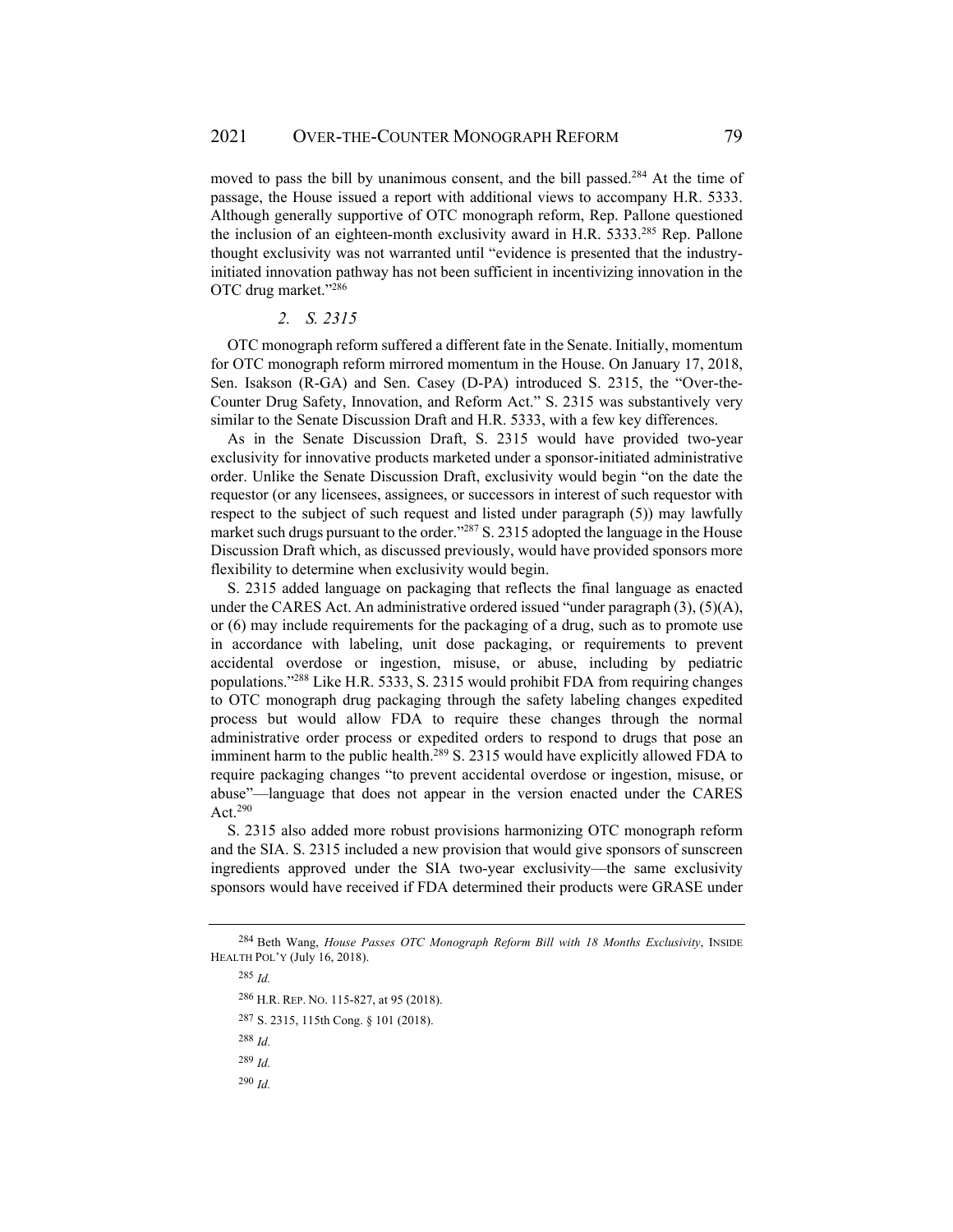the administrative order pathway.<sup>291</sup> S. 2315 would have also required FDA to issue a revised final administrative order on sunscreen products, effective no later than November 26, 2019.292 Sen. Jack Reed (D-RI), who authored the SIA, was frustrated by FDA's progress on the SIA and pushed for this provision.

On April 24, 2020, the Senate HELP Committee held a markup on S.2315. The bill had bipartisan support, and the committee approved the bill by a vote of  $22-1$ .<sup>293</sup> Unlike the markup of the bill in the House, the Senate did not debate the time period for exclusivity. Sen. Richard Burr (R-NC) was the sole vote against the bill. Sen. Burr did not give a reason for the "No" vote at the time, but it was widely understood that Sen. Burr opposed new user fee legislation in principle.294 Without unanimous support from the Senate, the bill stalled on the Senate floor.

#### *3. H.R. 7328*

On December 19, 2018, the House re-introduced OTC monograph reform, paired with the Pandemic and All-Hazard Preparedness and Advancing Innovation Act of 2018 (H.R. 7328). Most of the bill related to pandemic preparedness, such as reauthorization of the Biomedical Advanced Research and Development Authority (BARDA), but OTC monograph reform was incorporated as part of the bill. The bill was the result of negotiations between Republican and Democratic House leadership.

The OTC monograph provisions in the bill were almost identical to H.R. 5333, except for certain important modifications. First, exclusivity for OTC monograph drugs would be "for a period of 18 months following the effective date of such final order and beginning on the date the requestor may lawfully market such drugs pursuant to the order."295 This differed from H.R. 5333, which referenced the eighteen-month period, but exclusivity would have begun on the "effective date of such final order."296 Unlike H.R. 5333, the exclusive marketing period would not begin until the date that the requestor may lawfully market the relevant product (i.e., the date the sponsor submits updated drug listing information for the new product), instead of the date the order becomes effective.297

H.R. 7328 also made a few additional changes to the SIA. First, sunscreen requestors under the SIA may request confidential meetings, but the meetings would not be subject to any timelines. More significantly, H.R. 7328 included a new provision that would have required FDA to issue a proposed sunscreen administrative order by May 28, 2019, issue the final administrative order no later than November 26, 2019, and effectuate the administrative order no later than November 26, 2020.298

H.R. 7328 passed the House on December 20, 2018, but OTC monograph reform did not pass the Senate. At the time, press reported that Sen. Richard Burr (R-NC) blocked OTC monograph reform "because he was frustrated with FDA's proposal to

<sup>294</sup> *Id.*

296 H.R.5333, 115th Cong. § 101 (2018).

<sup>291</sup> *Id.* at § 103.

<sup>292</sup> *Id.*

<sup>293</sup> Beth Wang, *Senate Panel Clears Bill Reforming FDA's OTC Drug Review Process*, INSIDE HEALTH POL'Y (Apr. 26, 2018).

<sup>295</sup> H.R.7328, 115th Cong. § 1001 (2018).

<sup>297</sup> *Id.*

<sup>298</sup> *Id.*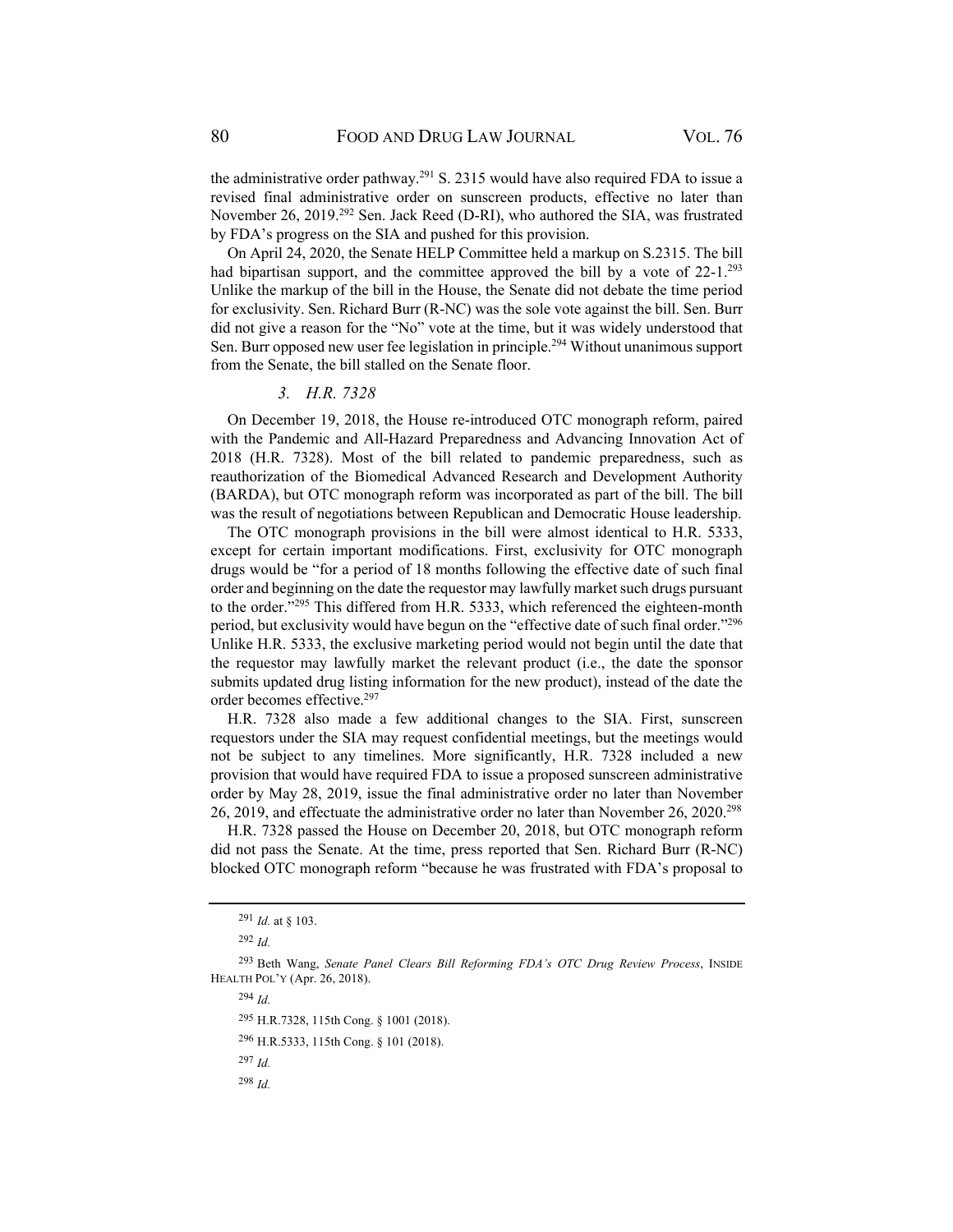ban e-cigarette flavors."<sup>299</sup> Sen. Burr had placed a "hold" on the bill to exert pressure on FDA to change its approach to restrict sales of flavored products, and, in retaliation, Sen. Isakson placed a hold on reauthorization of the Pandemic and All-Hazard Preparedness Act (PAHPA), for which Sen. Burr was the lead author.<sup>300</sup>

# *C. 116th Congress, First Session (2019)*

The impasse on OTC monograph legislation continued into 2019. In 2019, both the House and Senate introduced legislation on OTC monograph reform, but the legislation ultimately failed to pass as a free-standing bill.

On January 8, 2019, the House again included OTC monograph reform with PAHPA, which was one of the first bills to pass the Democrat-controlled House.<sup>301</sup> The House passed H.R. 269, the Pandemic and All-Hazard Preparedness and Advancing Innovation Act of 2019, by a vote of 401-17, marking the third time the House passed monograph reform. H.R. 269 included the same OTC monograph reform provisions as in H.R. 7328. Rep. Pallone again provided remarks on the passage of OTC monograph reform:

The bill streamlines the review process for future monograph changes, allows for expedited safety label changes, and establishes a user fee program to provide sustainable resources to implement these reforms. These are critical changes that I am proud to support. While this is not a perfect bill, and still contains unnecessary and unwarranted exclusivity for over-the-counter drugs and sunscreens, reform of our over-the-counter drug program is long overdue.<sup>302</sup>

The Senate failed to act on H.R. 269 for the same reasons that it did not act on H.R. 7328. Instead, on May 16, 2019, the Senate passed the pandemic preparedness bill without OTC monograph reform.

On October 30, 2019, Sens. Isakson and Casey reintroduced an OTC monograph reform bill as S. 2740, the Over-the-Counter Monograph Safety, Innovation, and Reform Act of 2019. S. 2740 changed the exclusivity provision to mirror the provision passed earlier in 2019 by the House. Exclusivity would be for "a period of 18 months following the effective date of such final order and beginning on the date the requestor may lawfully market such drugs pursuant to the order."303 The Senate HELP Committee passed the bill on October 31, 2019, and the Senate passed the bill 91-2, with only Sens. Burr and Rick Scott (R-FL) opposing. Burr reiterated his opposition to user fee programs. "When the drug industry first agreed to user fees in 1993, the fee to file a new drug application was \$100,000," Burr said, "Today, that fee is \$2.1 million. To that end, FDA has struggled to uphold its end of the bargain—falling behind in its commitment to hire the number of employees the agency needs to actually

<sup>299</sup> Beth Wang, *Senate Passes Pandemic Preparedness Bill Minus OTC Reform Language*, INSIDE HEALTH POL'Y (May 17, 2019).

<sup>300</sup> Michael McCaughan, *"Lame Duck" Congress Has High Stakes for Pharma Companies*, PINK SHEET (Nov. 29, 2018).

<sup>301</sup> H.R. 269, 116th Cong. (2019).

<sup>302 116</sup> CONG. REC. H263 (daily ed. Jan. 8, 2019).

<sup>303</sup> S. 2740, 116th Cong. § 101 (2019).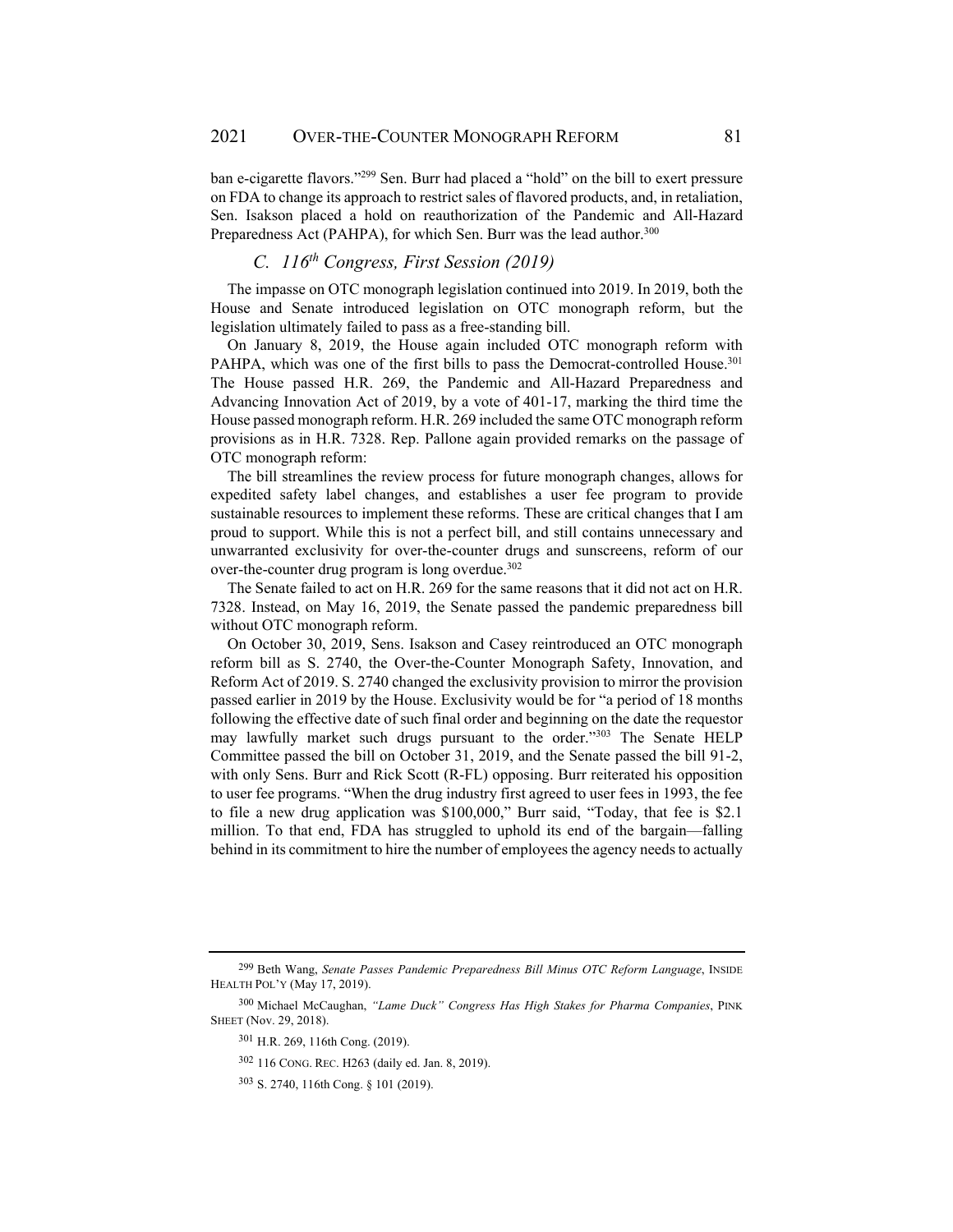review the applications that cost millions of dollars to file."304 The Senate passed S. 2740 on December 10, 2019.

This time, the House did not pass OTC monograph reform as a free-standing bill. Rep. Latta and others reintroduced H.R. 3443 as a free-standing bill on June 24, 2019, but the bill failed to go through a committee markup or vote.

# *D. 116th Congress, Second Session (2020)*

Congress's COVID-19 stimulus bill finally provided a vehicle for OTC monograph legislation's passage. On March 24, 2020, OTC monograph reform was added to an updated draft of the Coronavirus Aid, Relief, and Economic Security (CARES) Act, H.R. 748, the Senate's COVID-19 stimulus bill. This version of the bill was identical to the version passed in the Senate at the end of 2019. Three days later, on March 27, 2020, President Trump signed OTC monograph reform into law as part of the CARES Act. As part of the Congressional Record following the House passage of the CARES Act, Rep. Latta, the lead sponsor of OTC monograph reform in the House, included a statement of intent on select provisions within OTC monograph reform.

First, Rep. Latta's statements distinguished the data requirements to determine a drug is GRASE from the requirements necessary to approve a drug under the NDA. Quoting language in 21 C.F.R. § 330.10(a)(4), Rep. Latta emphasized three types of evidence that should help form the basis of a GRASE determination. First, the regulations "clearly recognize the importance of what is now termed 'real world evidence,' including evidence from marketing" in determining GRASE status.<sup>305</sup> Second, clinical studies to support GRASE will in most instances be in published scientific literature, and "[s]uch publications seldom, if ever, contain the same level of detail as the clinical study reports and data tabulations submitted in support of new drug applications, but it has long been understood that they may form the basis for determinations of general recognition of safety and effectiveness under the OTC monograph system."306 Further, sources other than published scientific literature "including, for example, unpublished data from studies carried out by federal government agencies or other competent bodies" should also be considered by FDA in determining whether a drug is GRASE.<sup>307</sup> "It is our intent," Rep. Latta stated, "that the FDA should continue to apply these standards in making determinations of general recognition of safety and effectiveness under the monograph reform legislation."308

Rep. Latta then provided a "Statement of Intent as to [the] Minor Changes Provision."<sup>309</sup> First, sponsors may submit OMORs to make minor changes in dosage form.310 Second, in appropriate cases, sponsors can utilize the minor changes provision to make minor changes in dosage forms without prior approval from FDA.311

- <sup>307</sup> *Id.*
- <sup>308</sup> *Id.*
- <sup>309</sup> *Id.*
- <sup>310</sup> *Id.*
- <sup>311</sup> *Id.*

<sup>304</sup> Beth Wang, *Senate Passes OTC Monograph Reform Legislation*, INSIDE HEALTH POL'Y (Dec. 10, 2019).

<sup>305 166</sup> CONG. REC. H1863-64 (daily ed. Mar. 27, 2020) (statement of Rep. Latta).

<sup>306</sup> *Id. at 1864.*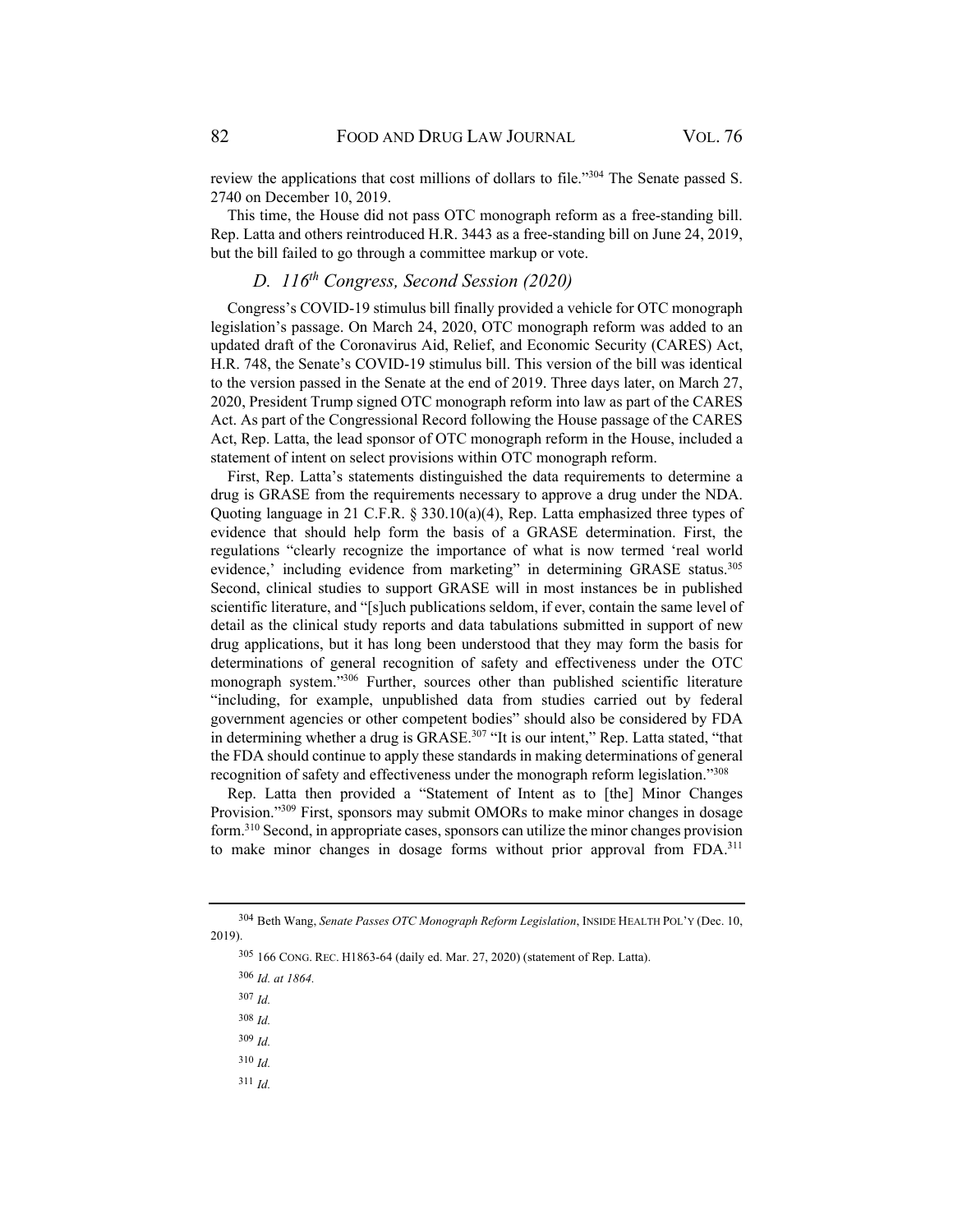However, neither an OMOR nor the minor changes provision should be required for changes otherwise permitted:

Thus, changes in excipients or other inactive ingredients and similar aspects of formulation of monograph OTC drug products will be permitted without prior approval provided they are fully consistent with requirements of applicable monographs or administrative orders and with general requirements for OTC monograph drugs, including, among other things, requirements for the use of suitable inactive ingredients which are safe in the amounts administered and do not interfere with the effectiveness of the preparation or with suitable tests of assays.<sup>312</sup>

When such changes occur, sponsors will need to submit updated drug listing information, as was true under the OTC Drug Review.<sup>313</sup>

Rep. Latta also discussed what information FDA must consider in evaluating changes under the minor dosage changes provision. The bill "directs FDA to issue administrative orders and guidances describing the types of changes that can be made without prior approval and the data that manufacturers should have on file."314 In issuing the administrative order and guidance, FDA should "take account of standard procedures and practices for evaluating the quality of drug products, including applicable provisions of the United States Pharmacopeia/National Formulary, as well as special needs of populations, including children."315 Likewise, FDA should consider and take into account relevant public standards when determining what information manufacturers should have on file for minor dosage form changes.

Examples of the standards that FDA should take into account include the monographs and other provisions of United States Pharmacopeia/National Formulary and guidelines issued by the International Conference on Harmonization of Technical Requirements for Registration of Pharmaceuticals for Human Use (ICH). FDA is a major stakeholder in both organizations, and it is appropriate that any administrative orders it adopts should take account of relevant requirements issued by them. 316

Finally, Rep. Latta's statement clarified the content of administrative orders. It is intended that administrative orders will be similar to the monographs FDA issued under OTC monograph review. "That is, they will contain provisions concerning active ingredients, dosages and dosage forms, and instructions for safe use of the products to which they apply and where appropriate, other conditions required to assure safety and effectiveness."317 Therefore, as was true under the OTC Drug Review, "labels and labeling for nonprescription drugs may contain additional information, including brand names, promotional statements, and other information, provided that any such information is truthful and non-misleading."318

- <sup>312</sup> *Id.*
- <sup>313</sup> *See id.*
- <sup>314</sup> *Id.*
- <sup>315</sup> *Id.*
- <sup>316</sup> *Id.*
- <sup>317</sup> *Id.*
- <sup>318</sup> *Id.*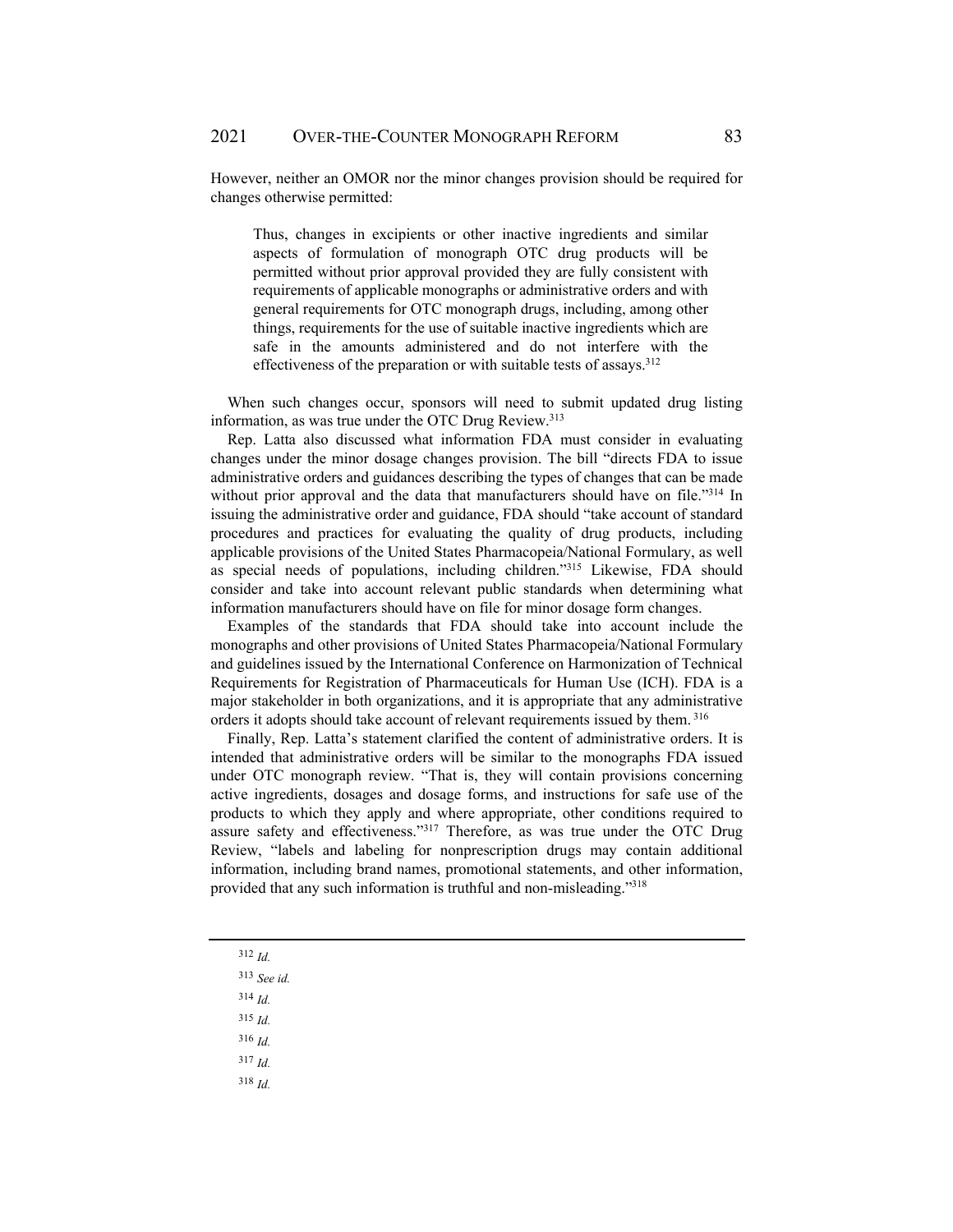### **V. OTC MONOGRAPH REFORM UNDER THE CARES ACT**

This section describes the current law, as revised by the CARES Act. This section also describes how the current law intersects with the Goals Letter negotiated between industry and FDA, which establishes timeframes for reviewing and acting on industryinitiated submissions, response times for industry-requested meetings, and other administrative actions.

# *A. Regulatory Status of OTC Drugs*

*1. Scope* 

Under current law, section 505G broadly applies to "nonprescription drugs marketed without an approved drug application under section 505" of the FDCA.<sup>319</sup> The term "nonprescription drug" means "a drug not subject to the requirements of section  $503(b)(1)$ " of the FDCA, which can be dispensed only upon prescription of a medical practitioner.320

Certain nonprescription drugs marketed without an approved drug application are explicitly excluded from regulation under section 505G of the FDCA. A drug subject to an investigational new drug application (IND) is not subject to section 505G.<sup>321</sup> Homeopathic drugs, as described in 37 Fed. Reg. 9466, paragraph 25, are also excluded from regulation under section 505G. That paragraph states:

The American Institute of Homeopathy requested that homeopathic medicines be excluded from the OTC review. Because of the uniqueness of homeopathic medicine, the Commissioner has decided to exclude homeopathic drugs from this OTC drug review and to review them as a separate category at a later time after the present OTC drug review is complete.322

Homeopathic drugs will continue to be regulated the same as before enactment of the CARES Act. FDA would continue to regulate homeopathic drugs under enforcement discretion, outlined in the agency's draft guidance, "Drug Products Labeled as Homeopathic."323 Manufacturers of homeopathic drugs are not subject to OTC monograph user fees if they do not otherwise manufacturer OTC monograph drugs.

# *2. Regulatory Status of Drugs with Active Ingredients Under the OTC Drug Review*

Section 505G(a) changes the regulatory status of OTC monograph drugs on the date of enactment of the CARES Act. These changes became effective on March 27, 2020 and do not require FDA action to effectuate the provisions.

<sup>319</sup> FDCA § 505G(a).

<sup>320</sup> FDCA § 505G(q)(1).

<sup>321</sup> FDCA § 505G(n).

<sup>322</sup> Procedures for Classification of Over-the-Counter Drugs, 37 Fed. Reg. 9464, 9466 (May 11, 1972).

<sup>323</sup> U.S. FOOD & DRUG ADMIN., DRAFT GUIDANCE, DRUG PRODUCTS LABELED AS HOMEOPATHIC (Oct. 2019), https://www.fda.gov/media/131978/download [perma.cc/7GYS-NQ38].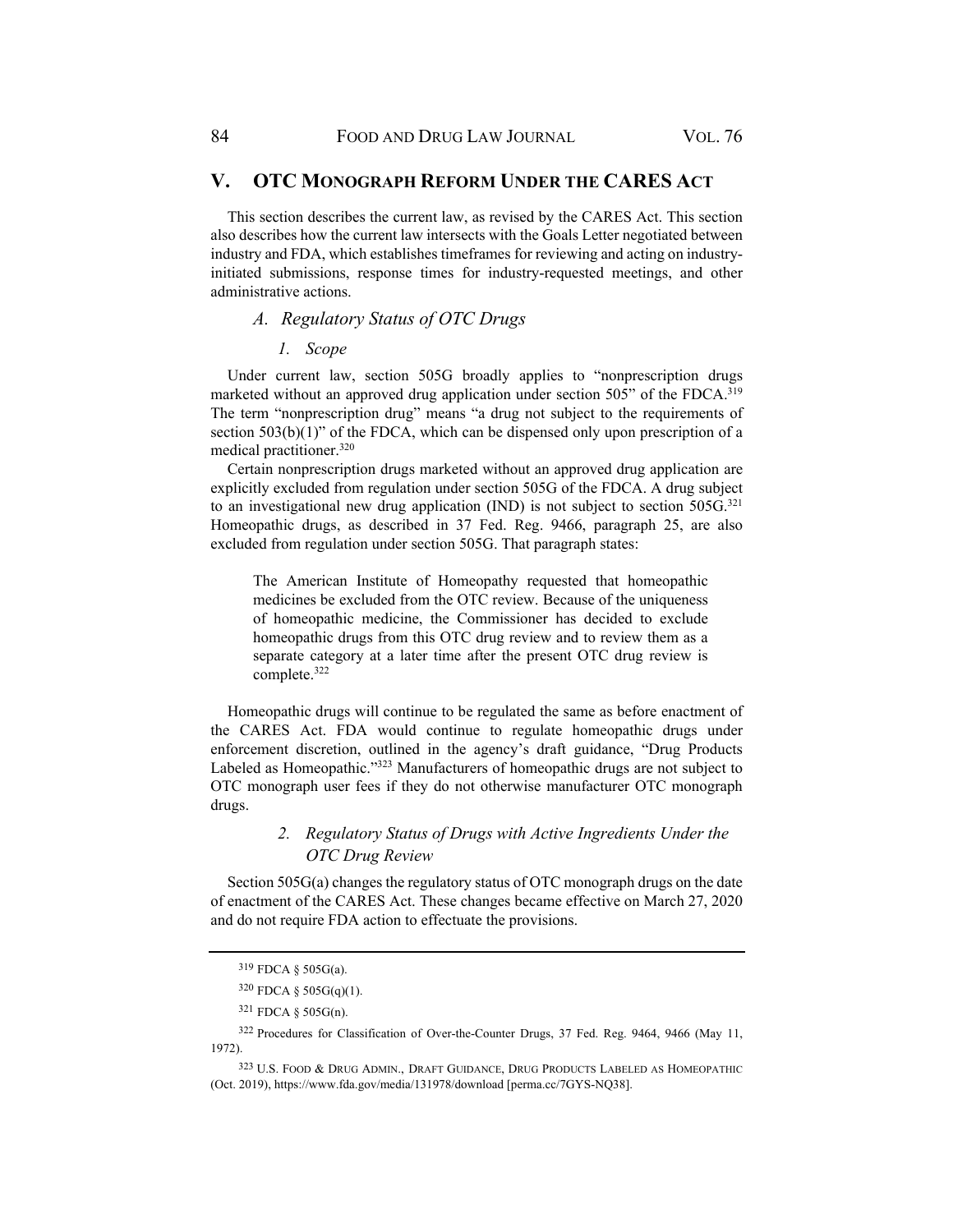A drug is deemed to be GRASE, not a new drug, and is a nonprescription drug if it 1) contains an active ingredient that is GRASE in a final monograph or is classified as category I "for safety and effectiveness" in a TFM; 2) complies with the relevant monograph and the rules of general applicability for OTC monograph drugs; and 3) is in a dosage form that, immediately prior to the enactment of the CARES Act, was used to a material extent and for a material time, except as otherwise permitted under section 505G.324 This last provision effectively changed the date of the material time and extent provision from May 11, 1972 to March 27, 2020, so that, for example, a dosage form introduced to the market during the intervening years could potentially meet the time and extent requirement. Section  $505G(a)(1)(B)$  effectively finalizes the TFMs for drugs with category I active ingredients.

There are special provisions for drugs marketed under the stayed sunscreen monograph under 21 C.F.R. Part 352. Sunscreen drug products will be GRASE, not a new drug, and OTC if they comply with the applicable requirements of 21 C.F.R. Part 352, as published on May 21, 1999, except that the requirements governing effectiveness and labeling will be those in 21 C.F.R.  $\S$  201.327.<sup>325</sup> FDA had issued a proposed rule for OTC sunscreen drug products on February 26, 2019, and that rule, if finalized, would have proposed to set the maximum label SPF at 60+ and cap the actual SPF for such products at 80.<sup>326</sup> The CARES Act explicitly states that sunscreen drug products will not be governed by FDA's 2019 proposed rule and will instead be governed by 21 C.F.R. Part 352 and the labeling requirements in 21 C.F.R. § 201.327. If FDA wishes to finalize its 2019 proposed rule, it will need to reissue its proposal as a proposed administrative order and then follow the procedures under section 505G(b) to issue a final administrative order.

Certain OTC drugs are not GRASE but can continue to be marketed under the existing monograph before FDA makes a final GRASE determination. A drug can continue to be marketed as an OTC drug without an approved NDA if it is not described in paragraph  $(1)$ ,  $(2)$ , or  $(4)$  and contains an active ingredient that is classified as category III for safety or effectiveness in the most recently applicable TFM or classified as category I in the most recently applicable ANPR.327 As with drugs with category I active ingredients in a TFM, these drugs must also comply with the relevant monograph and the rules of general applicability for OTC monograph drugs.<sup>328</sup> Further, the drug must also be in a dosage form that, "immediately prior to the enactment of the [CARES Act], has been used to a material extent and for a material time under section  $201(p)(2)$ ."<sup>329</sup> Unlike GRASE drugs, drugs with active ingredients in category III in a TFM or category I in an ANPR are not eligible to rely on the "minor changes" provision to introduce new dosage forms into the market.<sup>330</sup>

Other OTC drugs may no longer be marketed. A drug that contains an active ingredient classified as category II for "safety or effectiveness under a tentative final monograph or that is subject to a determination to be not generally recognized as safe

325 FDCA § 505G(a)(2).

327 FDCA § 505G(a)(3).

<sup>328</sup> *Id.* 

329 FDCA § 505G(a)(3)(A)(iii).

<sup>324</sup> FDCA § 505G(a).

<sup>326 84</sup> Fed. Reg. 6204, 6206 (Feb. 26, 2019).

<sup>330</sup> FDCA § 505G(c).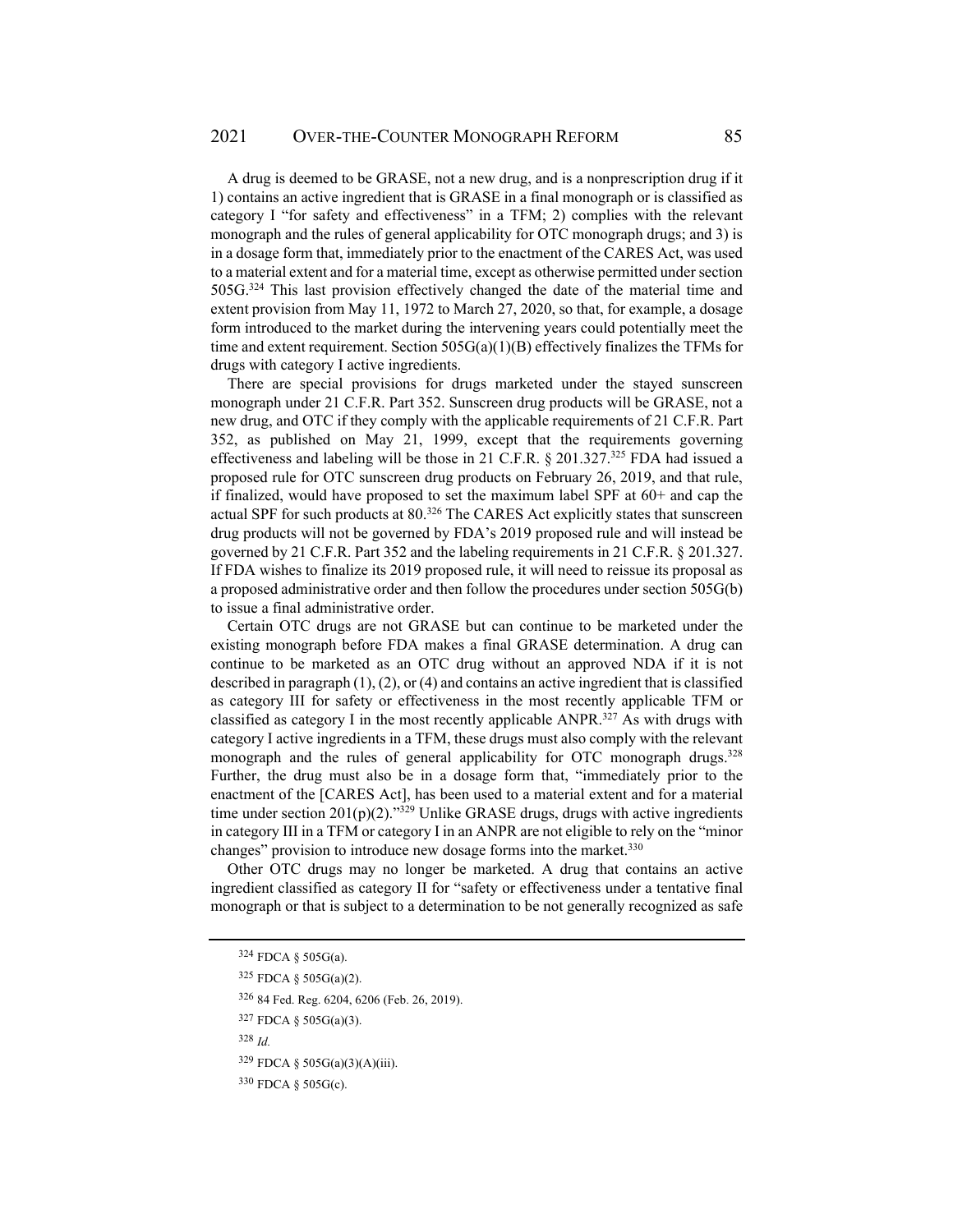and effective in a proposed rule that is the most recently applicable proposal issued" under 21 C.F.R. part 330 will be deemed a "new drug" and cannot be marketed without an approved NDA on September 23, 2020. 331 FDA can extend the period during which these drugs can be marketed if FDA "determines that it is in the interest of public health to extend the period during which the drug may be marketed without such an approved new drug application."332 FDA does not need to issue an administrative order or notice for this provision to go into effect.

These provisions anticipate how FDA would regulate drugs with different category classifications for safety and effectiveness. A drug must be classified as category I for safety *and* effectiveness in a TFM in order to be considered GRASE.<sup>333</sup> A drug classified in category I for safety but category III for effectiveness in a TFM could still be marketed without an NDA but would not be deemed GRASE.<sup>334</sup> A drug classified in category II for safety and category III for effectiveness in a TFM could no longer be marketed on September 23, 2020 because it would be governed by section 505G(a)(4), which covers drugs "classified in category II for safety *or*  effectiveness."335

Drugs that FDA has determined not to be GRASE under the procedures in 21 C.F.R. Part 330 are deemed new drugs, misbranded, and subject to the requirement of an approved NDA. Further, a drug is deemed to be a new drug if it is intended for OTC use and not described in any of the other paragraphs of FDCA  $\S$  505G(a). That said, section 505G should not affect the treatment of drugs that are marketed without an NDA as of March 27, 2020 and that do not fall within one of the first five paragraphs in subsection (a) and that are not the subject of an order issued under the section. In other words, drugs that were on the market as of March 27, 2020 and do not contain an ingredient classified in a monograph, TFM, or ANPR and are not the subject of an administrative order will continue with the same regulatory status as before March 27, 2020. If, for example, these products were marketed under enforcement discretion before the CARES Act, these products could continue to be marketed with the risk that FDA could enforce against these products if its enforcement policy changes.

### *B. Administrative Order Process*

Section 505G(b) establishes a new process for drugs marketed under OTC monographs. Section 505G(b) allows FDA to issue monographs through "administrative orders" rather than through notice-and-comment rulemaking. With the enactment of the CARES Act, all final monographs and TFMs for category I active ingredients are deemed to be administrative orders.336 All other TFMs and ANPRs will not automatically be deemed to be administrative orders but will continue to exist in the Federal Register until FDA issues a proposed administrative order to finalize these monographs.

Section 505G(b) envisions three pathways for the issuance of administrative orders: 1) FDA-initiated administrative orders; 2) expedited FDA-initiated administrative

<sup>332</sup> *Id.*

<sup>334</sup> *Id.* 

<sup>331</sup> FDCA § 505G(a)(4).

<sup>333</sup> FDCA § 505G(a).

<sup>335</sup> FDCA § 505G(a)(4).

<sup>336</sup> FDCA § 505G(b)(8).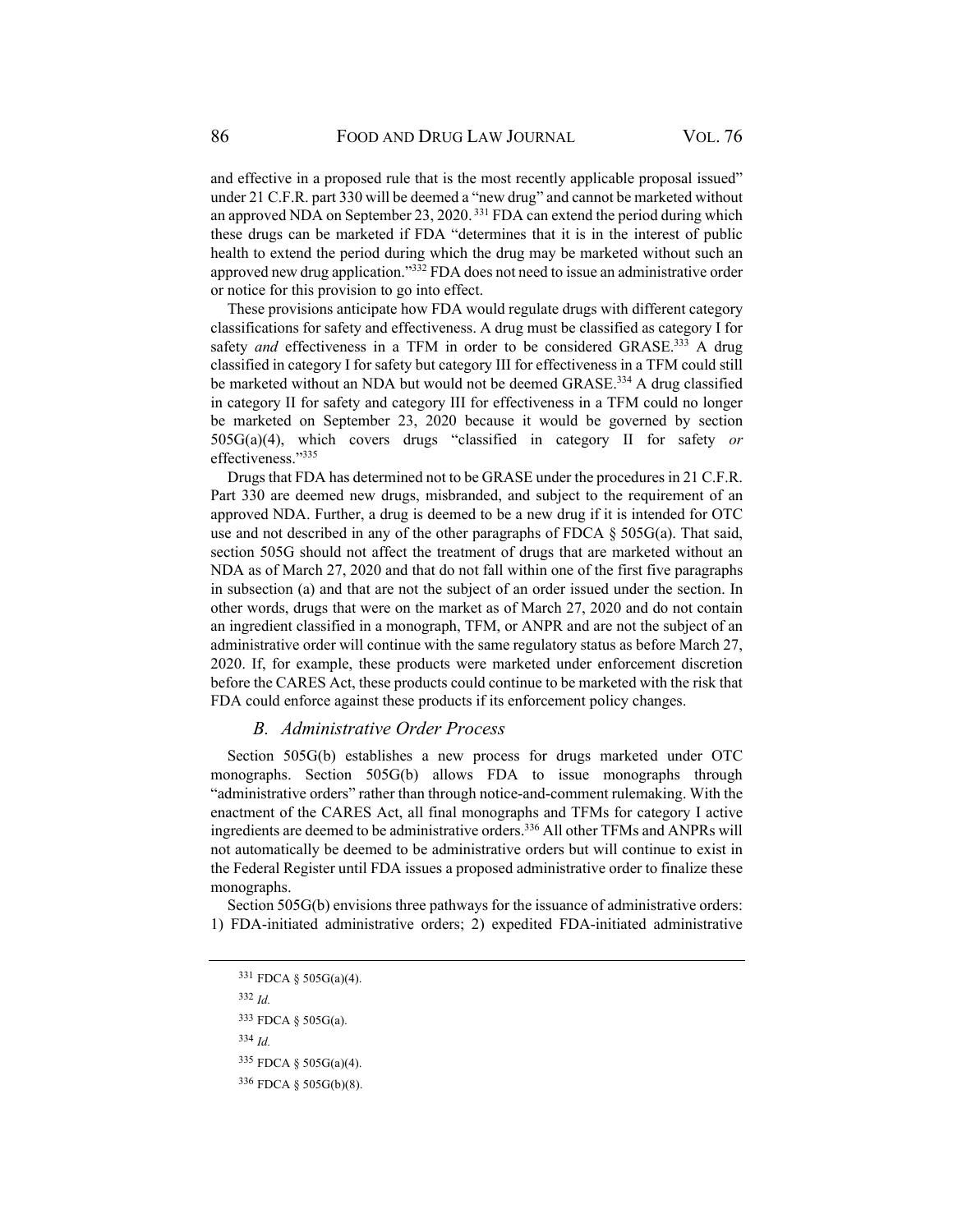orders; and 3) industry-initiated administrative orders. The timelines for finalizing administrative orders through each pathway can be found in the OTC Monograph User Fee Goals Letter and differs depending on which pathway is used to issue the administrative order. We discuss each pathway below.

#### *1. FDA-Initiated Administrative Orders*

Section 505(b)(2) allows FDA to issue, on its own initiative, administrative orders specifying the conditions under which an OTC drug is GRASE. These administrative orders may modify or finalize an existing monograph or propose a new monograph for a category of drugs. Section 505(b)(2) sets forth the procedures under which FDA can issue administrative orders in the ordinary course on its own initiative.

If FDA wants to change a monograph, FDA must issue a proposed administrative order. Before issuing the proposed administrative order, FDA must first "make reasonable efforts" to informally notify, no later than two business days before the proposed order, sponsors of drugs that would be affected and listed in FDA's registration and listing database.337 FDA must provide a comment period of no less than forty-five calendar days to accept comments on the proposed order. There are special provisions if FDA issues a proposed order on its own initiative proposing to determine that a drug with an ingredient in category III in a TFM or category I in an ANPR is not GRASE.338 In that instance, the proposed order must include notice of the data necessary to establish that the drug would be GRASE and the format for submissions by interested persons to prove that the drug is GRASE.<sup>339</sup> The comment period for such a proposed administrative order will be no less than 180 days.<sup>340</sup> FDA can issue a final administrative order after the statutorily mandated comment period.<sup>341</sup>

The final administrative order cannot take effect until the completion of procedural rights afforded to sponsors affected by the order. At the time FDA issues a final administrative order, sponsors of drugs that will be subject to the order can request formal dispute resolution up to the level of the CDER Director.<sup>342</sup> Sponsors must request formal dispute resolution forty-five calendar days after the issuance of the final order and within thirty calendar days of the prior decision.<sup>343</sup> The formal dispute resolution procedure and timelines will be very similar to the procedure for drugs under other user fee programs, as described in the guidance "Formal Dispute Resolution: Sponsor Appeals Above the Division Level."344

<sup>339</sup> *Id.*  <sup>340</sup> *Id.*

<sup>341</sup> *Id.*

342 FDCA § 505G(b)(2).

<sup>343</sup> *Id.*

344 The Formal Dispute Resolution Guidance lays out timelines for each level of the formal dispute resolution procedure. The deciding officer should provide an interim response or decision within thirty calendar days from receipt of accepted formal dispute resolution request (FDRR). If the initial response is transmitted by telephone, the deciding official will follow-up with a written confirmation within fourteen calendar days. An interim response can either request additional information or a meeting before making a decision on appeal. A request for clarifying information should be sent within thirty calendar days from receipt of the FDRR. If a meeting is needed, a meeting request should be sent within thirty calendar days from receipt of the sponsor's FDRR. Where a deciding official needs to discuss an FDRR with an advisory

<sup>337</sup> FDCA § 505G(b)(2)(A).

<sup>338</sup> FDCA § 505G(b)(2)(B).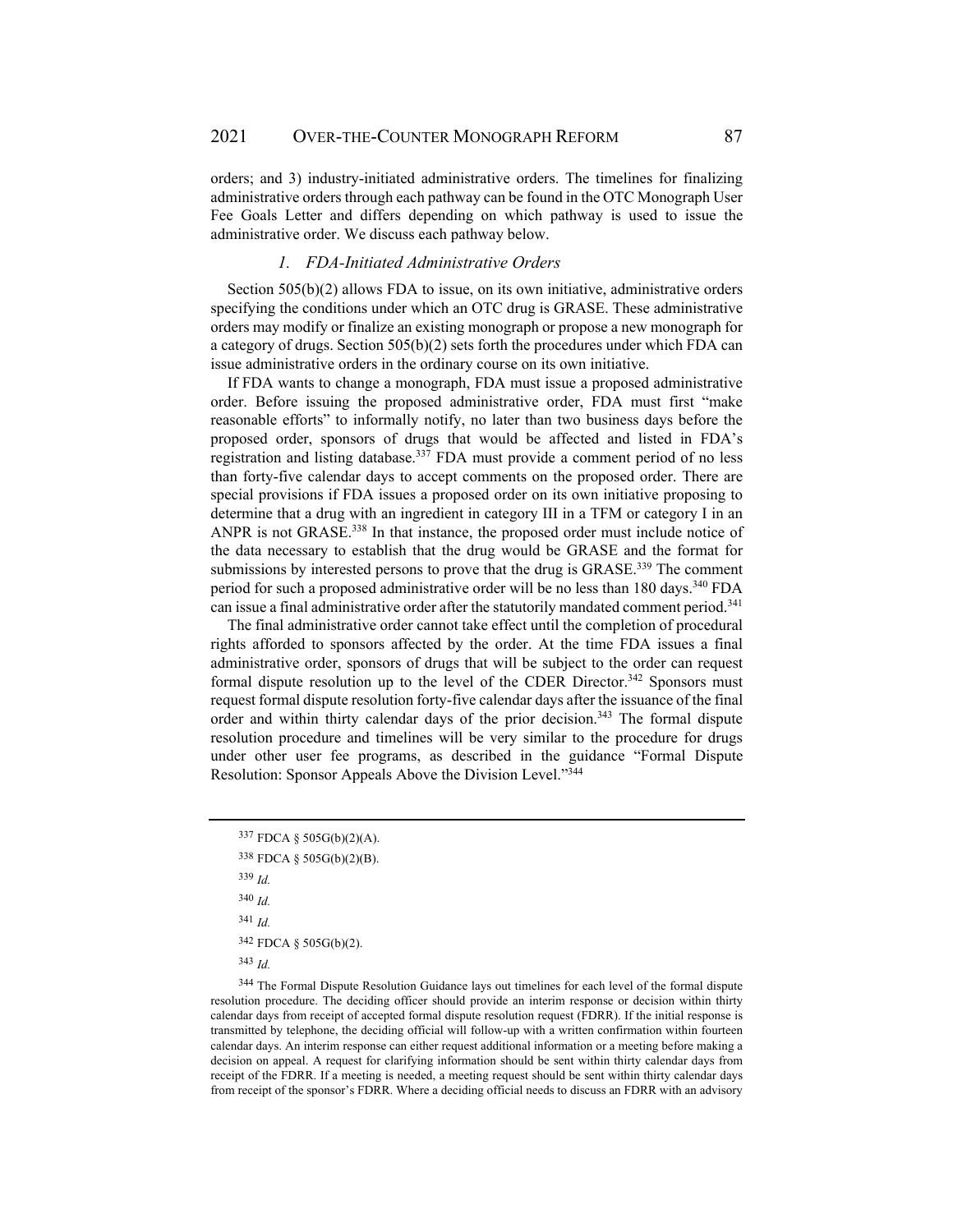Sponsors who completed the formal dispute resolution procedure would also have an opportunity for a hearing. These hearing procedures are not outlined in FDA's regulations but incorporate elements of existing FDA hearing procedures. For example, parties to a hearing will have the right to present testimony and crossexamine witnesses.<sup>345</sup> If multiple parties submit a request for a hearing, FDA may decide to consolidate these requests into a single hearing.<sup>346</sup> At the conclusion of the hearing, a presiding officer will issue a final decision on the issues presented at the hearing.<sup>347</sup> If a person disagrees with the final decision, the person would then have sixty days to seek judicial review.<sup>348</sup>

FDA's final administrative order and any final decision from the hearing would not take effect until at least the end of the sixty-day period to seek judicial review, and possibly much later.<sup>349</sup> For example, FDA could grant an administrative stay delaying the effectiveness of any administrative order while a sponsor seeks judicial review. A sponsor could also seek a stay from a district court. A court would evaluate the request based on the likelihood of success on the merits, irreparable harm in the absence of a stay, the balance of hardships, and the public interest.<sup>350</sup>

In certain circumstances, FDA can deny a hearing after the end of a dispute resolution procedure. FDA can deny a hearing when the order relates to a drug with active ingredients in category III in a TFM or category I in an ANPR for which no new safety data have been submitted since the publication of the most recent relevant determination.351 FDA can also deny a hearing if it determines that there is "no genuine and substantial question of material fact."<sup>352</sup> In that case, the sponsor would have sixty days after the denial of a hearing to seek judicial review before the administrative order could take effect.353

#### *2. Expedited FDA-Initiated Administrative Orders*

FDA may use expedited procedures to issue an administrative order in special contexts.354 Expedited orders can be issued in final form by FDA before an opportunity

- 346 FDCA § 505G(b)(3)(C)(ii).
- 347 FDCA § 505G(b)(3)(C)(v).
- 348 FDCA § 505G(b)(3)(D).
- 349 FDCA § 505G(b)(3)(C)(iv).

<sup>350</sup> *See, e.g.*, Cigar Ass'n of Am. v. FDA, 317 F.Supp.3d 555, 560 (D.D.C 2018) (stating that to obtain an injunction pending appeal, the moving party "must establish [1] that he is likely to succeed on the merits, [2] that he is likely to suffer irreparable harm in the absence of preliminary relief, [3] that the balance of equities tips in his favor, and [4] that an injunction is in the public interest"); *see also* Winter v. NRDC, 555 U.S. 7, 20 (2008).

351 FDCA § 505G(b)(3)(B).

<sup>352</sup> *Id.*

353 FDCA § 505G(b)(3)(D)(ii)(II).

354 FDCA § 505G(b)(4).

committee, CDER will need to inform the requestor that the deciding official is seeking additional input thirty days from receipt of the FDRR. A sponsor can also request a meeting, including an advisory committee meeting, as part of the FDR process. U.S. FOOD & DRUG ADMIN., GUIDANCE, FORMAL DISPUTE RESOLUTION: SPONSOR APPEALS ABOVE THE DIVISION LEVEL (Nov. 2017) https://www.fda.gov/ media/126910/download [https://perma.cc/3ZZB-BFAG].

<sup>345</sup> FDCA § 505G(b)(3)(C)(iv).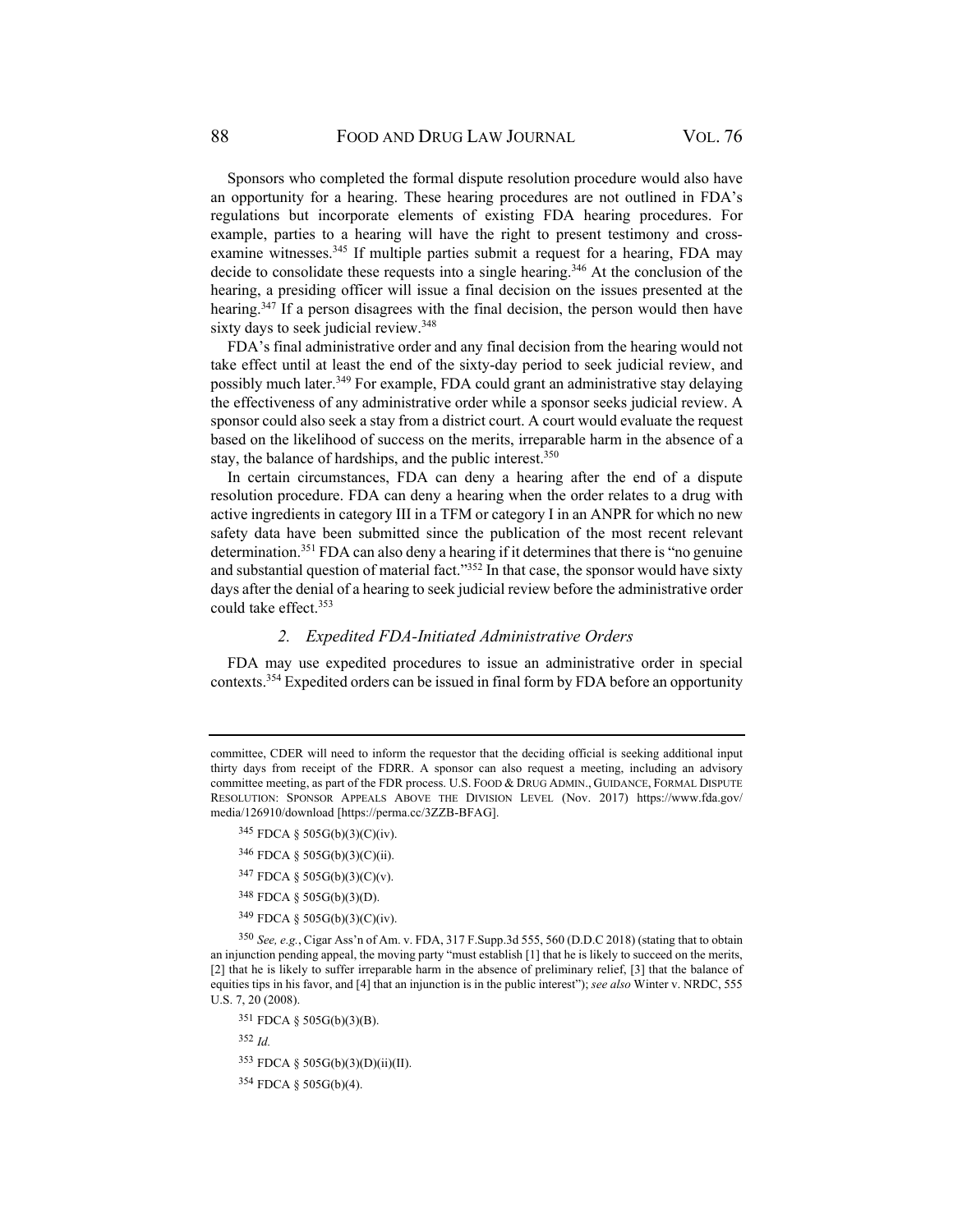for comment, dispute resolution, and a hearing.<sup>355</sup> Under this procedure, FDA can issue an interim final administrative order no less than two days after it uses "reasonable efforts" to informally notify sponsors that would be affected by the order. The interim final order would take effect "on a date specified" by FDA.<sup>356</sup> After the interim final order, FDA would provide the public with opportunities for public comment, formal dispute resolution, and hearing, if applicable, potentially after the interim final order has already taken effect.

There are two situations where FDA can use the expedited procedure to issue an administrative order. First, FDA can use the expedited procedure when FDA has determined that "a drug, class of drugs, or combination of drugs" subject to section 505G "poses an imminent hazard to the public health."357 The "imminent hazard" standard is the same standard for the suspension of an approval for an NDA.<sup>358</sup> FDA's regulations consider an "imminent hazard to the public health" to exist when a product or practice "pos[es] a significant threat of danger to health, creates a public health situation (1) that should be corrected immediately to prevent injury and (2) that should not be permitted to continue while a hearing or other formal proceeding is being held."359 The Secretary of the United States Department of Health and Human Services (HHS) has rarely used the "imminent hazard" provision under section 505 of the FDCA to withdraw approval of an NDA.<sup>360</sup>

Second, FDA can use the expedited procedure when FDA determines "that a change in the labeling of a drug, class, of drugs, or combination of drugs . . . is reasonably expected to mitigate a significant or unreasonable risk of a serious adverse event associated with use of the drug."361 The second type of change is limited to "labeling changes," which "may provide for new warnings and other information required for safe use of the drug."<sup>362</sup> However, FDA may not include requirements for "the packaging of a drug to encourage use in accordance with labeling" under the safety labeling changes provisions in section  $505G(b)(4)$ .<sup>363</sup> In other words, FDA could not use the expedited procedures to require manufacturers to change the packaging of a drug to unit dose packaging under the safety labeling standards. Changes to the packaging of a drug using expedited procedures are permissible if the drug presents an "imminent hazard to the public health."364

361 FDCA § 505G(b)(4)(B)(i).

362 FDCA § 505G(b)(4)(B)(ii).

<sup>363</sup>See FDCA § 505G(b)(7), which allows an administrative order under paragraphs (2), (4)(A), or (5) to include requirements for the packaging of a drug, such as unit dose packaging. This provision explicitly excludes paragraph (4)(B), pertaining to the safety labeling change provision.

<sup>355</sup> *Id.*

<sup>356</sup> FDCA § 505G(b)(4)(C).

<sup>357</sup> FDCA § 505G(b)(4)(A)(i).

<sup>358</sup> FDCA § 505(e)(5).

<sup>359 21</sup> C.F.R. § 2.5(a).

<sup>360</sup> To our knowledge, the Secretary of HHS has invoked the "imminent hazard" provision in section 505(e) of the FDCA only once when it suspended approval of NDAs for phenformin, a drug indicated for use in diabetes. FDA and HHS received evidence that phenformin can produce a fatal reaction known as lactic acidosis in some patients and that the cases of lactic acidosis had increased after the drug's approval. *See* 42 Fed. Reg. 40959, 40959 (Aug. 12, 1977) (describing the suspension of approval of NDAs for phenformin on July 25, 1977).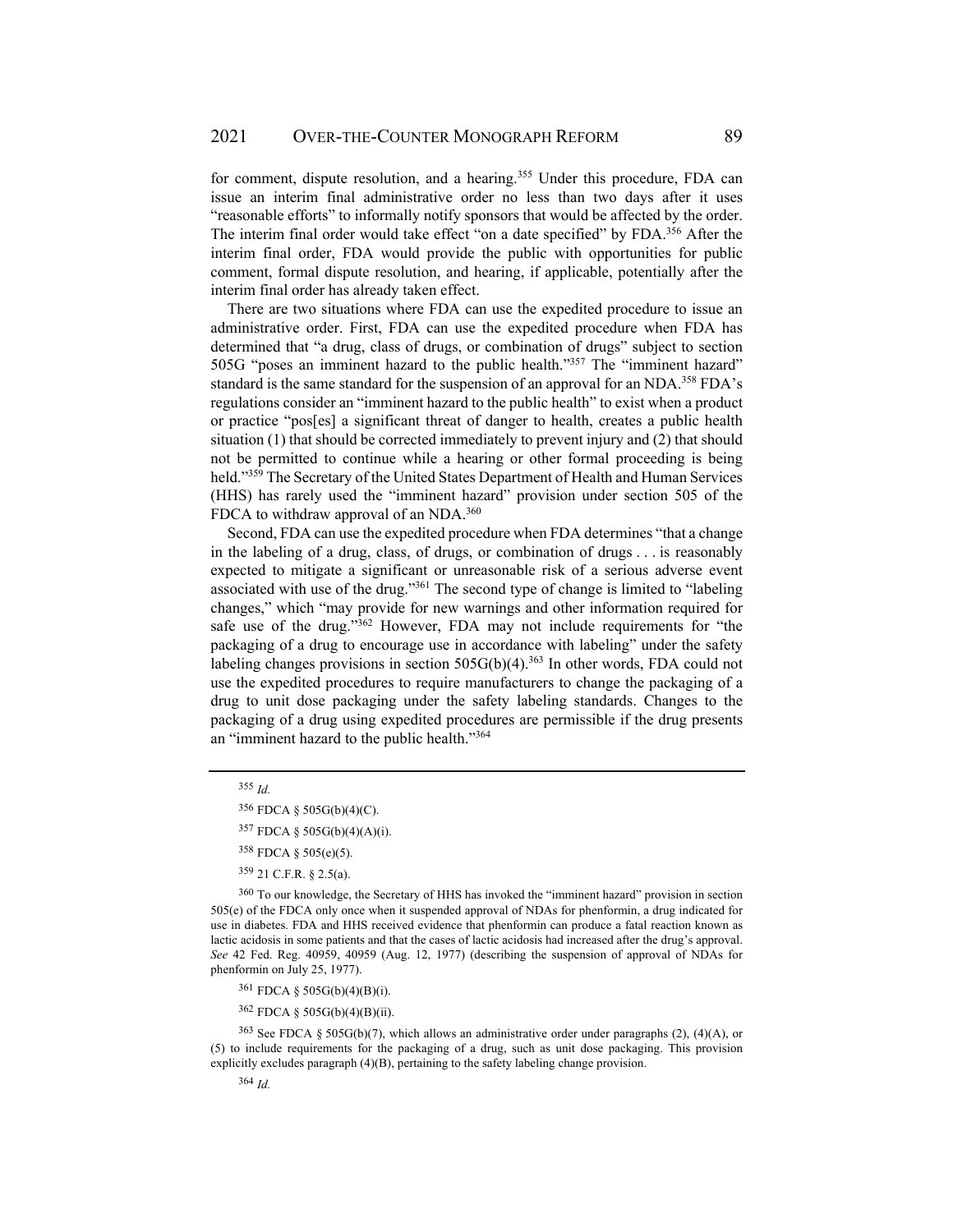#### *3. Industry-Initiated Administrative Orders*

#### *a) Procedures for Industry-Initiated Administrative Orders*

Industry can initiate proceedings to change an administrative order. A sponsor can submit an OMOR asking FDA to determine that a drug, class of drug, or combination of drugs is GRASE or that a change to a condition of use of a drug is GRASE.<sup>365</sup> The request may ask FDA to evaluate a new active ingredient, new dosage forms of existing active ingredients, and new indications, among other changes to currently marketed products.366

The sponsor should submit the request "in the form and manner as specified" by FDA.367 Section 505G(l) requires FDA to issue guidance specifying "the format and content of data submissions" and the "format of electronic submissions" to FDA under section 505G.<sup>368</sup> If FDA determines that the OMOR is "sufficiently complete and formatted to permit a substantive review," FDA will file the request and initiate the same administrative order proceedings as FDA-initiated administrative orders.<sup>369</sup> FDA would evaluate the request and issue a proposed administrative order in response to the request.370 As with FDA-initiated orders, sponsors would have an opportunity for public comment, dispute resolution after issuance of a final administrative order, an administrative hearing, and judicial review.371

FDA is not required to review a request for a change if it determines that there is an "inadequate basis" to find the drug is GRASE and issues a final order announcing that determination.<sup>372</sup> FDA can refuse to file a request for a drug with an active ingredient not previously incorporated in a monograph drug if the request does not demonstrate either 1) "information sufficient for a prima facie demonstration that the drug subject to such request has a verifiable history of being marketed and safely used by consumers in the United States as a nonprescription drug under comparable conditions of use"; or 2) information that the drug has been marketed in Australia, Canada, Israel, Japan, New Zealand, Switzerland, South Africa, the EU, or a country in the European Economic Area under comparable conditions of marketing and use "for such period as needed to provide reasonable assurances concerning safe nonprescription use of the drug" and for a period where it was "subject to sufficient monitoring by a regulatory body considered acceptable by the Secretary," including for adverse events associated with nonprescription use of the drug. $373$  FDA can also determine that the marketing information described above is not needed to provide a "prima facie demonstration" and other information is sufficient for such purposes.<sup>374</sup> If FDA refuses to review a request due to lack of prima facie information, a sponsor could resubmit an OMOR

<sup>366</sup> *Id.*

<sup>370</sup> *Id.*

<sup>371</sup> *Id.*

<sup>365</sup> FDCA § 505G(b)(5).

<sup>367</sup> FDCA § 505G(b)(5)(B).

<sup>368</sup> FDCA § 505G(l).

<sup>369</sup> FDCA § 505G(b)(5)(A).

<sup>372</sup> FDCA § 505G(b)(5)(B)(ii).

<sup>373</sup> FDCA § 505G(b)(6)(C).

<sup>374</sup> FDCA § 505G(b)(6).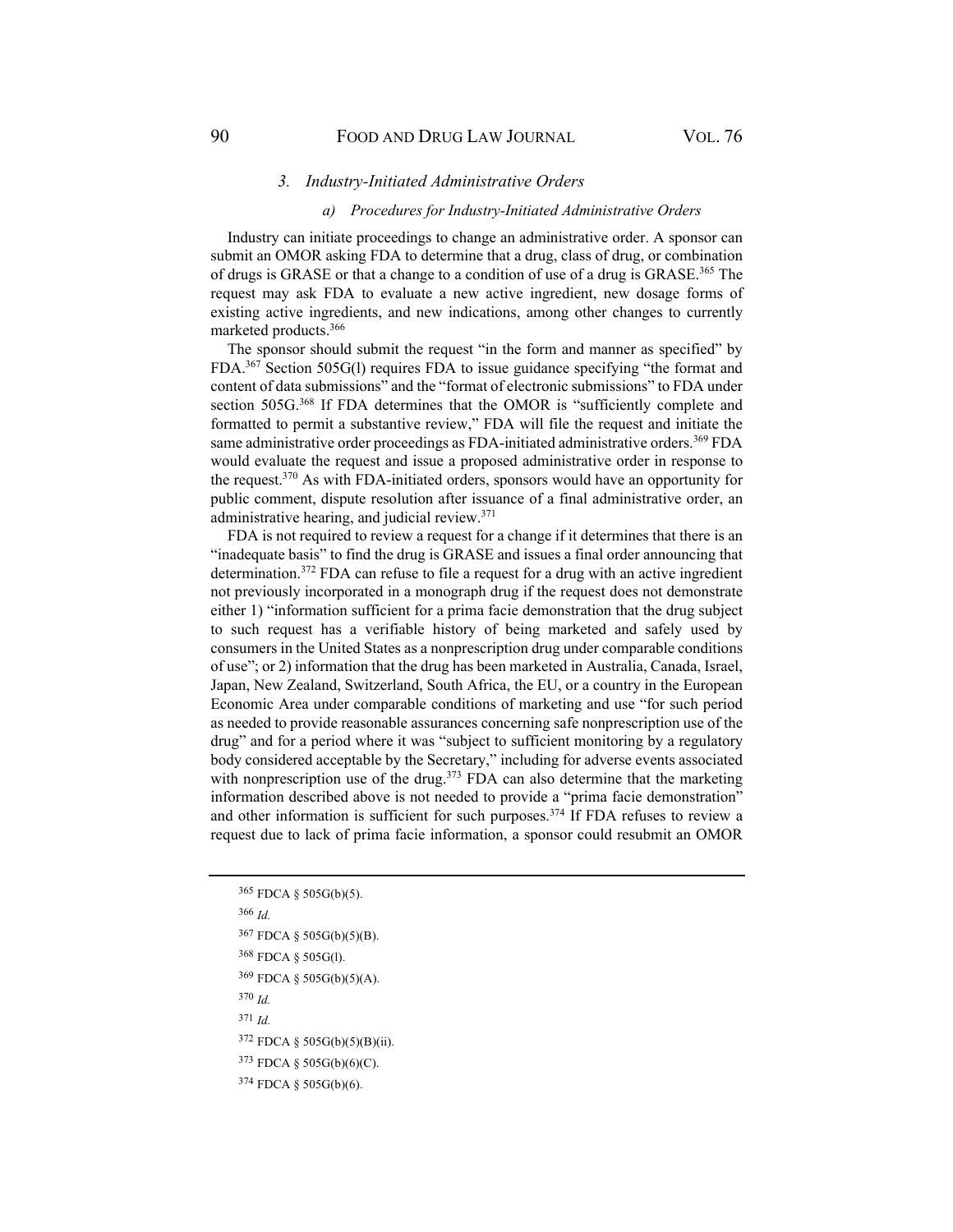only if 1) the drug is marketed as an OTC drug under comparable conditions of use for no more than five years under an NDA or abbreviated new drug application (ANDA); and 2) during such a period, 1 million retail packages have been distributed for retail sale.<sup>375</sup>

Whether manufacturers would have an incentive to introduce a new active ingredient through the OMOR pathway will depend on how FDA implements the provision. Section 505G(b)(6)(D) indicates that FDA will generally expect a drug to be marketed as an OTC drug for up to five years with significant OTC sales before it would consider a request under the OTC provisions.<sup>376</sup> A product with five years of OTC marketing experience in the United States would likely face competing products on the market under ANDAs at the time the manufacturer files an OMOR. At that point, it is unclear what incentive the manufacturer would have to introduce the product as an OTC monograph drug. If a product does not have marketing experience in the United States and intends to rely on EU marketing experience, the attractiveness of this pathway will depend on what data FDA will require to determine GRASE status. If FDA decides that the data requirements under an OMOR would be similar or slightly less burdensome than the requirements under an NDA, the regulatory incentives under an NDA will likely be more attractive. If, however, the data requirements for introducing an active ingredient through an OMOR are significantly less burdensome than under an NDA, the OMOR pathway may be an attractive option to introduce OTC products marketed in foreign countries into the United States.

### *b) Timelines for OMORs*

OMORs are subject to user fees, and FDA has associated timelines and performance goals associated with reviewing OMORS and issuing administrative orders for industry-initiated administrative orders. The legislation and the Goals Letter divide OMORs into two tiers: Tier One OMORs and Tier Two OMORs. Most OMORs will be Tier One OMORs. Tier Two OMORs will be limited to the following changes to monograph drugs: reordering existing information in the Drug Facts Label, standardization of the concentration or dose of a specific finalized ingredient, an ingredient or nomenclature change, addition of an interchangeable term, modification to the directions of use for the Drug Facts label to be consistent with FDA guidance, addition of information in the "Other Information" section in the Drug Facts Label, and other specific items added by FDA. All other OMORs will be Tier One OMORs.377

The Goals Letter provides timelines for different types of industry-initiated administrative orders. For all industry-initiated administrative order requests, FDA would make a fileability determination within sixty calendar days after receipt of the request.378 For Tier One industry-initiated administrative orders, FDA would issue a proposed order twelve months after receipt of the order request.<sup>379</sup> FDA would issue a final order 17.5 months after receipt of the order request.380 The same timeline applies

<sup>376</sup> *Id.*

<sup>379</sup> *Id.* 

<sup>375</sup> FDCA § 505G(b)(6)(D).

<sup>377</sup> FDCA § 744L(9).

<sup>378</sup> GOALS LETTER, *supra* note 219, at 13.

<sup>380</sup> *Id.*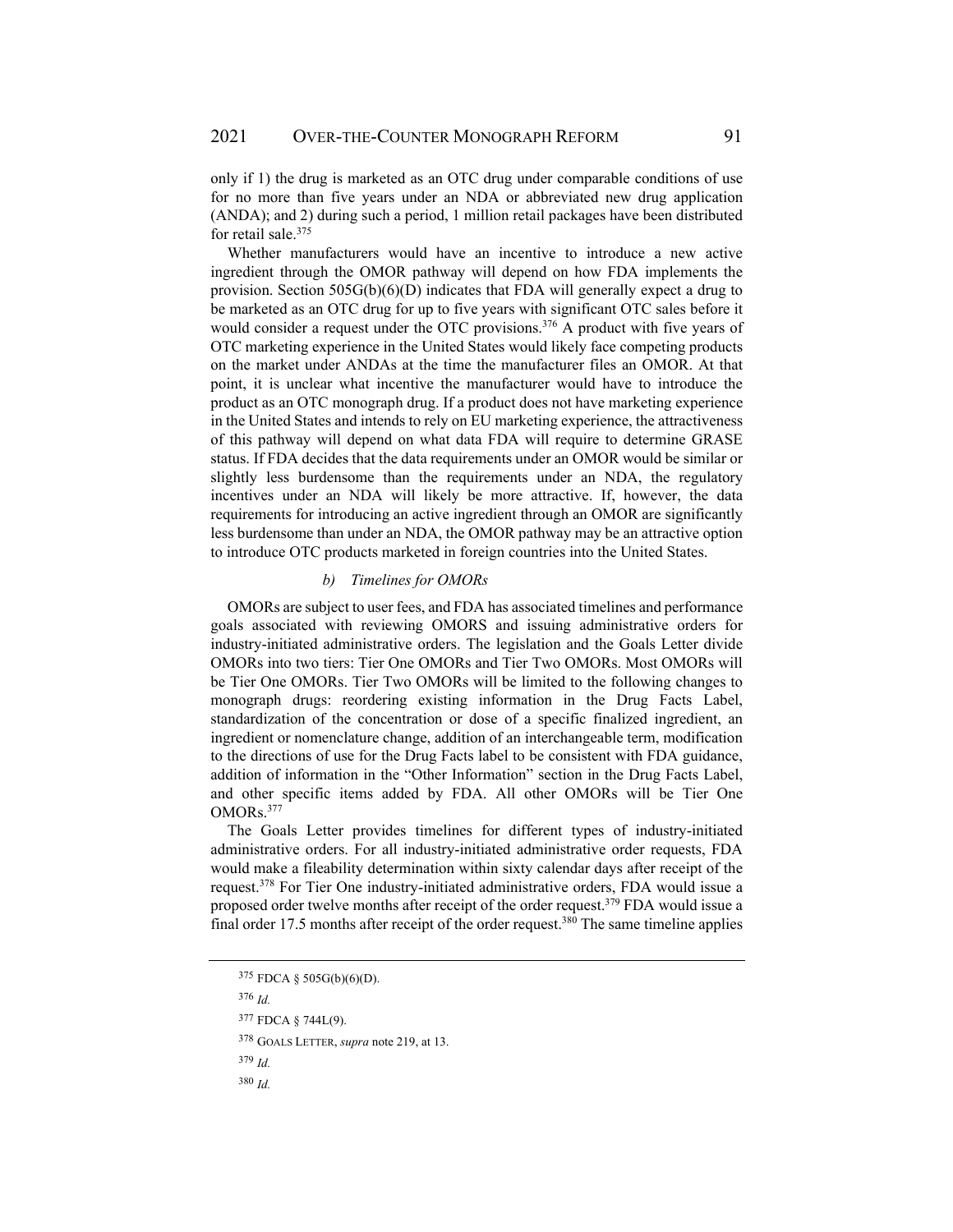to industry-initiated administrative orders to finalize a category III ingredient in a TFM or category I ingredient in an ANPR.<sup>381</sup> For Tier Two industry-initiated administrative orders, FDA would issue a proposed order ten months after receipt of the order request.382 FDA would issue a final order 15.5 months after receipt of the order request. Industry-initiated administrative orders related to a specified safety change would take less time from OMOR receipt to issuance of the final administrative order.<sup>383</sup> FDA would issue a proposed order six months after receipt of the order request and issue the final order 11.5 months after receipt of the request.<sup>384</sup>

The timelines in the Goals Letter are subject to assumptions related to OMOR activities and performance goals associated with each assumption. Based on these assumptions and goals, few OMORs would likely be completed in the first five years after CARES Act enactment. For example, FDA assumes that there would be no industry-initiated order requests submitted in the first three years after OTC monograph reform, five requests in FY 2024, and ten requests in FY 2025.<sup>385</sup> Performance goals for industry-initiated OMORs would not apply until FY 2024.386 For the first three years, FDA will review OMORs in order of receipt, but timelines and performance goals would not apply.<sup>387</sup> In FY 2024, FDA intends to issue 50% of industry-initiated order request final orders by the specified goal date.<sup>388</sup> The performance goal increases to 75% in FY 2025.389

### *C. Exclusivity*

Sponsors can receive exclusivity for certain OTC monograph drugs determined to be GRASE through the OMOR process. Sponsors can receive eighteen-month exclusivity for an OTC monograph drug that is subject to a final administrative order issued in response to certain types of OMORs.<sup>390</sup> The final administrative order would have the effect of solely authorizing the requestor to lawfully market the drug pursuant to the new order.<sup>391</sup> Exclusivity would begin "following the effective date of such final order and beginning on the date the requestor may lawfully market such drugs pursuant to the order."392 Because manufacturers cannot "lawfully market" a drug unless the drug is properly registered and listed in FDA's drug registration and listing database, exclusivity should begin on the date the manufacturer lists the drug.<sup>393</sup>

Exclusivity is available when an administrative order issued in response to an OMOR provides for 1) a drug "to contain an active ingredient (including any ester or

<sup>381</sup> *Id.* <sup>382</sup> *Id.* 383 GOALS LETTER, *supra* note 219, at 24. <sup>384</sup> *Id.* <sup>385</sup> *Id.* at 14. <sup>386</sup> *Id.* <sup>387</sup> *Id.* <sup>388</sup> *Id.* <sup>389</sup> *Id.* 390 FDCA § 505G(b)(5)(C)(i). <sup>391</sup> *Id.* <sup>392</sup> *Id.* <sup>393</sup> *Id.*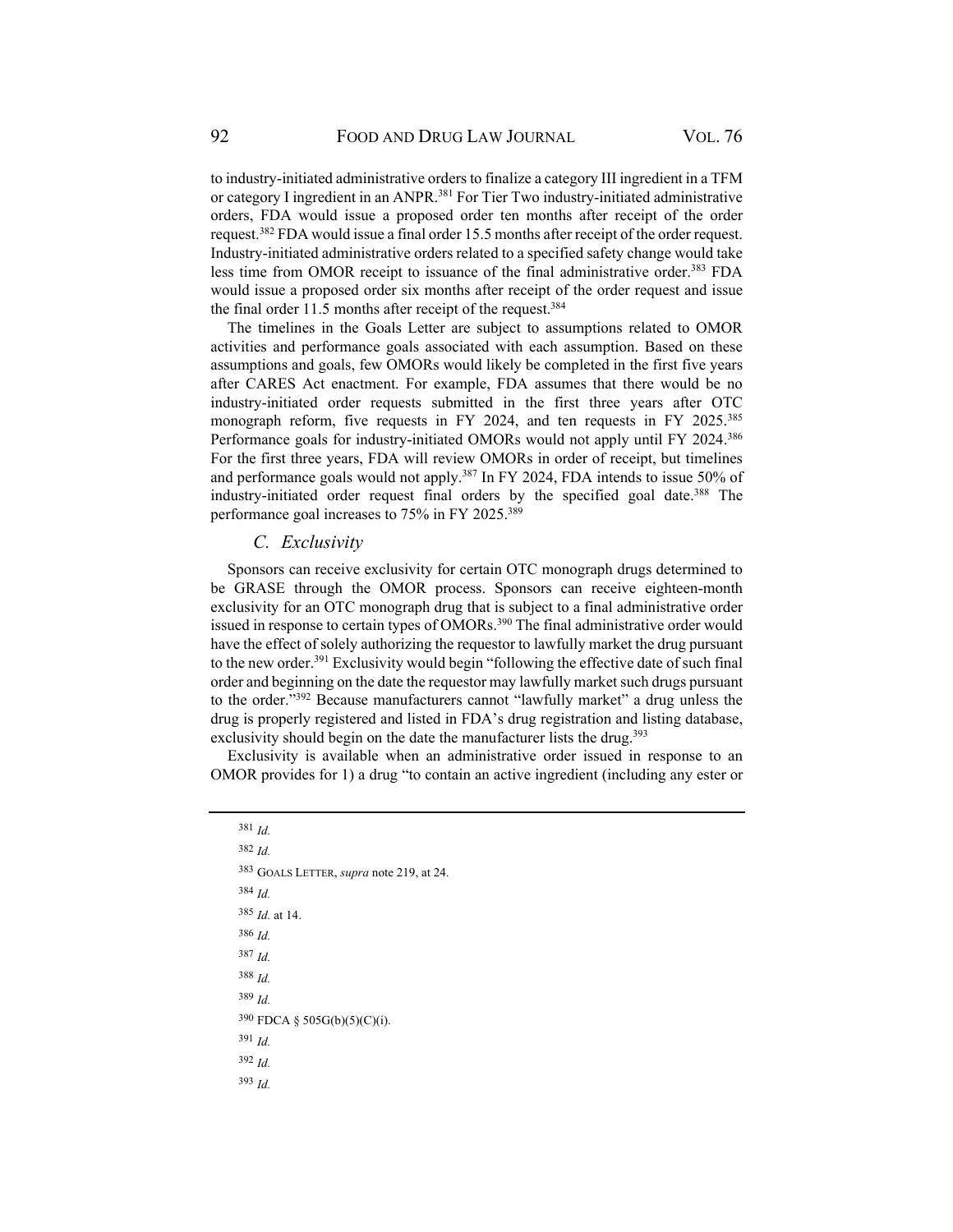salt of the active ingredient)" not previously incorporated in an OTC monograph drug; or 2) "a change in the conditions of use of a drug, for which new human data studies conducted or sponsored by the requestor (or for which the requestor has an exclusive right of reference) were essential to the issuance of such order."394 The "active ingredient" language mirrors the language in section  $505(c)(3)(E)$  granting five years exclusivity for an NDA approved for a drug with a new chemical entity. Exclusivity for "a change in the conditions of use of a drug" is available for an administrative order that relied on "new human data" provided by the requestor.<sup>395</sup> "New human data" means "clinical trials of safety or effectiveness (including actual use studies), pharmacokinetics studies, or bioavailability studies," the results of which have not been relied on by FDA or duplicate a study that was used to support a proposed or final determination for a monograph drug or approval of a drug approved under section 505 of the FDCA.396 Unlike the understanding of "new clinical investigations" required for three-year exclusivity under section  $505(c)(3)(E)(iii)$  of the FDCA, the definition of "new human data" includes pharmacokinetics and bioavailability studies.397

Exclusivity under section 505G will not always prohibit a company from marketing a similar drug during the exclusivity period. Section 505G exclusivity would not exclude a manufacturer from marketing the identical product under an ANDA. For example, if a company marketing an OTC drug under an NDA wanted to market the drug under the OTC monograph system and submitted an OMOR to FDA, identical OTC drugs could remain on the market under an ANDA during the period of exclusivity. Further, it is not clear how FDA would enforce the eighteen-month exclusivity provision. Because the final administrative order would be publicly available after finalization, another company could rely on the monograph and manufacture a drug in accordance with the monograph. The drug would be misbranded, but it is not clear whether FDA would prioritize enforcement against products intruding on another company's eighteen-month exclusivity.

It remains to be seen whether eighteen-month exclusivity will become an attractive incentive. If FDA applies virtually the same requirements in determining GRASE status as it applies for approval of NDAs, companies wishing to introduce new active ingredients for OTC use based on a history of use outside the United States might find it more attractive to file NDAs rather than pursue an OMOR. Such an ingredient, if never used in an approved drug in the United States, would be entitled to new chemical entity (NCE) exclusivity and receive five years of protection, which greatly exceeds eighteen-month exclusivity under OTC monograph reform. Similarly, manufacturers that wish to market modified versions of GRASE monograph drugs for which other clinical studies are needed might prefer to follow the 505(b)(2) pathway, which could provide three years of exclusivity instead of eighteen months, without the risk that FDA could fail to enforce against companies intruding on the exclusivity period.

<sup>394</sup> FDCA § 505G(b)(5)(C)(ii).

<sup>395</sup> *Id.*

<sup>396</sup> FDCA § 505(b)(5)(C)(v).

<sup>397</sup> *Id.*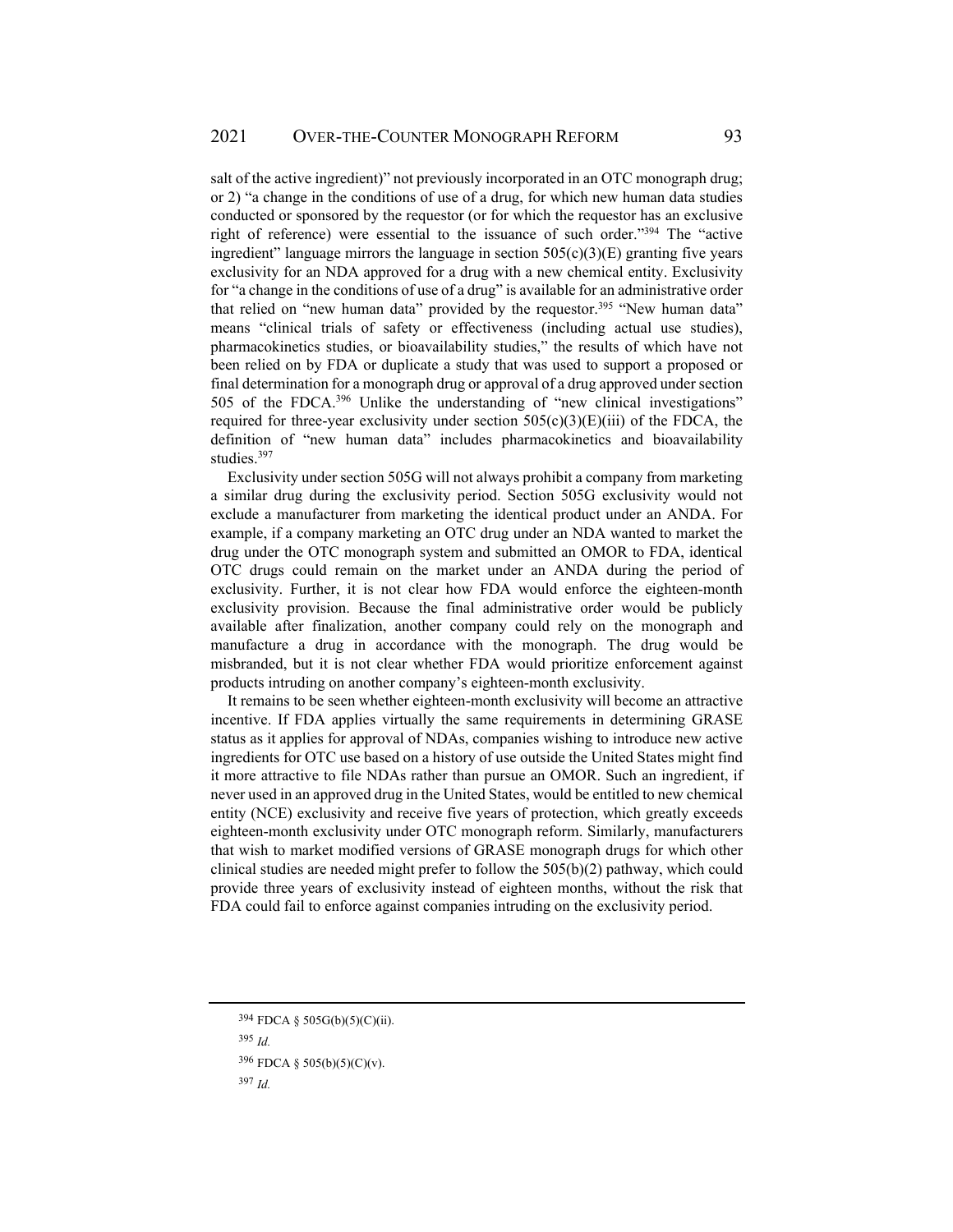# *D. Minor Dosage Form Changes*

Section 505G(c) establishes a procedure to allow manufacturers to implement minor changes in dosage forms without the issuance of a new administrative order permitting the dosage form change. First, FDA must publish an administrative order specifying requirements for determining whether a minor dosage form change would affect the safety or effectiveness of a drug. FDA would issue the order together with guidance applying the order to specific dosage forms.<sup>398</sup> The administrative orderguidance pair should "take into account relevant public standards and standard practices for evaluating the quality of drugs and may take into account the special needs of populations, including children."399

Once FDA issues the administrative order-guidance pair, manufacturers could make changes to dosage forms in accordance with the requirements of the applicable administrative order.<sup>400</sup> Manufacturers would need to carry out studies specified in the administrative order for the dosage form and keep these data available to FDA on request.401 The sponsor would have to maintain information on file that demonstrates that the change will not affect the safety or effectiveness of the drug and will not "materially affect the extent of absorption or other exposure to the active ingredient in comparison to a suitable reference product."402 If FDA requests records related to the minor change, the sponsor would have at least fifteen days to submit the information to FDA.403 The sponsor would need to submit updated drug listing information within thirty days of the date that the drug with the new dosage form is marketed.<sup>404</sup>

Section 505G(c) is a limited provision and applies to only changes in dosage forms. A sponsor wishing to make other changes to an OTC monograph drug, such as changes to labeling not covered by an existing monograph or the general requirements for nonprescription drugs, would need to submit an OMOR requesting FDA's determination that the change would be GRASE. Further, the minor changes provision is available to only products covered under a final administrative order. A manufacturer marketing a drug containing a category III ingredient in a TFM, for example, would not be able to rely on the minor changes provision to make a change in the drug's dosage form. The manufacturer would first need to submit an OMOR and have FDA determine that the drug is GRASE before the minor changes provision would apply.

Section 505G(c) would not change the ability of manufacturers to make changes to a drug that is covered by the existing monograph and the general requirements for OTC monograph drugs. As was true before OTC monograph reform, a manufacturer can continue to make changes in the dosage form of a drug in accordance with the monograph or administrative order governing the drug. Further, a manufacturer can continue to make other changes to the drug in conformance with the monograph and the general requirements for OTC monograph drugs. For example, a manufacturer can

- 398 FDCA § 505G(c)(3).
- 399 FDCA § 505G(c)(3)(B).
- 400 FDCA § 505G(c)(1).
- 401 FDCA § 505G(c)(2).
- 402 FDCA § 505G(c)(3)(A).
- 403 FDCA § 505G(c)(2)(A).
- 404 FDCA § 505G(e).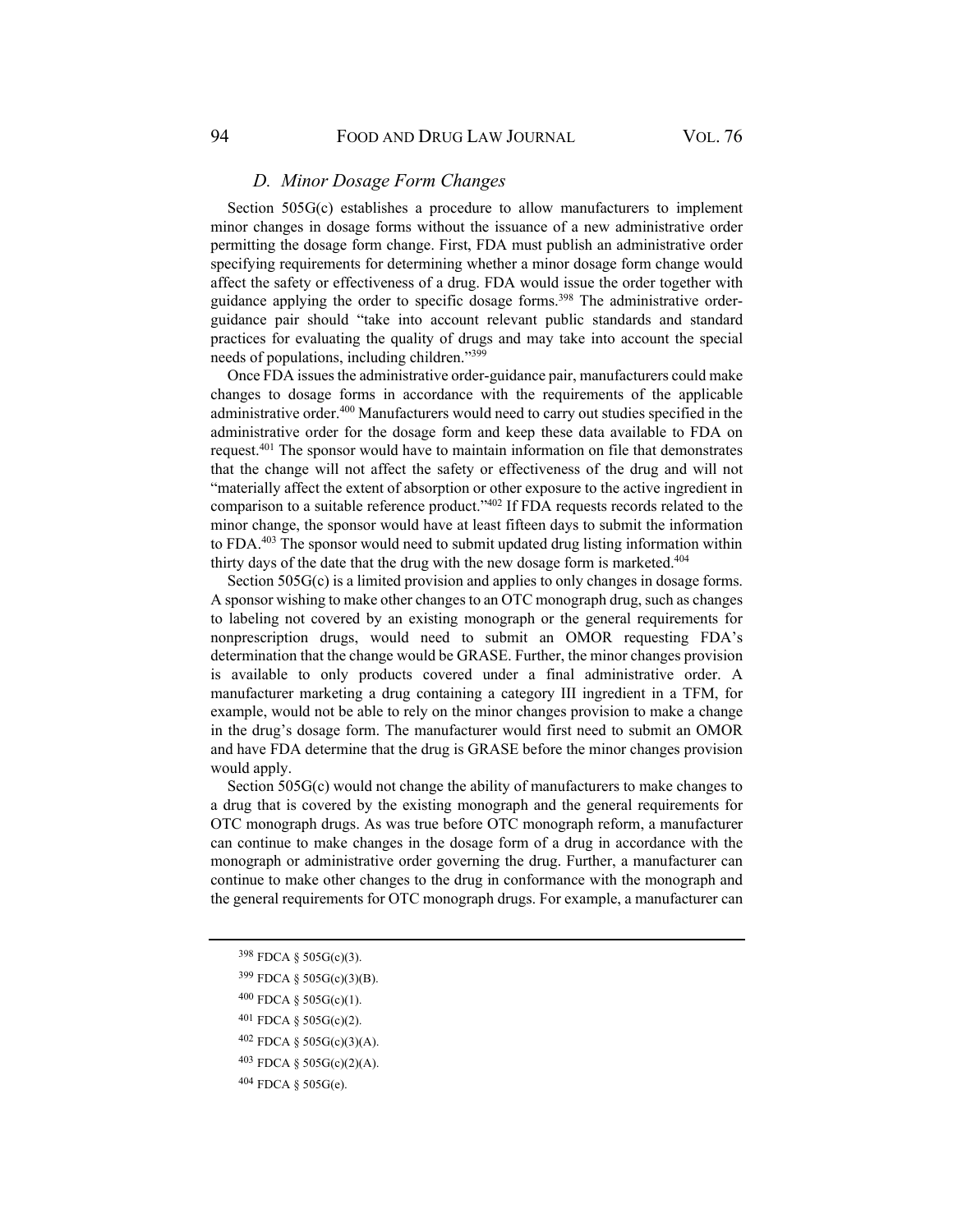continue to make changes to inactive ingredients for an OTC monograph drug without needing to rely on the minor changes provision, provided the drug contains safe and suitable inactive ingredients, in compliance with 21 C.F.R. § 330.1(e).

It is unlikely that manufacturers would be able to use this provision to implement a dosage form change until five years after enactment of the CARES Act. The minor changes provision will be available only after FDA has adopted an administrative order establishing data requirements for a specific type of dosage form, together with guidance for applying the orders to specific dosage forms. FDA contemplates that a small number of such orders will be issued in the first five-year user fee cycle. The Goals Letter indicates that FDA will issue the proposed administrative order and draft guidance for minor change to solid oral dosage forms by April 1, 2022.405 This would be the first administrative order-guidance pair for the minor changes provision.

## *E. Communication with External Stakeholders*

#### *1. Confidentiality*

Section 505G explicitly prevents FDA from disclosing confidential information submitted by manufacturers. Section 505G(d) states that information submitted by a requestor in connection with "proceedings on an order under this section (including any minor change under subsection  $(c)$ )" is a trade secret or confidential information under the Freedom of Information Act (FOIA) the Trade Secrets Act will not be disclosed, unless the requestor consents to the disclosure.<sup>406</sup> That said, certain information that is trade secret or confidential commercial information will be publicly available at certain points of the administrative order process. FDA would make publicly available any information submitted by a requestor in support of an OMOR on the date it issues the proposed order. $407$  Information submitted by a person for public comment in response to a proposed or final administrative order would also be publicly available.408 Whether in a meeting, an OMOR, or any other type of interaction with FDA, a sponsor should clearly identify what information is trade secret or confidential commercial information.

FDA will not make public four types of confidential or trade secret information under any circumstances, unless otherwise required by law. First, FDA will not make available "pharmaceutical quality information, unless such information is necessary to establish standards" under which a drug is GRASE.<sup>409</sup> For example, FDA could make publicly available final formulation effectiveness testing information necessary to ensure a drug is GRASE even if the tests could qualify as trade secret information. Second, FDA will not disclose information submitted in an OMOR if the requestor

<sup>405</sup> GOALS LETTER, *supra* note 219, at 17.

<sup>406 5</sup> U.S.C. § 552(b)(4) (exempts from public disclosure "trade secrets and commercial or financial information obtained from a person and privileged or confidential"). The Trade Secrets Act prevents an agency from disclosing information that "concerns or relates to the trade secrets, processes, operations, style of work, or apparatus, or to the identity, confidential statistical data, amount or source of any income, profits, losses, or expenditures of any person, firm, partnership, corporation, or association; or permits any income return or copy thereof or any book containing any abstract or particulars thereof to be seen or examined by any person except as provided by law . . . ." 18 U.S.C. § 1905.

<sup>407</sup> FDCA § 505G(d)(2)(A).

<sup>408</sup> *Id.*

<sup>409</sup> FDCA § 505G(d)(2)(B)(i).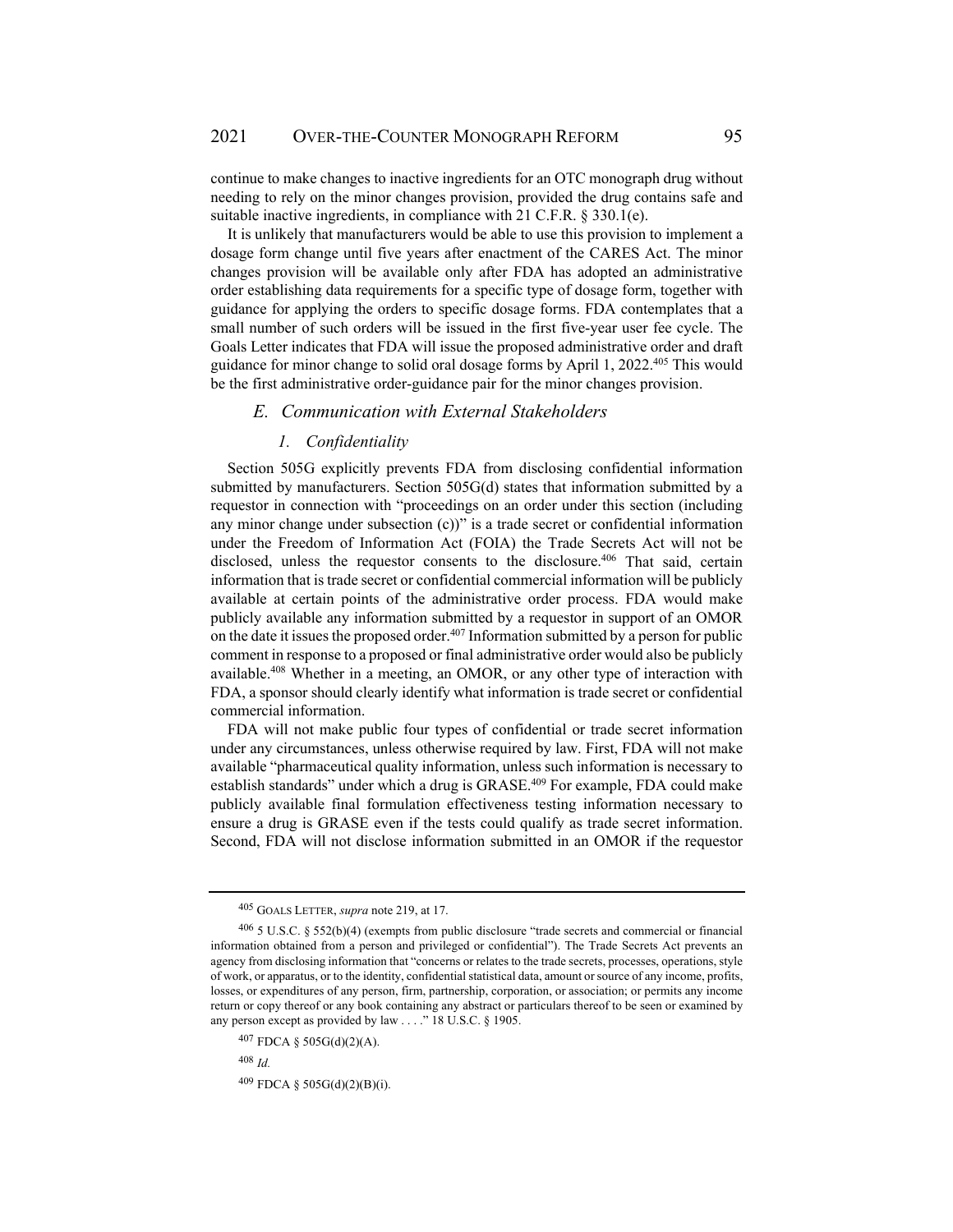withdraws the request before FDA issues the proposed order.<sup>410</sup> Third, FDA will not disclose information obtained under the minor changes provision if the sponsor did not submit that information in relation to an administrative order.<sup>411</sup> If FDA obtains information through a review of information on file under the minor changes provision, that information would not be publicly disclosed unless the sponsor also submits that information for an administrative order. Finally, FDA will not disclose information "of the type contained in raw datasets."412

The confidentiality provisions mean that trade secret and confidential commercial information provided to FDA in meetings in support of a request would be kept confidential until FDA issues a proposed order that responds to the request. FDA would also be prevented from disclosing the submission of an OMOR request until FDA issues a proposed administrative order in response to the request unless the OMOR sponsor discloses the submission of the request. These confidentiality provisions are similar to those related to confidential commercial and trade secret information in INDs.

#### *2. Meetings with FDA*

Sponsors can meet with FDA "to obtain advice on studies and other information necessary to support submissions" of OMORs and to discuss other matters related to the regulation and development of OTC monograph drugs.413 FDA will establish procedures to provide development advice and procedures "to facilitate efficient participation by multiple sponsors or requestors" in proceedings under section 505G, including meetings with multiple sponsors or requestors or "organizations nominated by sponsors or requestors to represent their interests in a proceeding."414 Section 505G(l) requires FDA to issue guidance on "the procedures and principles for formal meetings" between FDA and sponsors or requestors subject to the section.<sup>415</sup> The term "sponsor" refers to "any person marketing, manufacturing, or processing" a listed drug or a drug that is or will be listed subject to an administrative order under section 505G.416 The term "requestor" refers to "any person or group of persons marketing, manufacturing, processing, or developing a drug."417 Because meetings are available to sponsors and requestors, a party would not be able to request a meeting under this provision if it does not or has no intention of marketing, manufacturing, or developing a nonprescription drug. As we note in the previous section, these meetings will remain confidential if sponsors intend to discuss trade secrets or confidential commercial information with FDA.

The Goals Letter provides more detail on the meetings available under section 505G. These meetings mirror those available to sponsors of other user fee programs, such as PDUFA. Type X meetings are necessary "for an otherwise stalled monograph drug development program to proceed" or meetings to address an important safety

- 413 FDCA § 505G(h).
- 414 FDCA § 505G(i).
- 415 FDCA § 505G(l).
- 416 FDCA § 505G(q)(2).
- 417 FDCA § 505G(q)(3).

<sup>410</sup> FDCA § 505G(d)(2)(B)(ii).

<sup>411</sup> FDCA § 505G(d)(2)(B)(iii).

<sup>412</sup> FDCA § 505G(d)(2)(B)(iv).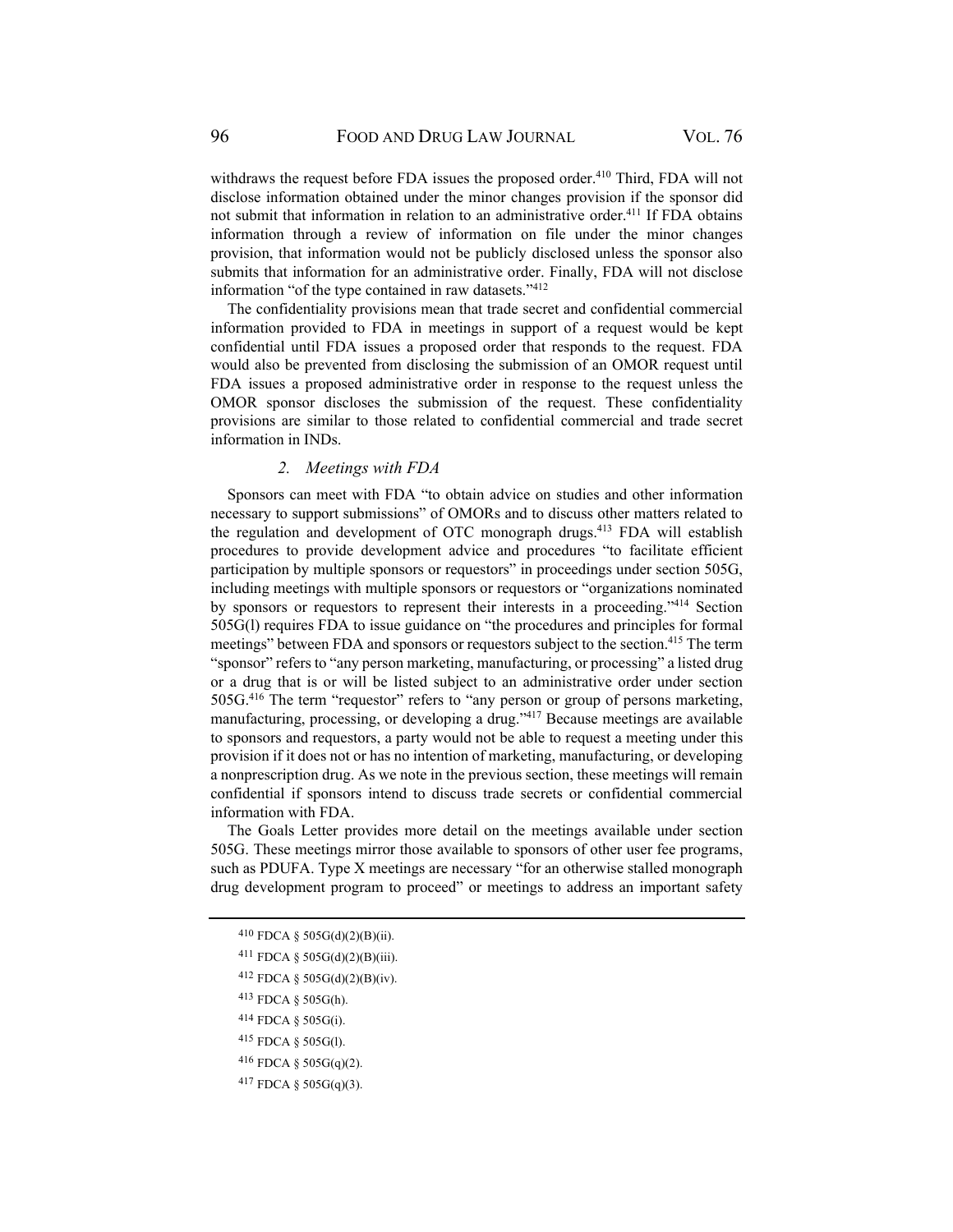issue.418 FDA intends to respond to Type X meeting requests within fourteen calendar days and would schedule a meeting thirty calendar days from receipt of the meeting request.<sup>419</sup> Type Y meetings are intended for milestone discussions.<sup>420</sup> These meetings include data requirements meetings to discuss what information would be needed to support a GRASE determination or presubmission meetings to support an OTC monograph order request.<sup>421</sup> FDA intends to respond to Type Y meeting requests within fourteen calendar days and would schedule a meeting seventy calendar days from receipt of the meeting request.<sup>422</sup> Type Z meetings constitute any other type of meeting. FDA intends to respond to Type Z meetings within twenty-one calendar days and would schedule a meeting seventy-five calendar days from receipt of the meeting request.423

The Goals Letter also provides assumptions regarding the number of meetings requested per year and FDA's performance goals for timelines associated with the meetings. FDA assumes that there will be six meeting requests in the first year after enactment of OTC monograph reform, nine meeting requests in year two, twelve meeting requests in year three, twenty-four meeting requests in year four, and forty meeting requests in year five.424 FDA would not have performance goals until the third year after CARES Act enactment. Performance goals for meeting timelines will be 50% for year three and will rise to 80% by the fifth year after enactment.<sup>425</sup>

# *F. User Fees*

A user fee system funds activity related to OTC monograph drugs. The CARES Act adds sections 744L and 744M to the FDCA, which establish a user fee program to fund FDA's OTC monograph drug activities. Facility fees and OMOR fees fund OTC monograph activities.

Facility fees are paid by entities that manufacture or process finished OTC drug products, including OTC drugs that are also cosmetic products. Facility fees are paid annually by each facility identified as "an OTC monograph drug facility on December 31 of the fiscal year or at any time during the preceding 12-month period."426 An OTC monograph drug facility is any facility, whether foreign or domestic, that is under one management and at one physical location, engaged in "manufacturing and processing the finished dosage form of an OTC monograph drug."427 Separate buildings in one location under the same local management will count as one facility. An OTC monograph drug facility does not include a facility that is only manufacturing or processing "clinical research supplies, testing, or placement of outer packaging on

<sup>420</sup> *Id.*

<sup>422</sup> *Id.*

<sup>423</sup> *Id.*

424 GOALS LETTER, *supra* note 219, at 21.

<sup>425</sup> *Id.*

426 FDCA § 744M(a).

427 FDCA § 744L(10)(A).

<sup>418</sup> GOALS LETTER, *supra* note 219, at 17.

<sup>419</sup> GOALS LETTER, *supra* note 219, at 18.

<sup>421</sup> *Id.*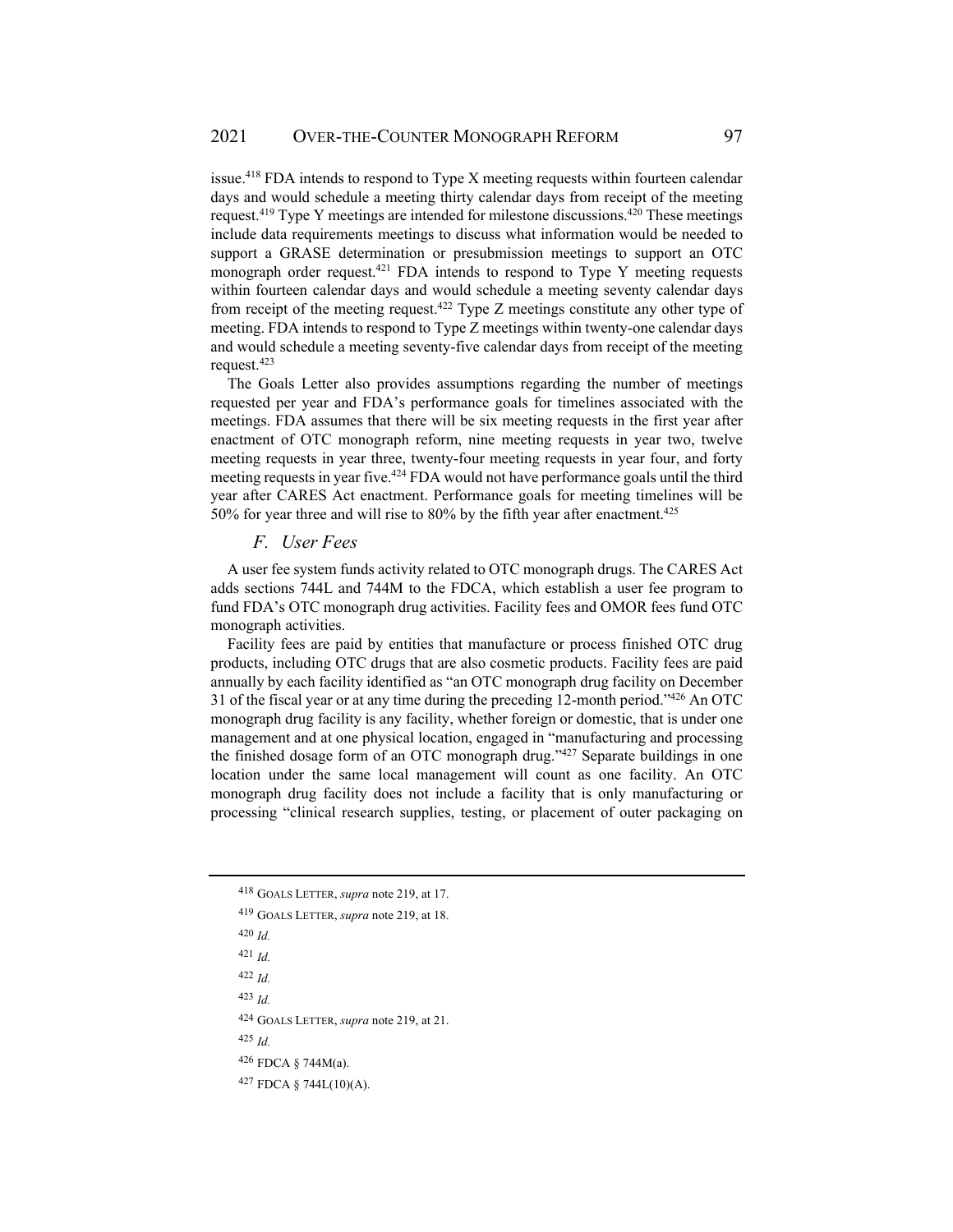packages containing multiple products."428 A facility producing only active ingredients or components for OTC monograph drugs but does not produce or process any finished OTC monograph drug products would not be subject to a user fee. Further, a facility producing both NDA and OTC monograph drugs would be subject to fees from multiple user fee programs.

No single provision states the facility fee amount. Instead, facility fees will be calculated by totaling fee revenue targets described in section 744M(b) of the FDCA, with inflation and operating reserve adjustments. FDA would calculate the facility fee by dividing the total fee by all OTC monograph facilities for each fiscal year, except that the fee for a "contract manufacturing organization facility" will be two-thirds the amount of the fee for other OTC monograph drug facilities.<sup>429</sup> A "contract manufacturing organization facility" is an OTC monograph drug facility where the owner of the facility manufacturers the drug for another organization and does not sell directly to wholesalers, retailers, or consumers in the United States.<sup>430</sup> Facility fees for FY 2021 will be due the later of July 1, 2020 or forty-five days after FDA publishes the OTC monograph drug facility fees for FY 2021 in the Federal Register. Failure to pay a facility fee would render the OTC monograph products produced in the facility to be misbranded.<sup>431</sup>

OMOR fees are for submission of industry-initiated administrative order proceedings. A "Tier 1 OTC monograph order request" (any request that is not a Tier 2 request) will be \$500,000, adjusted for inflation.<sup>432</sup> A "Tier 2 OTC monograph order request" (request for certain, minor modifications of a monograph) will be \$100,000, adjusted for inflation.433 An OMOR fee is not needed for OMORS for certain safety labeling changes (i.e., OMORs to change the Drug Facts Labeling of an OTC monograph drug to add or strengthen "a contraindication warning or precaution," a "statement about risk associated with misuse or abuse," or "an instruction about dosage and administration that is intended to increase the safe use" of the drug).<sup>434</sup> Fees are due on the date of submission of an OMOR.<sup>435</sup>

### *G. Sunscreens*

#### *1. Regulatory Status of Sunscreen Products*

The CARES Act included significant changes to FDA's regulations of sunscreens and the SIA. As we discussed in Section V.A.2, section 505G of the FDCA changed the regulatory status of sunscreens marketed as an OTC monograph drug. In order for a sunscreen product to be GRASE, it would need to comply with FDA's stayed monograph on sunscreens, except the effectiveness and labeling requirements will be those in 21 C.F.R. § 201.327. The CARES Act also affects FDA's prior positions on sunscreens marketed as an OTC monograph drug. On February 26, 2019, FDA issued

- 431 FDCA § 502(ff).
- 432 FDCA § 744M(a)(2)(A)(i).
- 433 FDCA § 744M(a)(2)(A)(ii).
- 434 FDCA § 744M(a)(2)(C).
- 435 FDCA § 744M(a)(2)(B).

 $428$  FDCA § 744L(10)(A).

<sup>429</sup> FDCA § 744M(a)(1)(B).

<sup>430</sup> FDCA § 744L(2).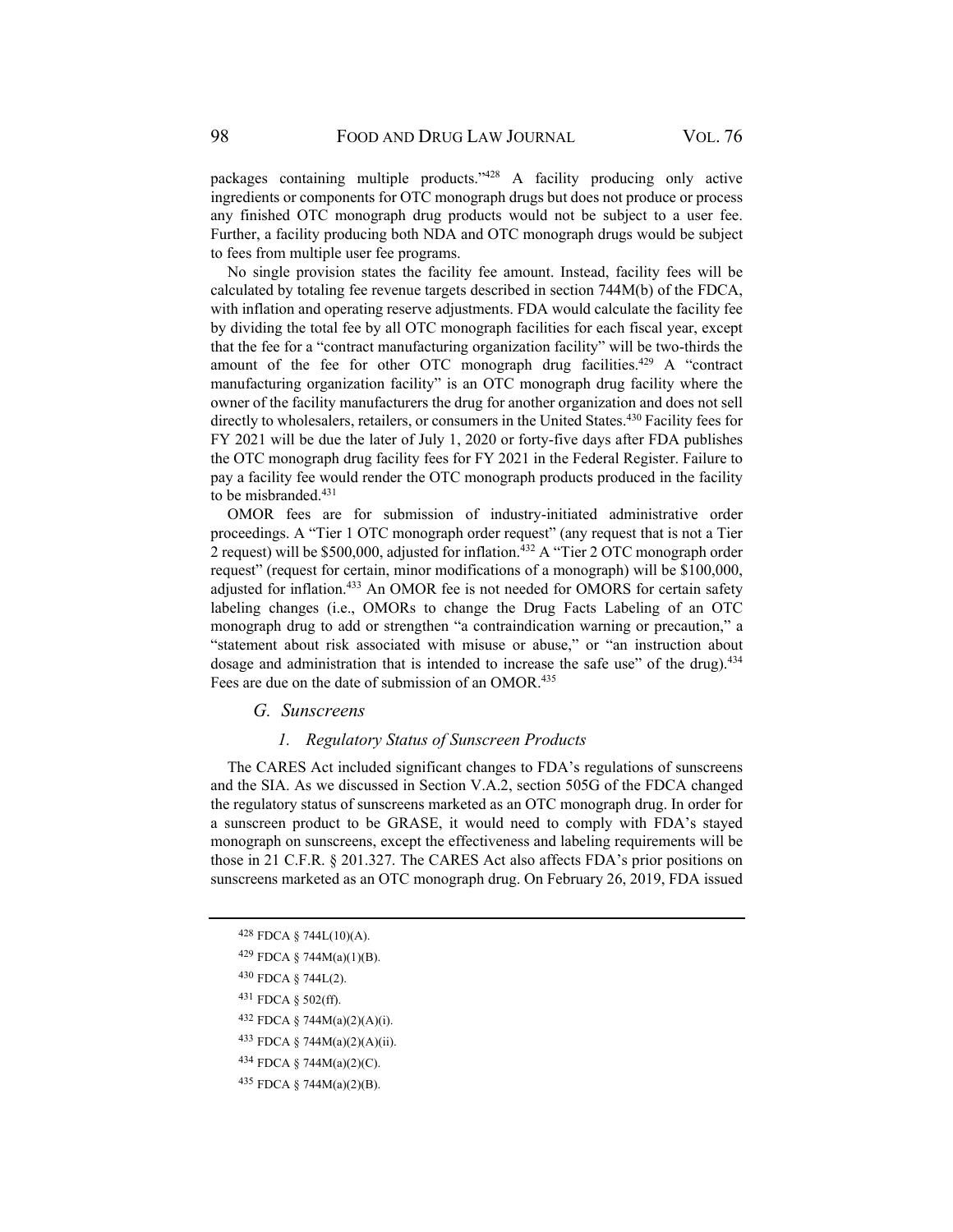a proposed rule on sunscreen products. Due to the CARES Act, FDA would need to reissue the proposed rule as a proposed administrative order under the 505G procedures if it would like to change the requirements for sunscreen drugs regulated under section 505G.

The CARES Act mandates FDA to issue a revised administrative order to the stayed sunscreen monograph and provides statutory deadlines for when FDA would need to issue a new proposed administrative order. FDA would need to issue a proposed administrative order no later than September 27, 2021. The CARES Act does not set a deadline for when FDA would need to finalize the proposed administrative order, and because the order would be an FDA-initiated administrative order, there are no user fee timelines associated with finalization of the proposed order. That said, the order cannot come into effect less than one year after the date FDA issues the final, revised administrative order on sunscreens.436

#### *2. Sunscreen Innovation Act*

The CARES Act harmonizes OTC monograph reform with the SIA. Most significantly, the SIA will sunset on September 30, 2023.437 Until then, the SIA and OTC monograph reform will run in parallel, subject to a number of changes to the SIA.

A sponsor of a nonprescription sunscreen active ingredient that is the subject of a "proposed sunscreen order" under the SIA may choose to continue review under the SIA provisions or may choose review under the new administrative order process for monograph drugs.438 If a sponsor chooses review under the administrative order process, the proposed sunscreen order will turn into a request for an administrative order that has been accepted for filing.439 FDA will continue to review active ingredients subject to a proposed sunscreen order in accordance with the SIA provisions.440 If FDA finalizes the proposed sunscreen order, the determination will no longer be incorporated into the final sunscreen monograph.441 Instead, a final sunscreen order will automatically be deemed to be a final administrative order.<sup>442</sup>

In order to ensure that sponsors continuing under the SIA will not be disadvantaged compared to sponsors continuing under the administrative order process, a final sunscreen order under the SIA will provide the sponsor exclusivity for a period of eighteen months, beginning on the date the requestor may lawfully market the sunscreen ingredient, if the sunscreen order permits a sunscreen active ingredient not previously marketed as a sunscreen monograph ingredient.<sup>443</sup> The CARES Act also allows sponsors under the SIA to request confidential meetings with respect to a proposed sunscreen order under the SIA.444

<sup>439</sup> *Id.* 

<sup>440</sup> *Id.*

<sup>442</sup> *Id.*

<sup>436</sup> CARES Act § 3854(c)(1)(B).

<sup>437</sup> CARES Act § 3854(b)(4).

<sup>438</sup> CARES Act § 3854(a)(1).

<sup>441</sup> CARES Act, § 3854(b).

<sup>443</sup> FDCA § 586C(f).

<sup>444</sup> FDCA § 586C(b)(7)(B).